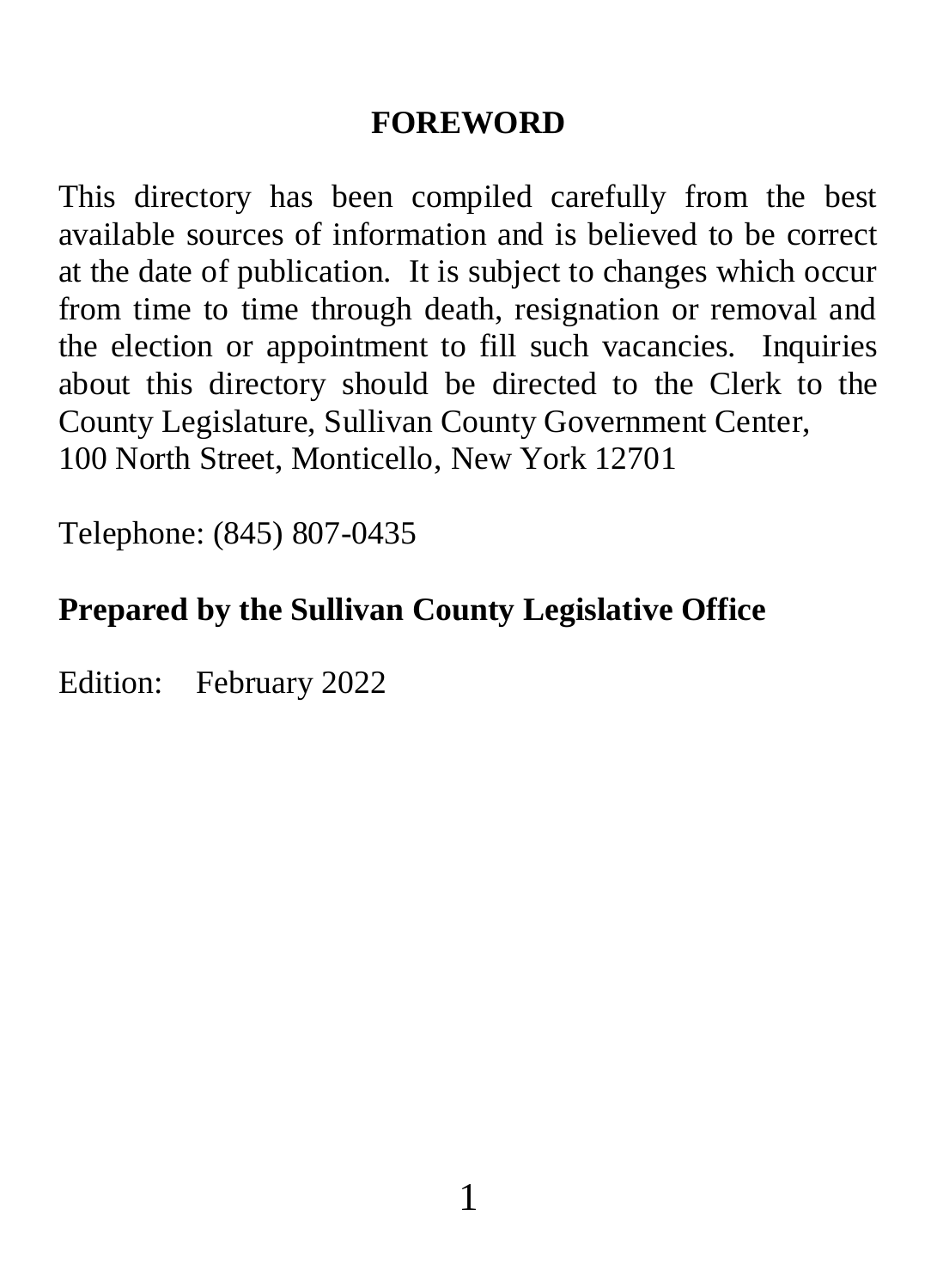#### **2022**

#### **REGULAR MEETINGS OF THE COUNTY LEGISLATURE**

Meetings held in the Legislative Chambers, County Government Center, Monticello, NY

| January   | 27th             |
|-----------|------------------|
| February  | 17th             |
| March     | 17th             |
| April     | 21st             |
| May       | 19th             |
| June      | 16th             |
| July      | 21st             |
| August    | 18th             |
| September | 15 <sub>th</sub> |
| October   | 20 <sub>th</sub> |
| November  | 17 <sub>th</sub> |
| December  | 15th             |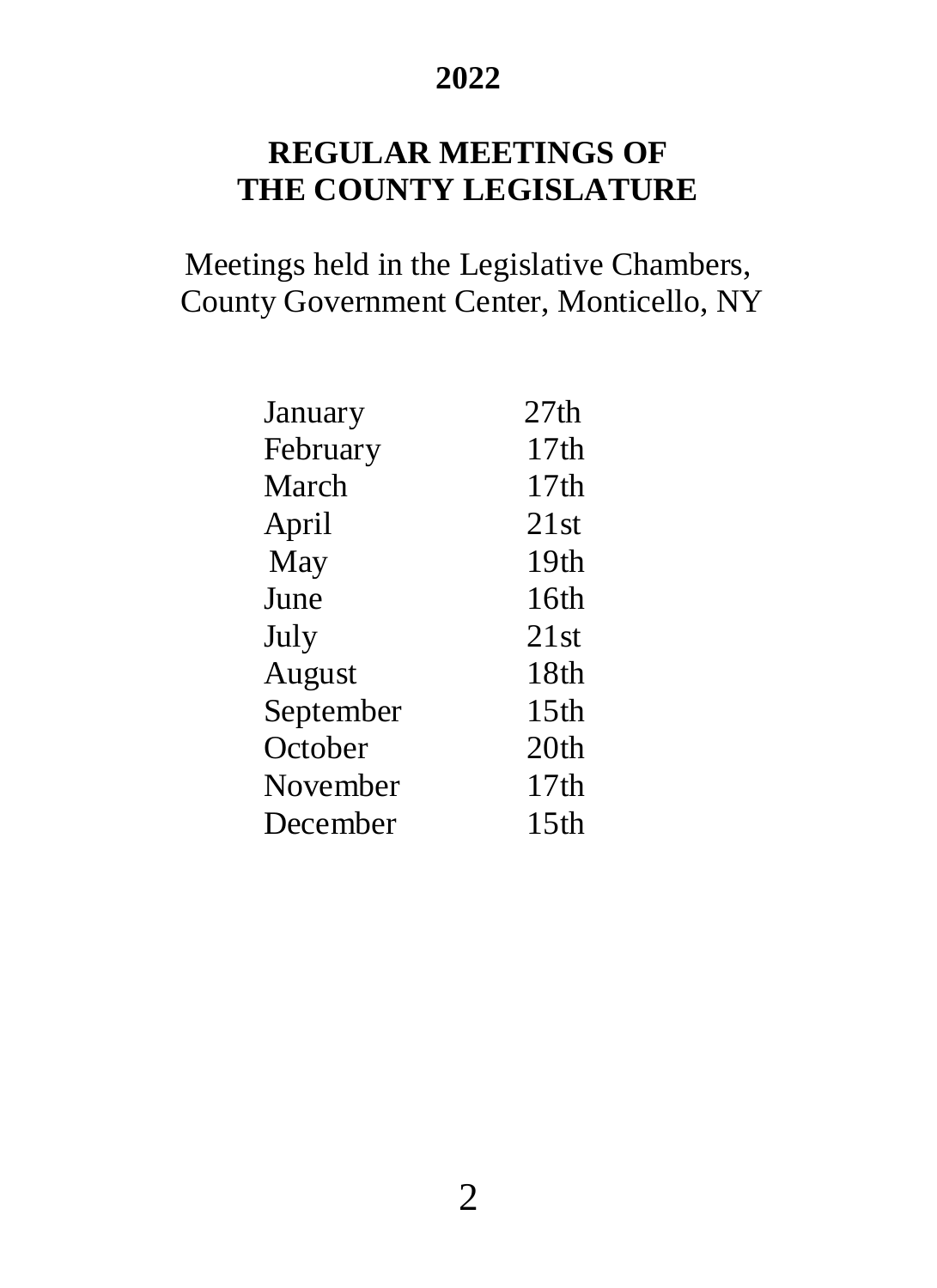# **COUNTY LEGISLATORS**

| District 1 | Robert A. Doherty (R)<br>Chairman              |
|------------|------------------------------------------------|
| District 2 | Nadia Rajsz (D)                                |
| District 3 | Michael Brooks (R)<br>Vice Chair               |
| District 4 | Nicholas M. Salomone, Jr. $(R)$                |
| District 5 | George E. Conklin III $(R)$                    |
| District 6 | Luis A. Alvarez (D)                            |
| District 7 | Joseph Perrello (R)                            |
| District 8 | Ira M. Steingart (D)<br><b>Minority Leader</b> |
| District 9 | Alan J. Sorensen (R)<br>Majority Leader        |

3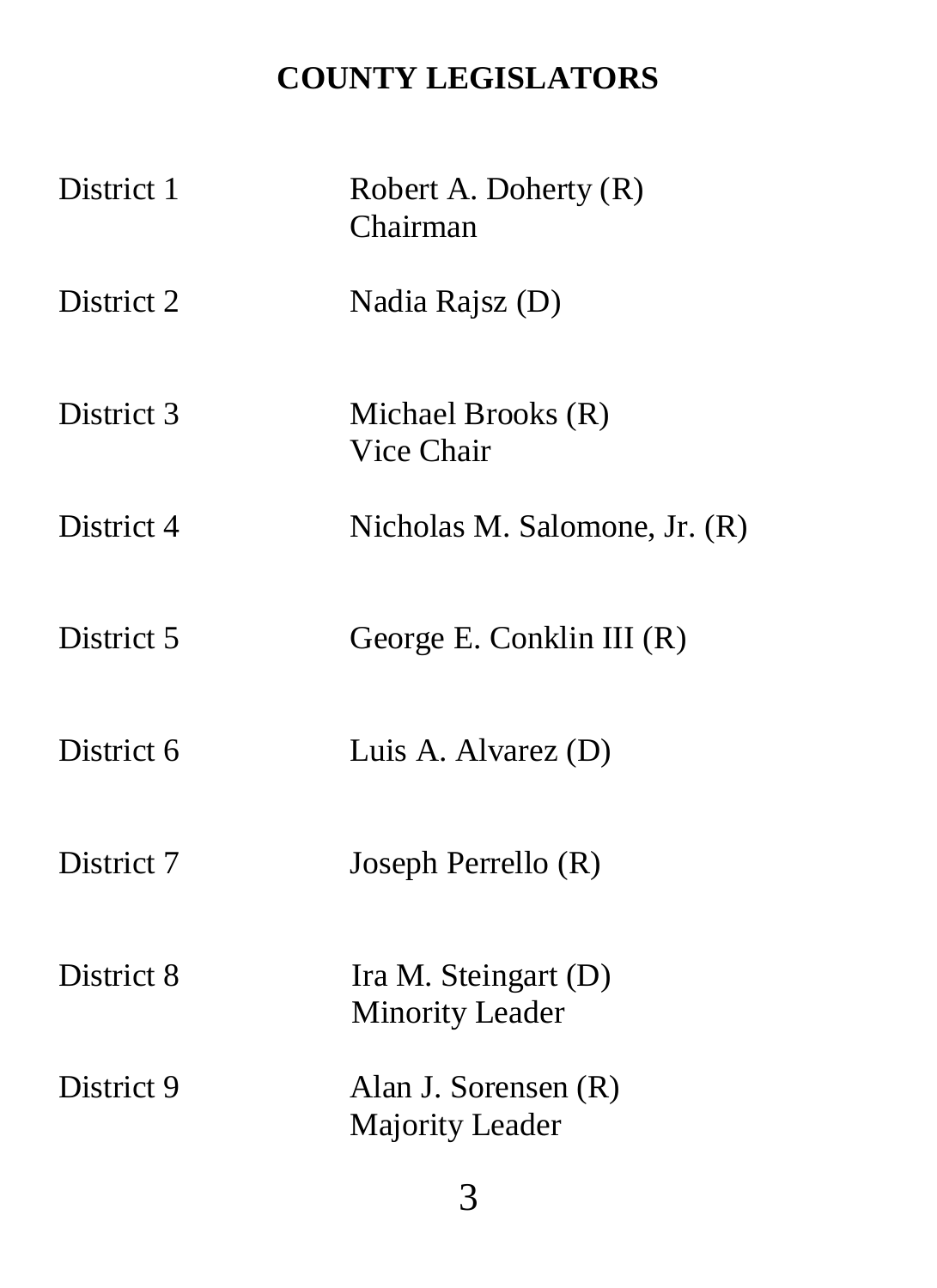#### **2022 STANDING COMMITTEES**

#### **February 3, March 3, April 7, May 5, June 2, July 7, August 4, September 1, October 4, November 3 & December 1**

**Public Safety & Law Enforcement - 9:00AM** Nicholas Salomone (Chair), George Conklin (Vice Chair), Michael Brooks, Nadia Rajsz & Ira Steingart

# **Government Services – 9:30AM**

Michael Brooks (Chair), George Conklin (Vice-Chair), Nadia Rajsz, Nicholas Salomone & Ira Steingart

**Planning Real Property and Economic Development – 10:30AM**  Ira Steingart (Chair), Michael Brooks (Vice-Chair), George Conklin, Nadia Rajsz & Nicholas Salomone

#### **February 3, April 7, June 2, August 4, October 4, December 1**

**Veterans – 11:00AM**  Luis Alvarez (Chair), George Conklin (Vice-Chair), Nadia Rajsz, Nicholas Salomone & Ira Steingart

#### **February 10, March 10, April 14, May 12, June 9, July 14, August 11, September 8, October 13, November 10, December 8**

#### **Management and Budget, Capital Planning and Budgeting – 9:00AM**

George Conklin (Chair), Michael Brooks (Vice-Chair), Joseph Perrello, Alan Sorensen &Ira Steingart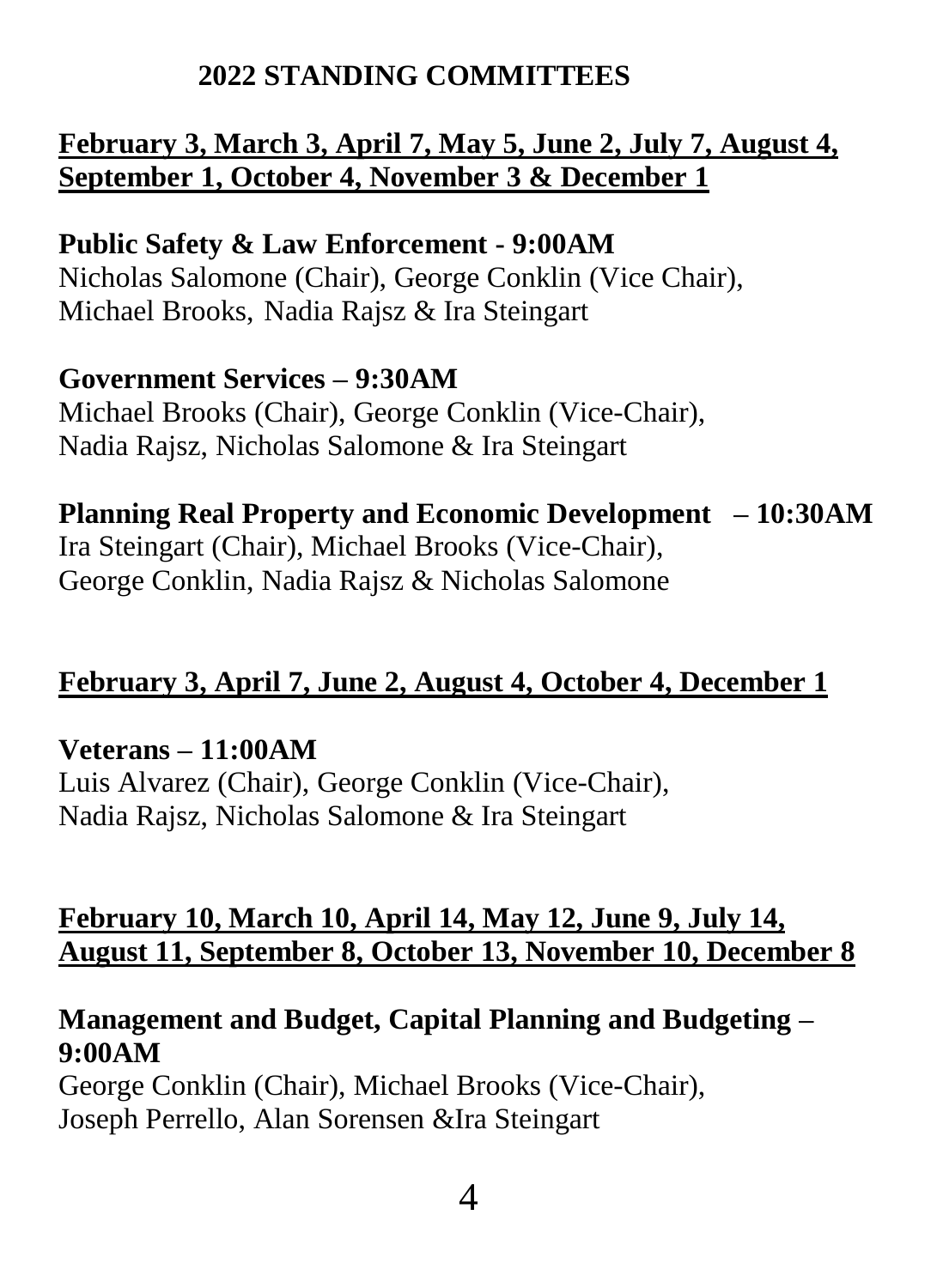#### **Human Resources – 9:30AM**

Alan Sorensen (Chair), Michael Brooks (Vice-Chair), George Conklin, Joe Perrello & Ira Steingart

#### **Public Works – 10:00AM**

George Conklin (Chair), Michael Brooks (Vice-Chair), Robert Doherty, Joseph Perrello, Nicholas Salomone, Alan Sorensen & Ira Steingart

#### **Health & Human Services - 10:30AM**

Nick Salomone (Chair), Michael Brooks (Vice-Chair), Joe Perrello, Alan Sorensen & Ira Steingart

#### **February 17, March 17, April 21, May 19, June 16, July 21 August 18, September 15, October 20, November 17, December 15**

#### **Executive – 9:00AM**

Robert Doherty (Chair), Michael Brooks (Vice-Chair), Luis Alvarez, George Conklin, Joe Perrello, Nadia Rajsz, Nicholas Salomone, Alan Sorensen & Ira Steingart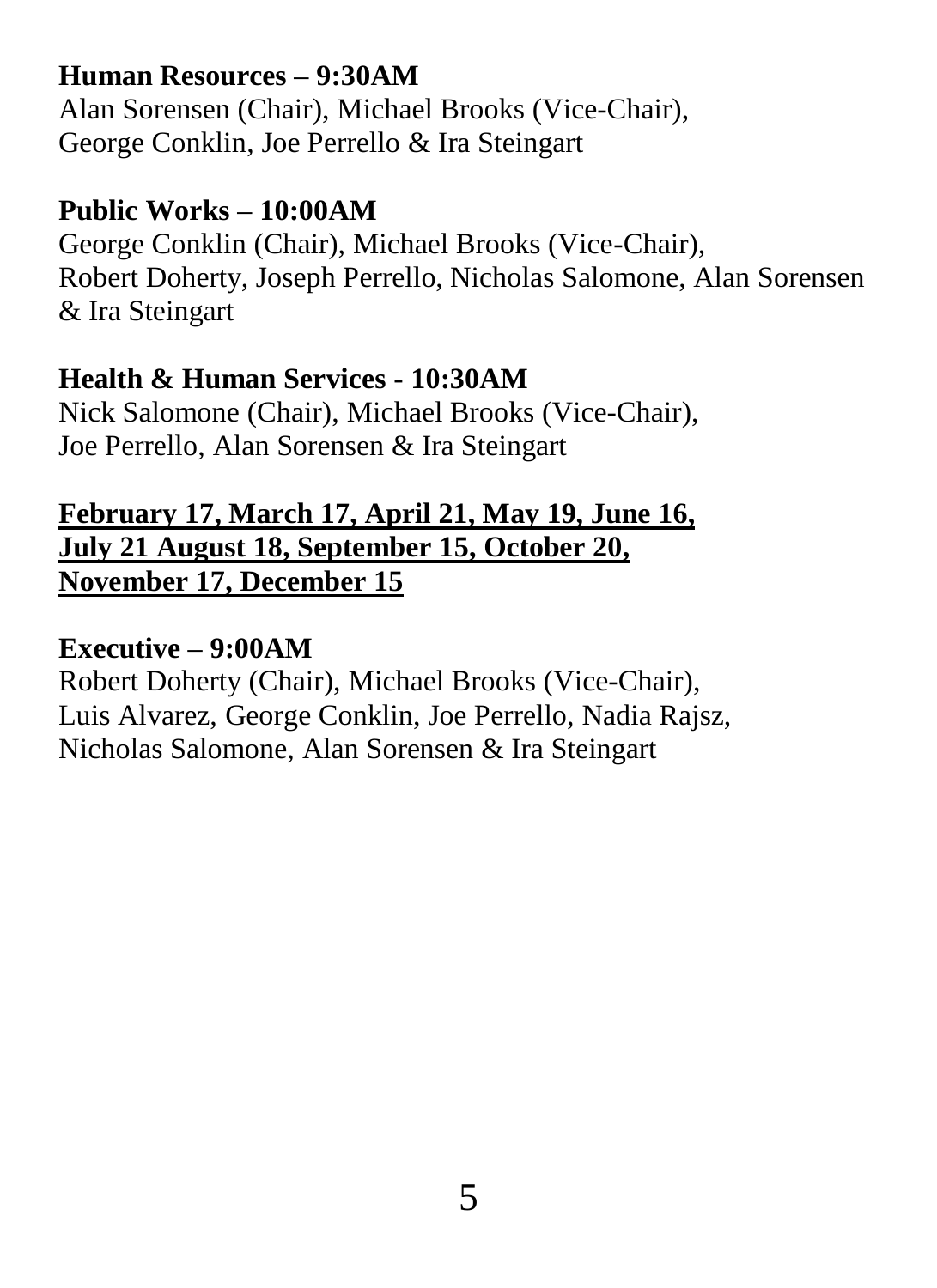## **FEDERAL AND STATE REPRESENTATIVES United States Senators and Congressmen Hon. Charles E. Schumer**

#### **Washington, DC New York City**

United States Senate 780 Third Avenue 322 Hart Senate Bldg. Suite 2301 Washington, DC 20510 New York, NY 10017 Phone: (202) 224-6542 Phone: (212) 486-4430 Fax: (202) 228-3027 Fax: (212) 486-7693

**Hudson Valley** [www.schumer.senate.gov](http://www.schumer.senate.gov/)

## **Allison Biafotti, Regional Director Megan Glander, Deputy Regional Director** One Park Place, Suite 100 Peekskill, NY 10566 Phone: (914) 734-1532 Fax: (914) 734-1673 Allison\_biafotti@schumer.senate.gov

#### **Hon. Kirsten Gillibrand**

United States Senate 780 Third Avenue 478 Russell Senate Office Bldg. Suite 2601 Washington, DC 20510 New York, NY 10017 Phone: (202) 224-4451 Phone: (212) 688-6262 Fax: (202) 228-0282 Fax: (866) 824-6340 [www.gillibrand.senate.gov](http://www.gillibrand.senate.gov/)  [kirsten\\_gillibrand@gillibrand.senate.gov](mailto:kirsten_gillibrand@gillibrand.senate.gov) **Hudson Valley Susan Spear, Regional Director** Phone: (845) 875-4585 Fax: (845) 875-9099 [susan\\_spear@gillibrand.senate.gov](mailto:susan_spear@gillibrand.senate.gov)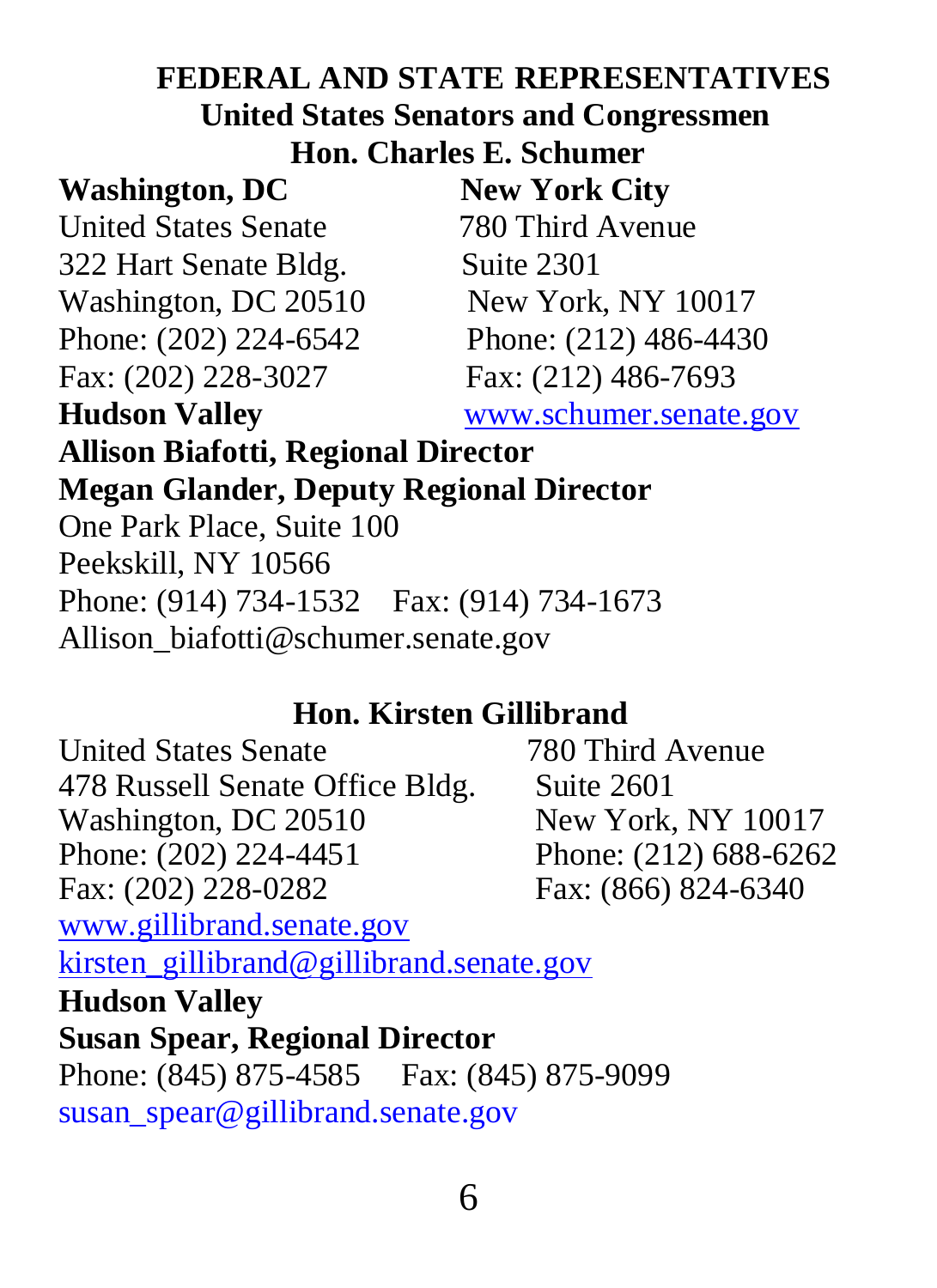#### **19th Congressional District Hon. Antonio Delgado**

Washington, DC 20515 59 North Main Stre<br>
Phone: (202) 225-5614 Liberty, NY 12754 Phone: (202) 225-5614<br>Fax: (202) 225-1168

1007 Longworth HOB District Office:<br>Washington, DC 20515 59 North Main Street #301 Phone: (845) 295-6020

District Director: Amanda Boomhower

#### **NEW YORK STATE GOVERNOR**

Hon. Kathy Hochul New York State Capitol Building Albany, NY 12224 Phone: (518) 474-8390 Fax: (518) 474-1513 [www.governor.ny.gov](http://www.governor.ny.gov/)

#### **NEW YORK STATE LEGISLATURE 42nd Senatorial District Hon. Mike Martucci**

Albany Office: District Office: Legislative Office Bldg. Middletown, NY 10940 Albany, NY 12247 Phone: (845) 344-3311 Phone: (518) 455-2400 Fax: (845) 344-3328

Room 415 90 North Street, Ste 205 Fax: (518) 426-6780 martucci@nysenate.gov

District Director: Thomas Corlett – corlett@nysenate.gov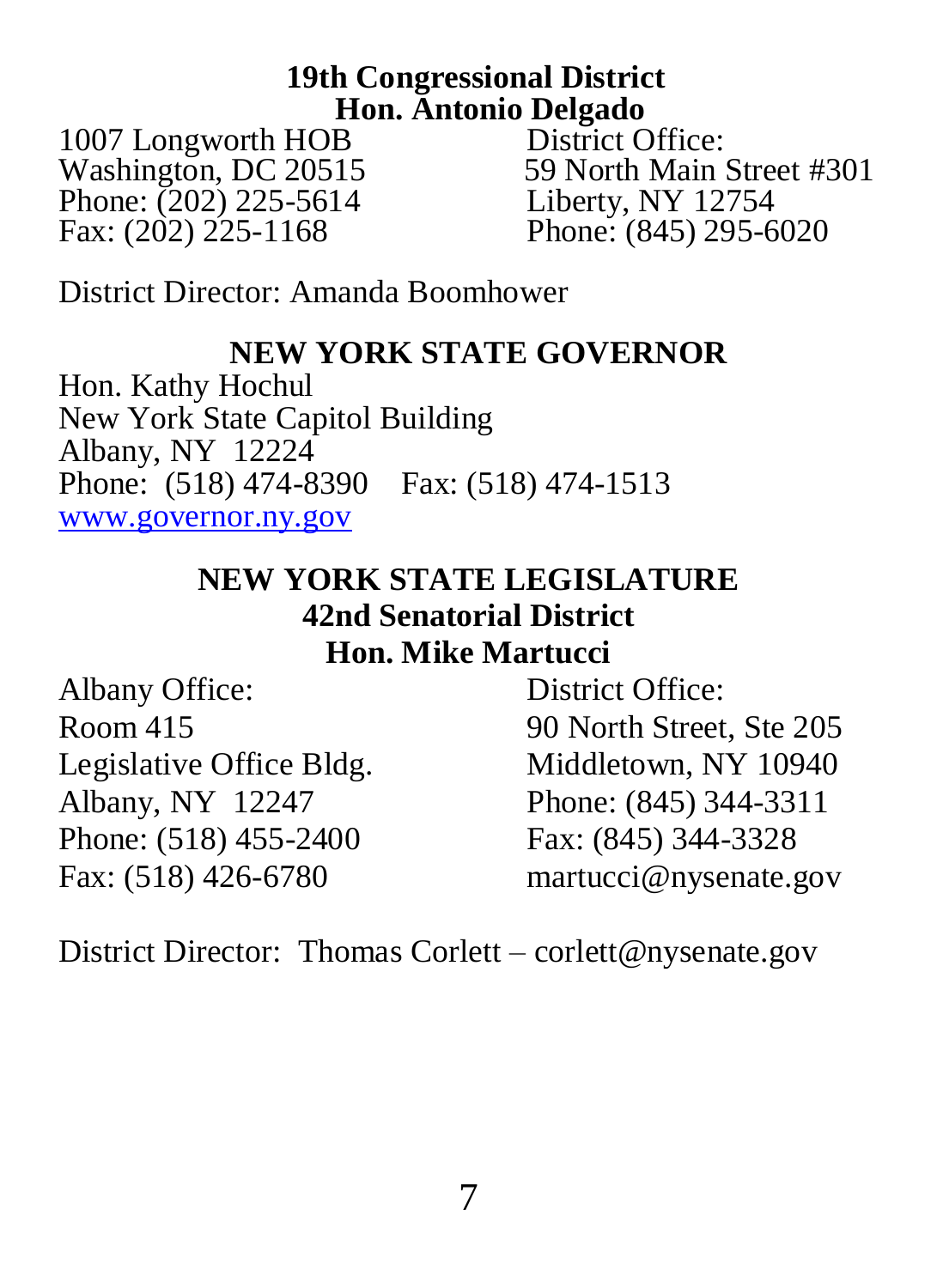## **100th Assembly District Hon. Aileen M. Gunther**

Room 826

Legislative Office Bldg. Albany, NY 12248 18 Anawana Lake Rd. Phone: (518) 455-5355 Monticello, NY 12701 Fax: (518) 455-5239 Phone (845) 794-5807 [gunthea@nyassembly.gov](mailto:gunthea@nyassembly.gov) Fax: (845) 794-5910

#### **101st Assembly District Hon. Brian D. Miller**

Legislative Office Bldg. PO Box 247 Albany, NY 12248 Wallkill, NY 12589 (518) 455-5334 Phone: (845)895-1080 [millerb@nyassembly.gov](mailto:millerb@nyassembly.gov)

Room 544 14 Central Avenue, Suite 101

## **JUDICIAL**

## **SUPREME COURT**

| LHC Sullivan County Courthouse,             | $(845)$ 791-3559 |
|---------------------------------------------|------------------|
| 414 Broadway, Monticello, NY 12701          |                  |
| email: schickchambers@nycourts.gov          |                  |
| Supreme Court JusticeHon. Stephan G. Schick |                  |
|                                             |                  |
| Confidential SecretaryJennifer Luna         |                  |

## **COUNTY JUDGE AND SURROGATE**

LHC Sullivan County Courthouse, Monticello, NY 12701 (845) 791-3554 Fax: (845) 476-3663 County Court Judge & Surrogate ........... Hon. James R Farrell Law Clerk............................................................ Hannah Prall Confidential Secretary.................................... Brittany Benton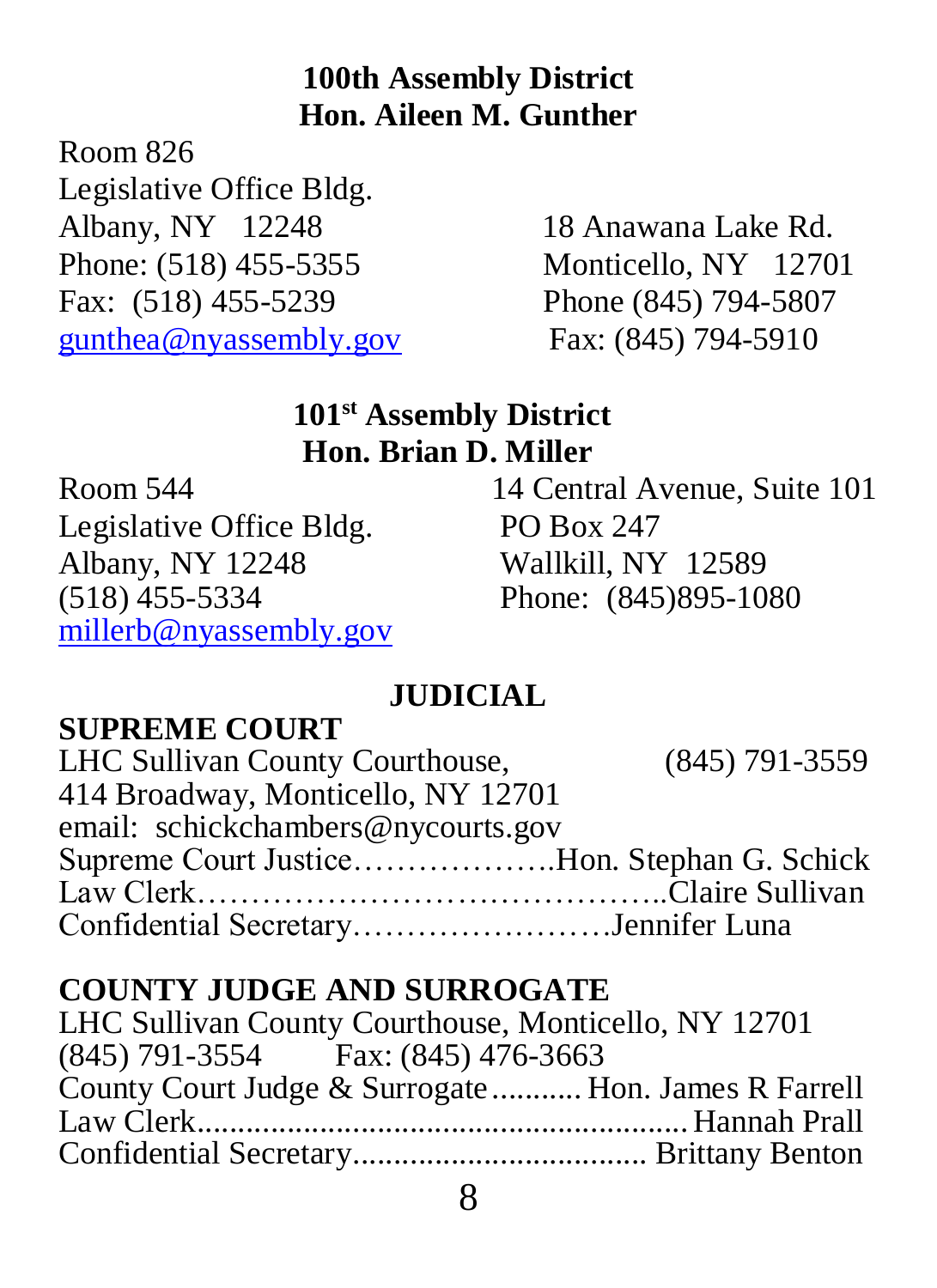#### **COUNTY JUDGE AND SURROGATE**

Sullivan County Government Center 100 North Street, Monticello, NY 12701 (845) 791-3523 Fax: (845) 476-3644 County Court Judge & Surrogate . Hon. Danielle Jose Decker Law Clerk............................................Alexandra Bourne, Esq Confidential Secretary……… Evelyn Grese (845) 791-3523 Chief Clerk Surrogate Court...Rita Guarnaccia (845) 791-3500 Deputy Chief Clerk, Surrogate's Court............Wendy Weiner

#### **FAMILY COURT**

| <b>Sullivan County Government Center</b> |                                                         |
|------------------------------------------|---------------------------------------------------------|
|                                          | Monticello, NY 12701 (845) 791-3505 Fax: (845) 476-3620 |
|                                          | Family Court Judge Hon. Mark M. Meddaugh                |
|                                          |                                                         |
|                                          |                                                         |
|                                          |                                                         |
|                                          |                                                         |
|                                          |                                                         |

#### **CLERKS OF THE SUPREME/COUNTY COURT**

|                                        | LHC Sullivan County Courthouse, Monticello, NY 12701 |
|----------------------------------------|------------------------------------------------------|
| $(845)$ 791-3540 Fax: $(845)$ 476-3653 |                                                      |
|                                        |                                                      |
|                                        |                                                      |
|                                        |                                                      |
|                                        |                                                      |
|                                        |                                                      |
|                                        |                                                      |
|                                        | Sr. Court Office AssistantCarmela Tacy               |
|                                        |                                                      |
|                                        | Drug Court CoordinatorJunn Pato-Ryan (845) 791-3548  |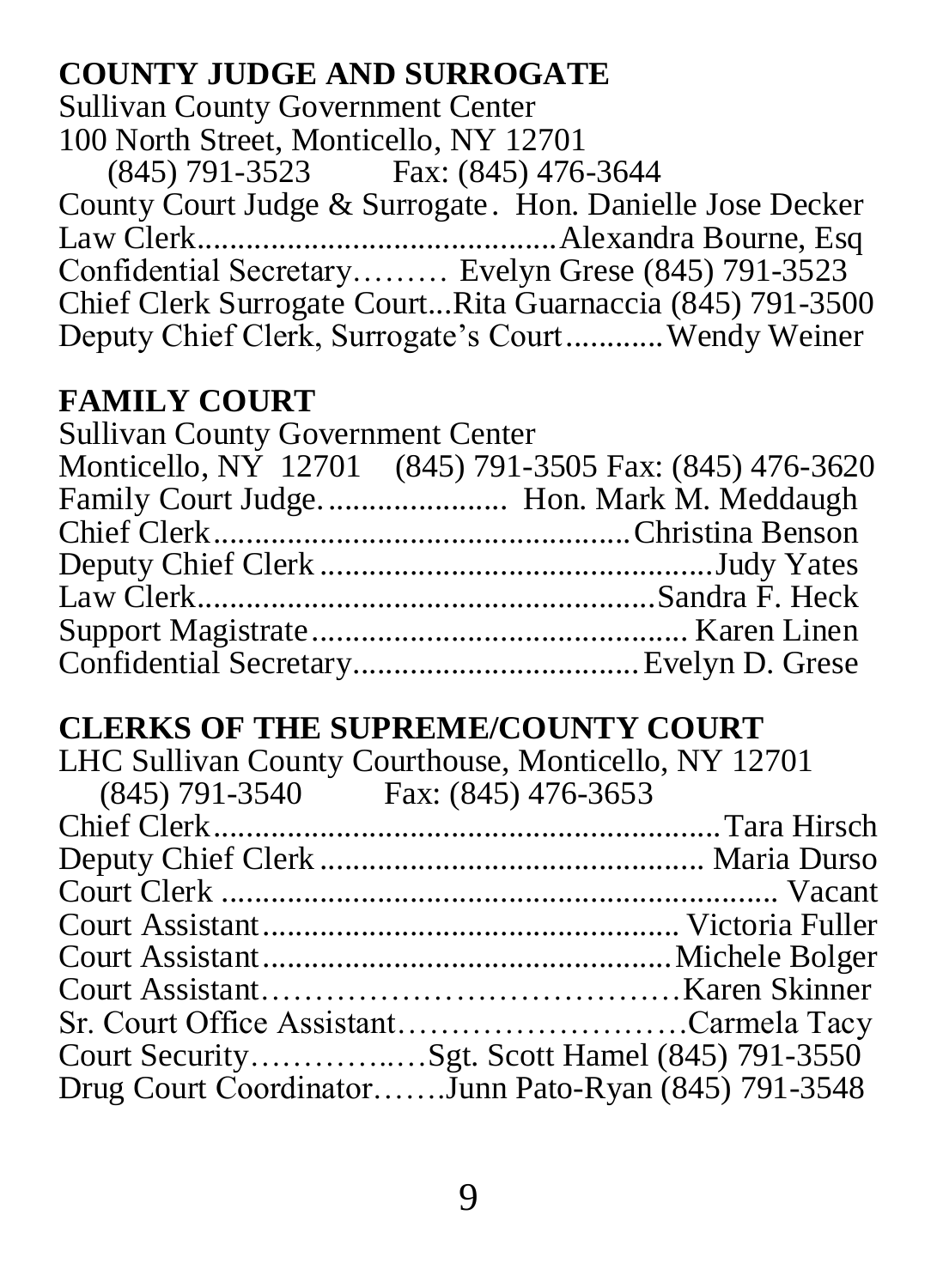#### **COURT REPORTERS**

| LHC Sullivan County Courthouse, Monticello, NY 12701 |  |
|------------------------------------------------------|--|
|                                                      |  |

## **COMMISSIONER OF JURORS**

| LHC Sullivan County Courthouse, Monticello, NY 12701 |
|------------------------------------------------------|
| $(845)$ 791-3570 Fax: $(845)$ 476-3666               |
|                                                      |
|                                                      |

#### **COUNTY OFFICIALS**

 **County Office Address (**Except where noted): Sullivan County Government Center, 100 North Street, P.O. Box 5012, Monticello, NY 12701-5192<br>(845) 794-3000 FAX: (845) 794-345 **(845) 794-3000 FAX: (845) 794-3459**

[www.co.sullivan.ny.us](http://www.co.sullivan.ny.us/)

| <b>COUNTY LEGISLATURE</b> (845)807-0435 FAX 807-0447 |  |
|------------------------------------------------------|--|
| Legislator District 1/Chairman Robert A. Doherty     |  |
|                                                      |  |
| Legislator District 3/Vice-Chairman Michael Brooks   |  |
| Legislator District 4 Nicholas M. Salomone, Jr.      |  |
| Legislator District 5 George E. Conklin, III         |  |
|                                                      |  |
|                                                      |  |
|                                                      |  |
|                                                      |  |
|                                                      |  |
|                                                      |  |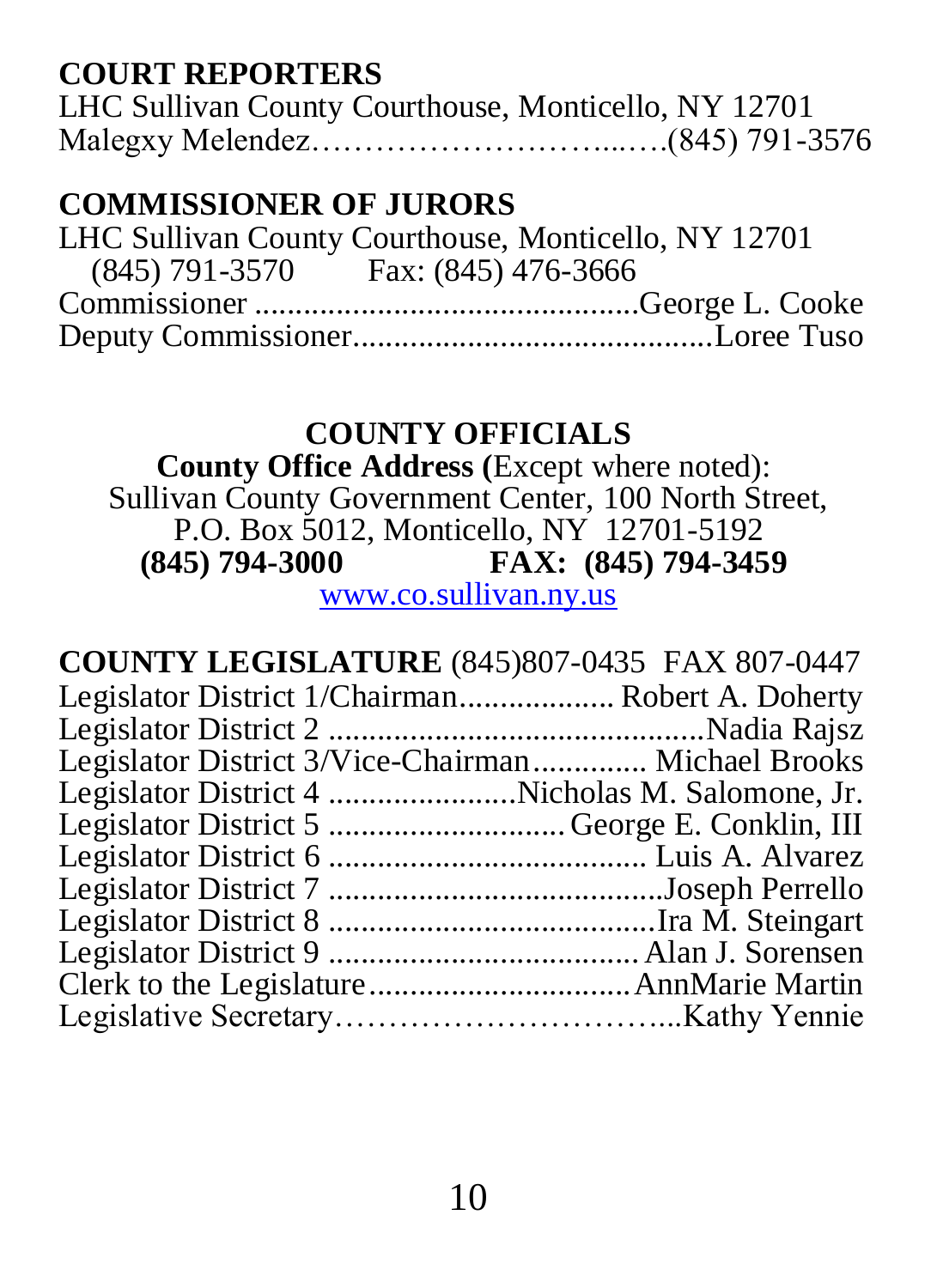| <b>COUNTY CLERK</b> (845) 807-0411 FAX: (845) 807-0434                                                              |
|---------------------------------------------------------------------------------------------------------------------|
|                                                                                                                     |
| <b>CARE CENTER AT SUNSET LAKE</b>                                                                                   |
|                                                                                                                     |
| AIRPORT, SULLIVAN COUNTY INTERNATIONAL,<br>Mailing Address: 100 North St., Monticello, NY 12701<br>$(845)$ 807-0261 |
| 11                                                                                                                  |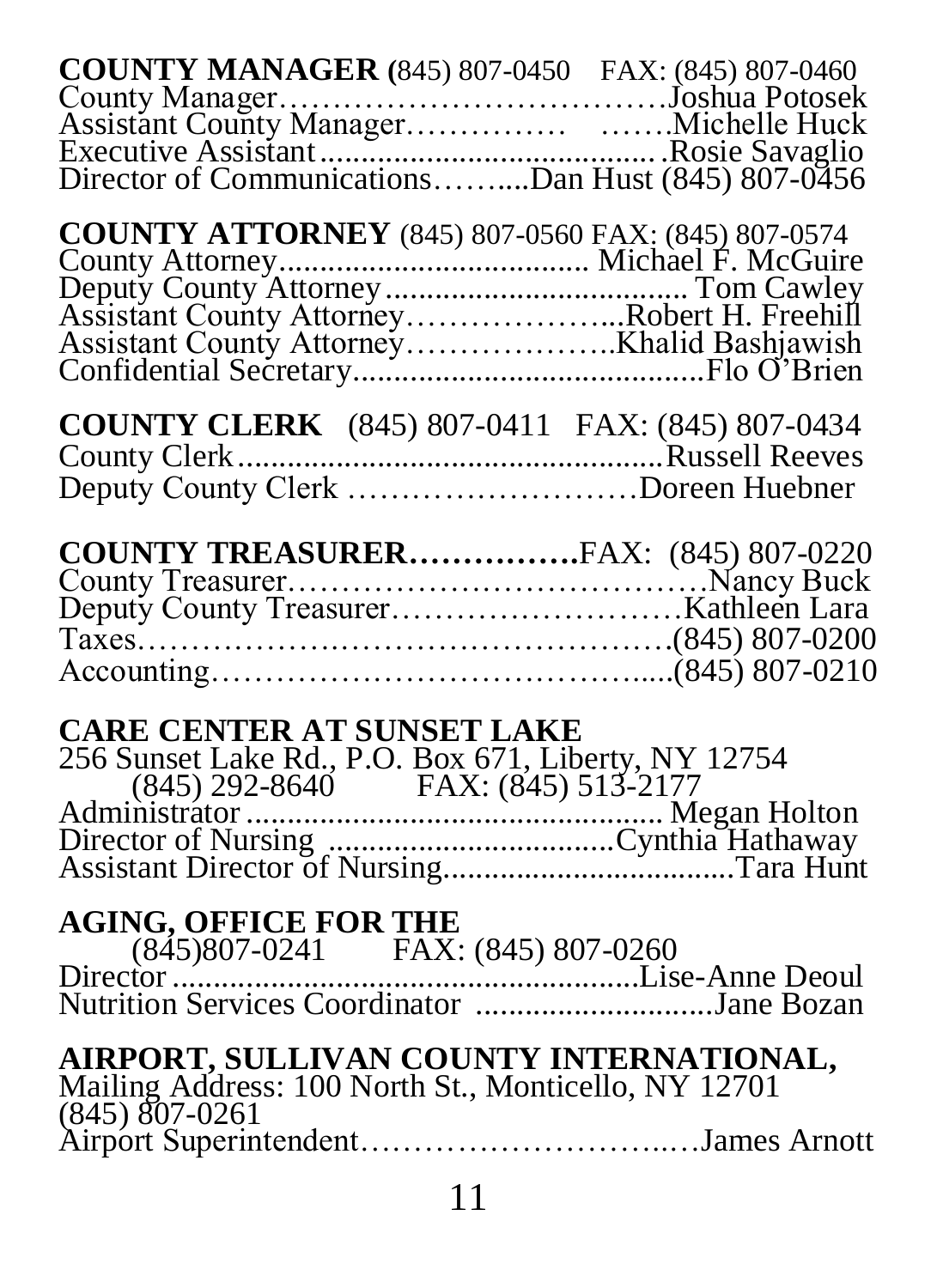| <b>CENTRAL SERVICES</b> (845)807-0575                                                                                                                                                            |
|--------------------------------------------------------------------------------------------------------------------------------------------------------------------------------------------------|
| <b>COMMUNITY RESOURCES DIVISION</b>                                                                                                                                                              |
| <b>COMMUNITY SERVICES</b><br>20 Community Lane, Liberty, NY 12754<br>Mailing Address: P.O. Box 716, Liberty, NY 12754<br>Fax: Administration (845) 513-2110<br>Fax: Mental Health (845) 513-2111 |
| <b>CORONERS</b> (845) 807-0427                                                                                                                                                                   |

#### **DEPARTMENT OF LABOR,**

50 North St. Monticello, NY 12701................(845) 794-3340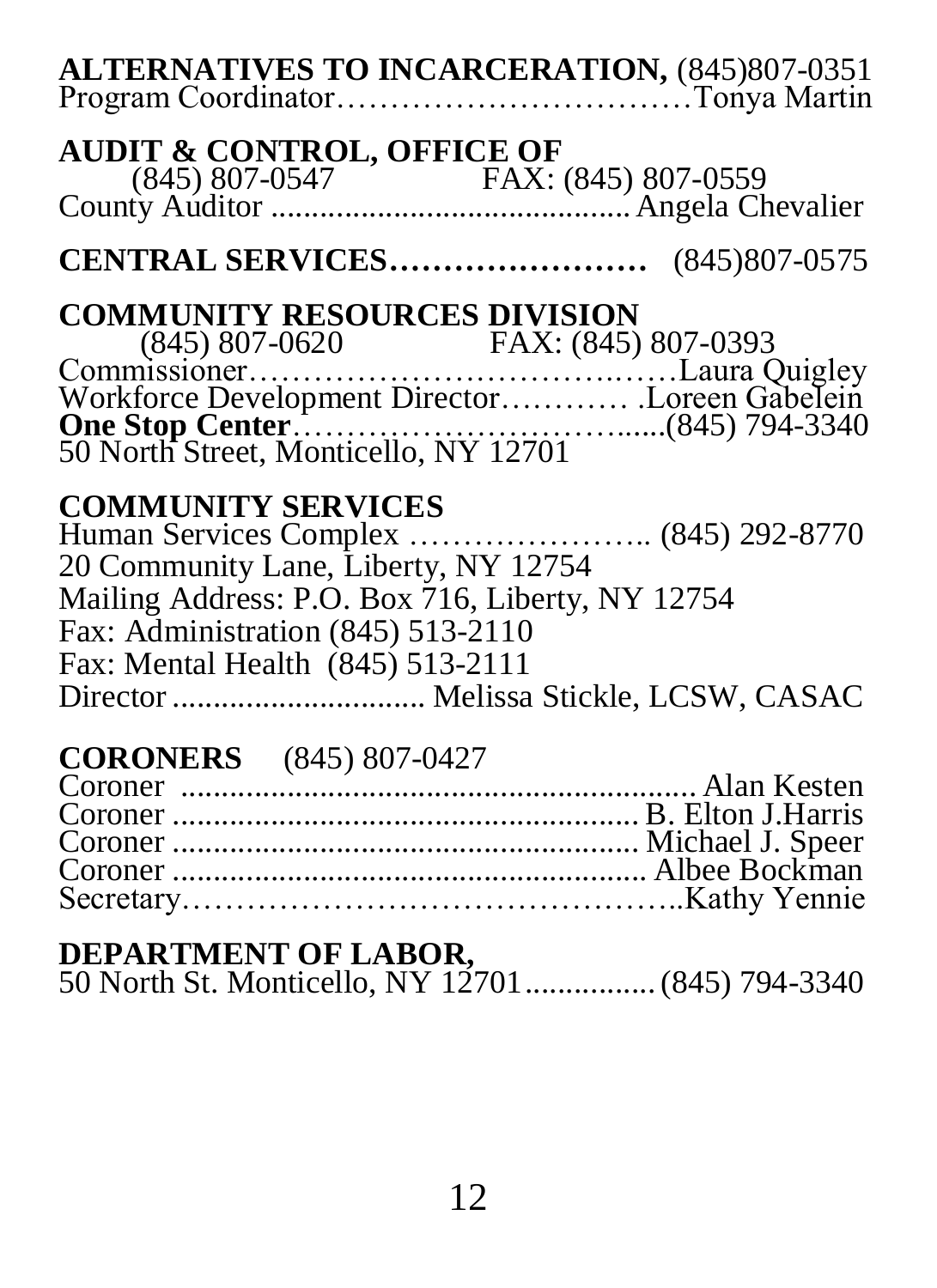#### **DISTRICT ATTORNEY**

| 26 Hamilton Avenue, Monticello, NY 12701                    |  |
|-------------------------------------------------------------|--|
|                                                             |  |
|                                                             |  |
|                                                             |  |
| Assistant District AttorneyGerald E. Gray                   |  |
| Assistant District AttorneyThomas W. Raleigh                |  |
| Assistant District AttorneySteven E Goldberg                |  |
| Assistant District Attorney Michael J. Puma                 |  |
|                                                             |  |
|                                                             |  |
| Assistant District AttorneyLisa Bondarenka                  |  |
|                                                             |  |
|                                                             |  |
| Investigators. Gerard Dietz, Scott Kinne, Timothy Dowling & |  |
| Jeffrey Bowie                                               |  |
|                                                             |  |

| Deputy CommissionerDeanna Rajsz |  |
|---------------------------------|--|

**911 ADDRESSING**…………………………(845) 807-0221

# **911 EMERGENCY CONTROL CENTER**

 (845) 807-0134 FAX: (845) 807-0130 Mailing Address: P.O. Box 5012, Monticello, NY 12701 E-911 Coordinator.....................................................Alex Rau

| <b>EMERGENCY MANAGEMENT/HOMELAND</b><br><b>SECURITY</b> (845) 807-0508 |
|------------------------------------------------------------------------|
| <b>EMERGENCY MEDICAL SERVICES(845) 807-0508</b>                        |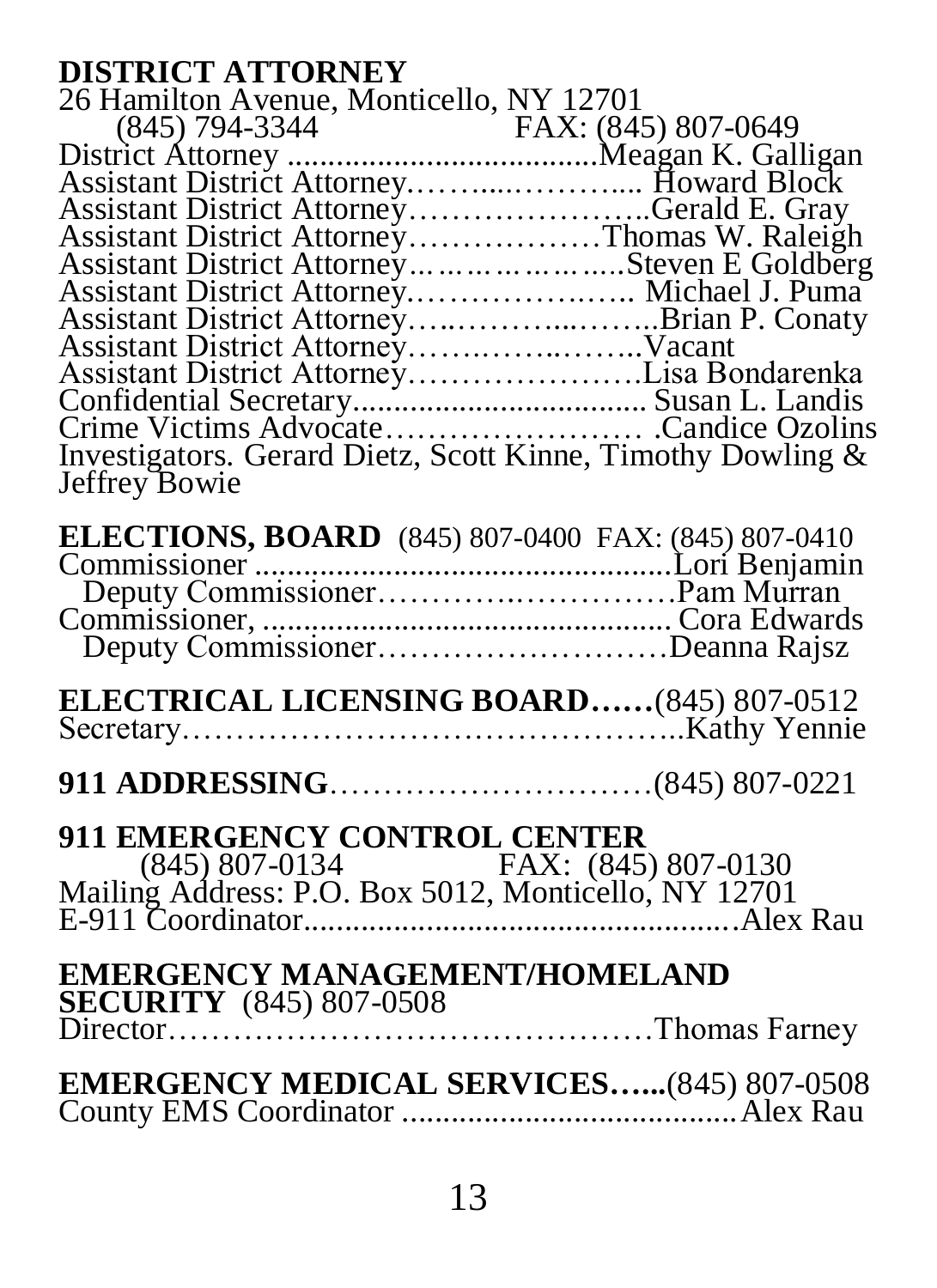**FIRE COORDINATOR,** (845) 807-0508 FAX 807-0810 County Fire Coordinator ................................. John Hauschild

#### **FAMILY SERVICES**

| 16 Community Lane, Liberty, NY 12754                                                                                |  |
|---------------------------------------------------------------------------------------------------------------------|--|
| $(845)$ 292-0100 FAX: $(845)$ 292-1320                                                                              |  |
| Commissioner of Family Services  John Liddle                                                                        |  |
| Deputy CommissionerWilliam R Moon Ext 2431                                                                          |  |
| Staff Development/HR ManagerCollins O Igiebor Ext 2335<br>Director of Temporary AssistanceGiselle Steketee Ext 2294 |  |
|                                                                                                                     |  |
|                                                                                                                     |  |
|                                                                                                                     |  |
|                                                                                                                     |  |
|                                                                                                                     |  |

# **FREEDOM OF INFORMATION OFFICER**

| <b>GRANTS ADMINISTRATION</b> (845) 807-0468                                                                |  |
|------------------------------------------------------------------------------------------------------------|--|
| HISTORIAN <u>iconway52@hotmail.com</u><br>P.O. Box 185, Barryville, NY 12719                               |  |
| <b>HEALTH AND FAMILY SERVICES DIVISION</b>                                                                 |  |
|                                                                                                            |  |
| <b>HUMAN RESOURCES</b> (845)807-0485 FAX: (845)807-0494<br>Deputy Director of Human ResourcesNancy Bowdren |  |
| INFORMATION TECHNOLOGY SERVICES                                                                            |  |

| <b>INFORMATION TECHNOLOGY SERVICES</b> |  |
|----------------------------------------|--|
|                                        |  |
|                                        |  |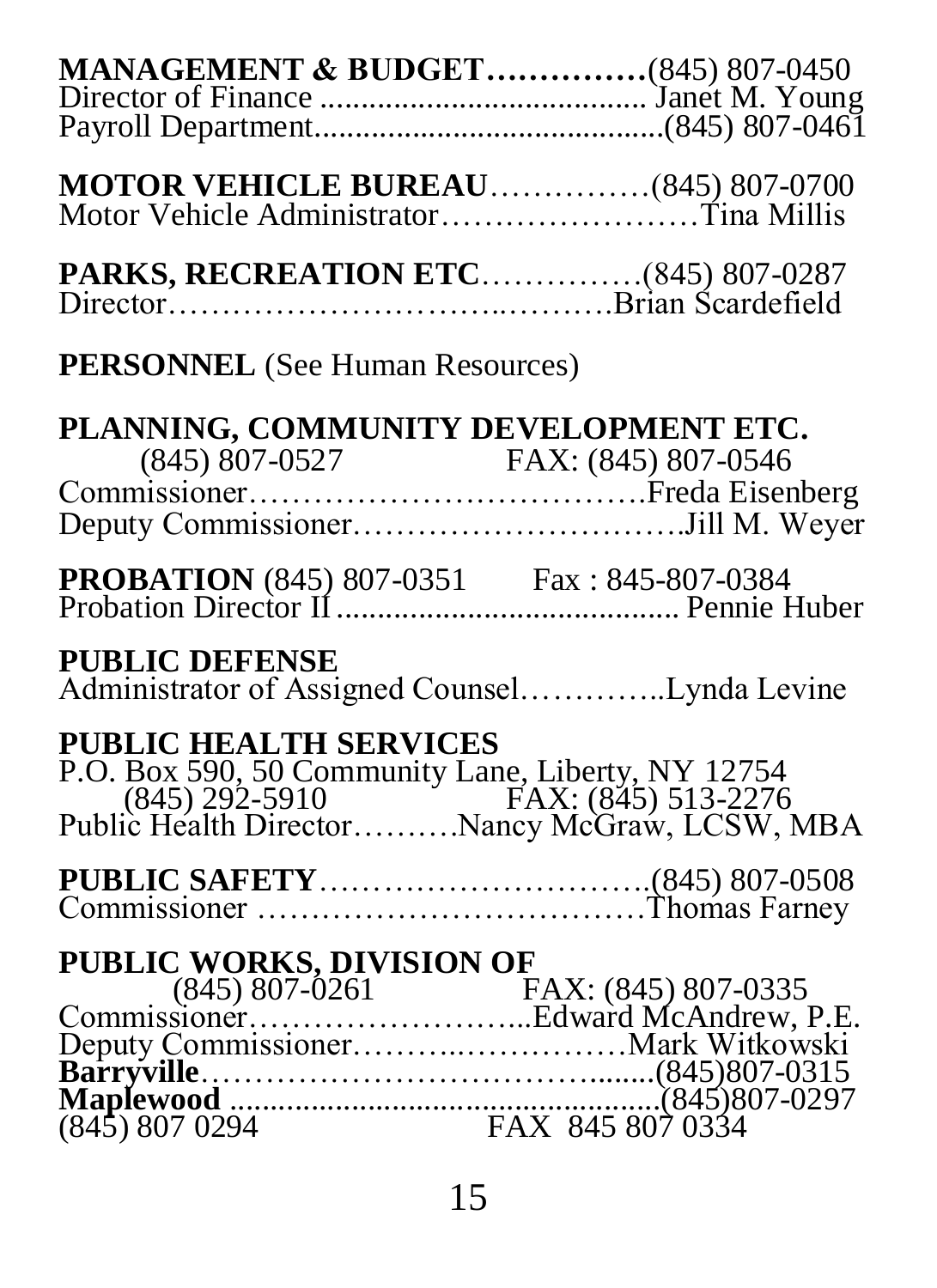| <b>PURCHASING &amp; CENTRAL SERVICES</b> |                                                                                            |
|------------------------------------------|--------------------------------------------------------------------------------------------|
|                                          |                                                                                            |
|                                          |                                                                                            |
|                                          |                                                                                            |
| <b>REAL PROPERTY TAX SERVICES</b>        |                                                                                            |
|                                          |                                                                                            |
|                                          |                                                                                            |
| RISK MANAGEMENT & INSURANCE              |                                                                                            |
|                                          |                                                                                            |
|                                          |                                                                                            |
|                                          |                                                                                            |
|                                          |                                                                                            |
| <b>SHERIFF'S OFFICE</b>                  |                                                                                            |
| 58 Old Route 17, Monticello, NY 12701    |                                                                                            |
|                                          | (845) 794-7100 FAX: (845) 794-0810                                                         |
|                                          |                                                                                            |
|                                          |                                                                                            |
|                                          |                                                                                            |
|                                          |                                                                                            |
|                                          |                                                                                            |
|                                          |                                                                                            |
|                                          |                                                                                            |
|                                          |                                                                                            |
|                                          |                                                                                            |
|                                          |                                                                                            |
|                                          |                                                                                            |
|                                          |                                                                                            |
|                                          | AssistantNadine Bury(845) 807-0757                                                         |
|                                          |                                                                                            |
|                                          | SUSTAINABLE ENERGY, OFFICE OF(845)807-0578<br>Deputy CommissionerHeather Brown             |
|                                          |                                                                                            |
|                                          |                                                                                            |
|                                          | TRANSPORTATION.(845)807-0180 FAX: (845) 807-0190<br>Transportation Director Ruthann Hayden |
|                                          |                                                                                            |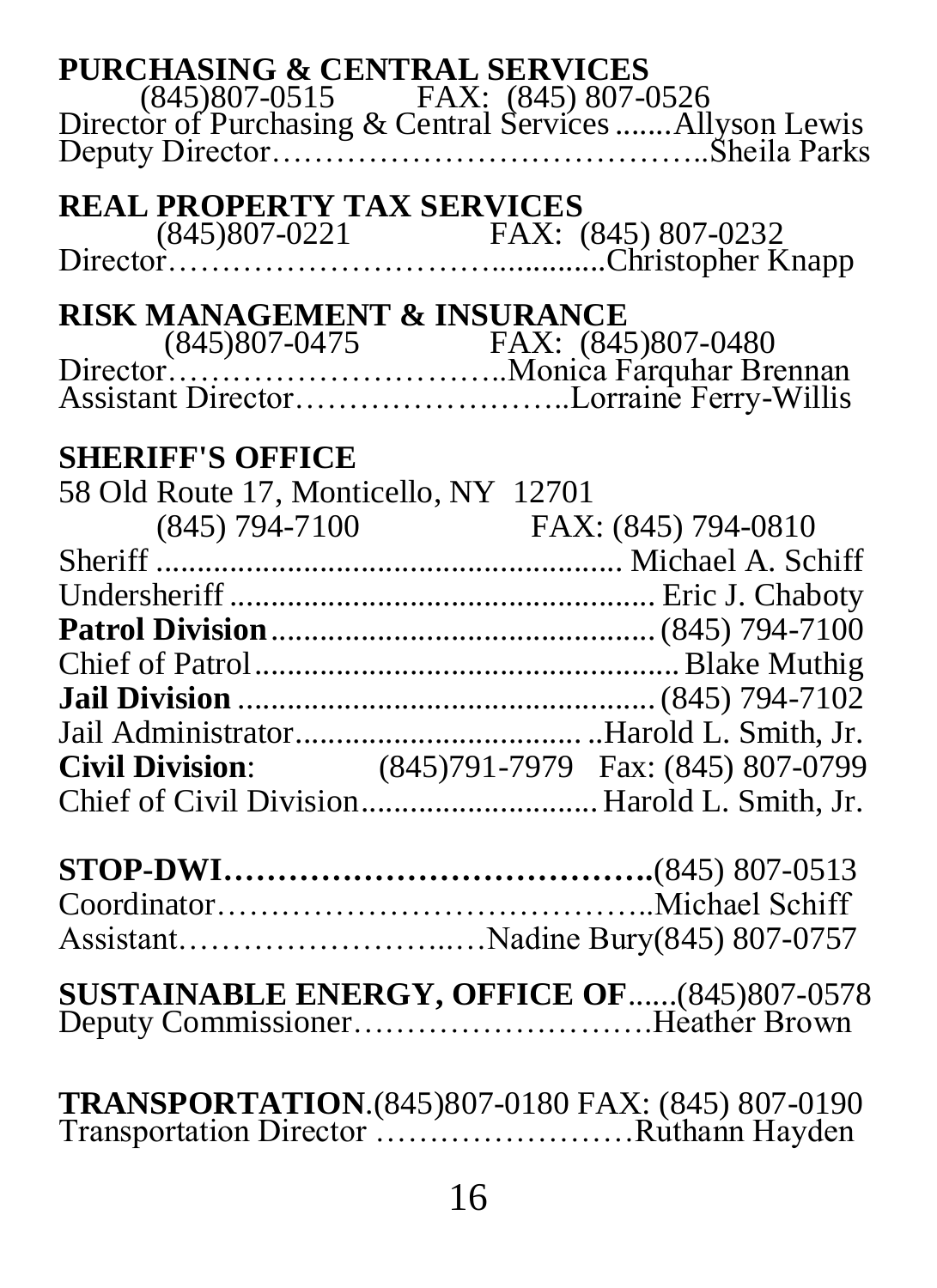| <b>VETERANS SERVICE</b> (845)807-0233 FAX: (845)807-0240 |  |
|----------------------------------------------------------|--|
|                                                          |  |

| <b>YOUTH BUREAU</b> (845)807-0394 | FAX: 807-0399 |
|-----------------------------------|---------------|
|                                   |               |

## **AFFILIATED AGENCIES**

#### **ACTION TOWARD INDEPENDENCE INC.**

309 East Broadway, Suite A, Monticello, New York 12701 (845) 794-4228 FAX: (845) 794-4475 Contact ...........................................................Linda Simmons [lsimmons@atitoday.org](mailto:jhargabus@atitoday.org)

#### **TOWN OF WALLKILL BOYS & GIRLS CLUBS** PO Box 14, Circleville, NY 10919

[www.bgcorange.org](http://www.bgcorange.org/) (845)342-8833 FAX: (845) 342-8836 Executive Director……………………….…Lori Rivenburgh Unit Directors – Sullivan County….. Barbi Neumann-Marty & Melissa Antizzo

#### **CORNELL COOPERATIVE EXTENSION**

64 Ferndale-Loomis Road, Liberty, NY 12754-2903 (845) 292-6180 FAX: (845) 292-4946 [sullivan@cornell.edu](mailto:sullivan@cornell.edu) [www.sullivancce.org](http://www.sullivancce.org/)

## **DELAWARE VALLEY ARTS ALLIANCE**

37 Main Street, Narrowsburg, NY 12764 (845) 252-7576 website: [www.delawarevalleyartsalliance.org](http://www.delawarevalleyartsalliance.org/) Executive Director……………………………..Ariel Shanberg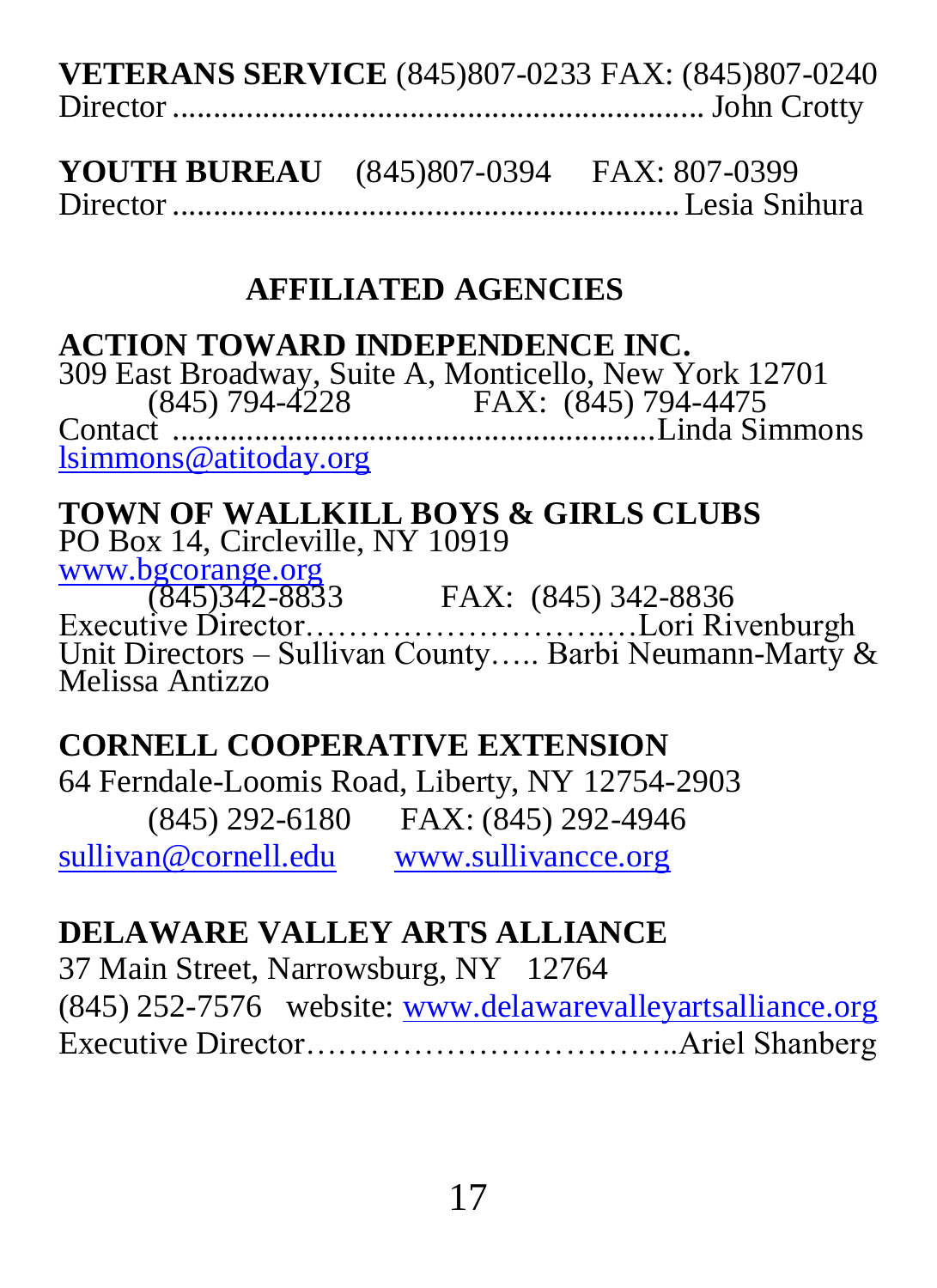# **EPIC Parenting Center/Monticello Central School District**

George L. Cooke Elementary School 60 Richardson Ave, Monticello, NY 12775 (845)794-8830……........sorensenj@epicforchildren.org Program Coordinator/Elementary Schools…….Jane Sorensen

## **FEARLESS OF HUDSON VALLEY**

P.O. Box 783, Liberty, NY 12754 (845) 292-5700 FAX: (845) 562-2216

#### **FEDERATION FOR THE HOMELESS**

| P.O. Box 336, Monticello, NY 12701 |  |
|------------------------------------|--|
| (845) 794-2604                     |  |
|                                    |  |

# **GARNET HEALTH MEDICAL CENTER**

| P.O. Box 800, Harris, NY 12742(845) 794-3300 |  |
|----------------------------------------------|--|
|                                              |  |
|                                              |  |
|                                              |  |

# **HUDSON VALLEY REGIONAL COUNCIL**

|                | 3 Washington Center, Newburgh, NY 12550 |
|----------------|-----------------------------------------|
| (845) 564-4075 | ppomeroy@hudsonvalleyrc.org             |
|                |                                         |

## **INDEPENDENT LIVING, INC**

| 14 Pelton Street East Wing Monticello, NY 12701 |  |
|-------------------------------------------------|--|
| (845) 794-3322 FAX: (845) 794-3323              |  |
|                                                 |  |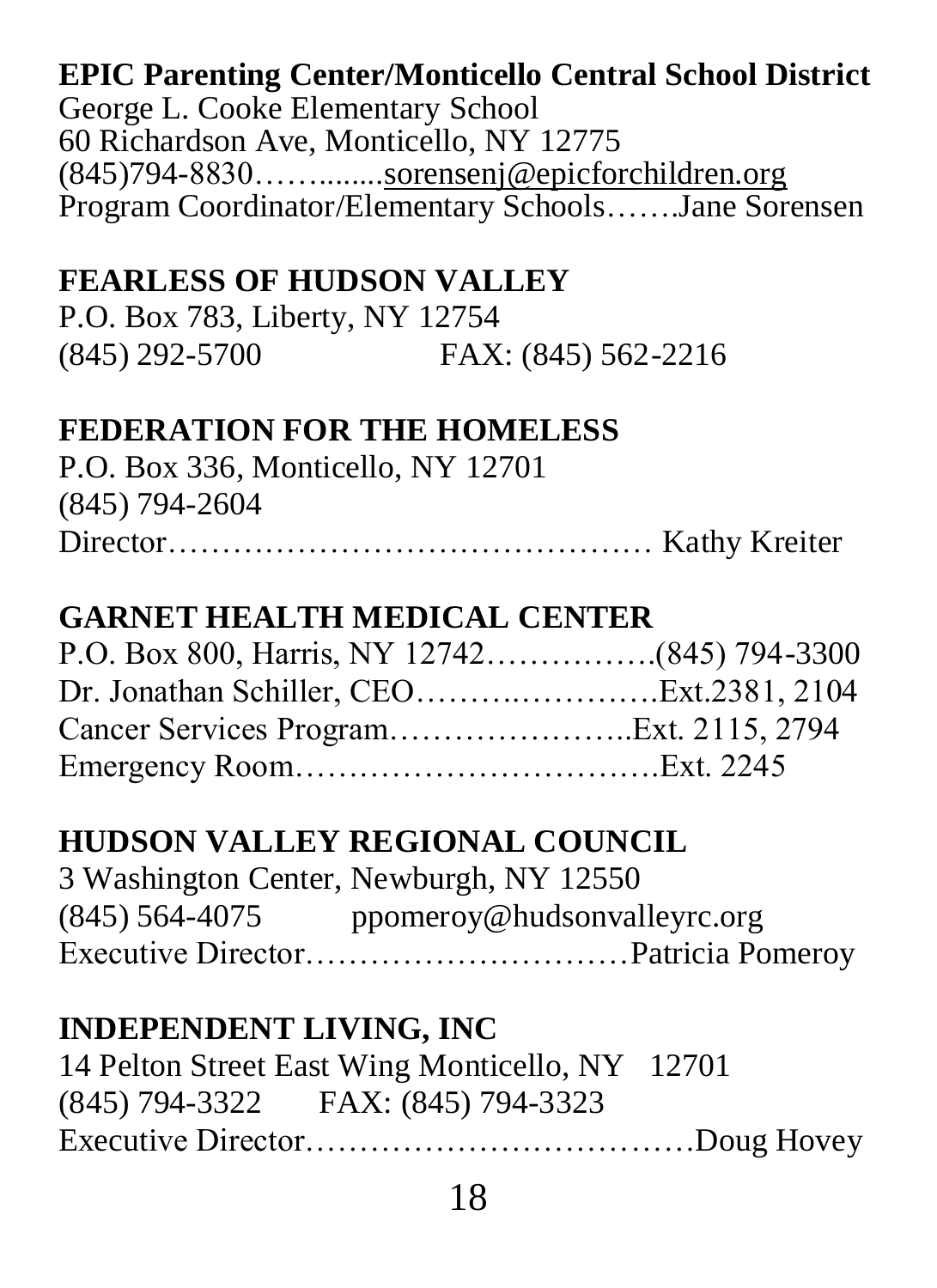# **LITERACY VOLUNTEERS OF SULLIVAN COUNTY**

63 North Street, P.O. Box 759, Monticello, NY 12701 (845) 794-0017 FAX: (845) 794-090[4lvascny@gmail.com](mailto:lvascny@gmail.com) Director...........................................................Angela Dutcher

**MOBILE MENTAL HEALTH TEAM: (800) 710-7083 IN SULLIVAN COUNTY**…………………..(845) 790-0911

**NAMI SULLIVAN COUNTY, NY, INC f/k/a Friends and Advocates for Mental Health**  20 Crystal Street, Monticello, NY 12701 (845) 794-1029 FAX (845) 796-4390 NAMIofSullivan@gmail.com Executive Director...............................M. Lori Schneider, MS

#### **NEW YORK STATE POLICE**

Troop "F" – Zone 1 (Sullivan County), 5754 State Rte. 55, Liberty, NY 12754 (845) 292-6600 FAX: (845) 292-6735 Zone Commander…………………….Capt. Reva Navarro

**PATHSTONES** f/k/a Rural Opportunities 457 Broadway, Suite 9, Monticello, NY 12701 (845) 794-4880 FAX: (845) 794-4939

**PRASAD** Children's Dental Health Program 465 Brickman Road, Hurleyville, NY 12747 FAX: 845 434-0377 Director……………………………….Dr. M. Cecilia Escarra

## **RAPE INTERVENTION SERVICES & EDUCATION**

**(RISE)** P.O. Box 900, Harris, NY 12742 Day: (845) 794-3300 ext. 2440 FAX: (845) 796-3673 **Hotline** (24 Hour): (845)791-9595 Program Director..........................................Debbie O'Malley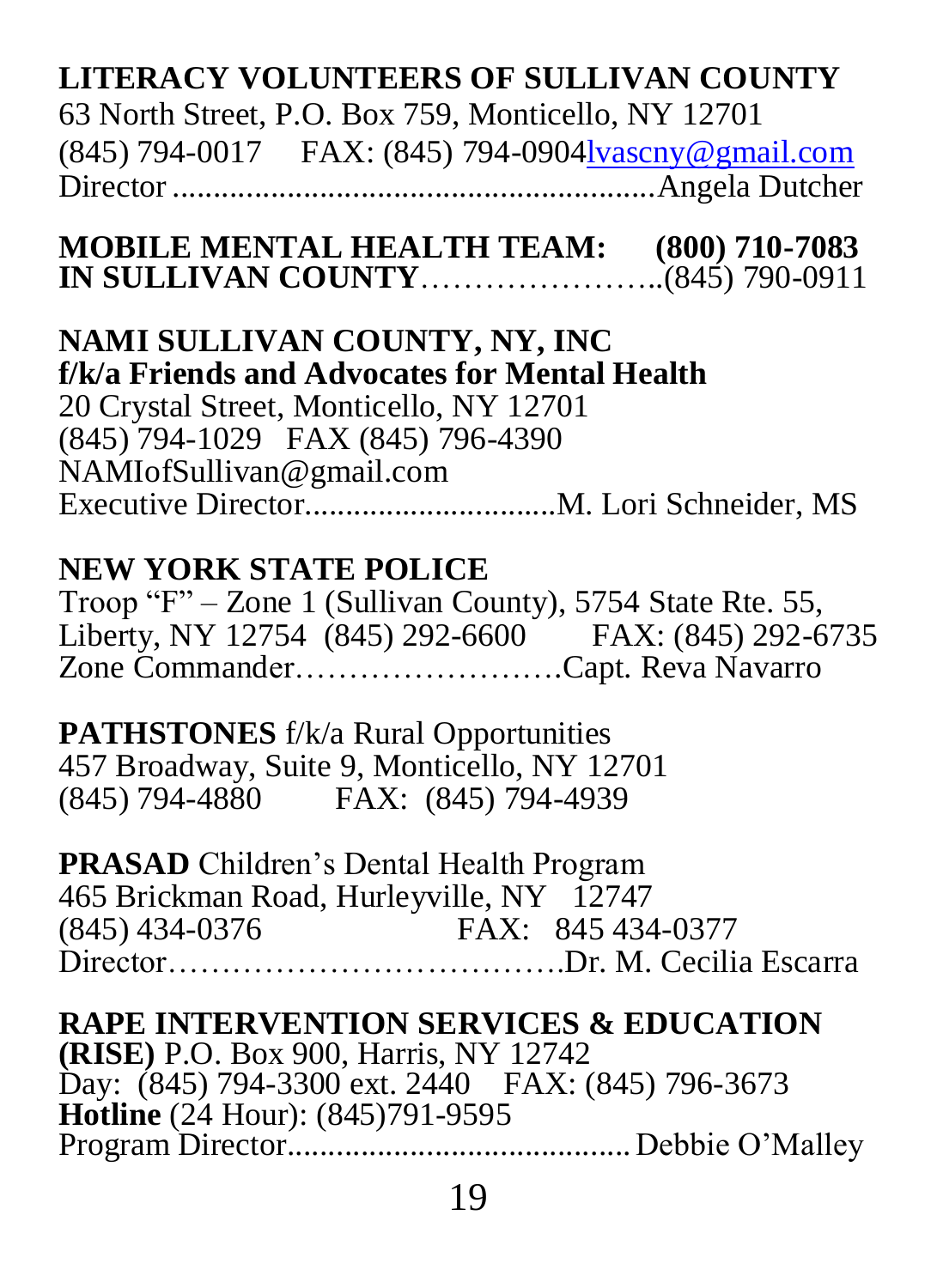| <b>SULLIVAN COUNTY CASA</b>                             |
|---------------------------------------------------------|
| 100 North Street, Monticello, NY 12701                  |
|                                                         |
|                                                         |
|                                                         |
| SULLIVAN COUNTY CHILD CARE COUNCIL, INC.                |
| 7 Community Lane, Liberty, NY 12754                     |
| Mailing Address: P.O. Box 186, Ferndale, NY 12734       |
| (845) 292-7166 Ext. 309 FAX: (845) 292-1755             |
|                                                         |
|                                                         |
| SULLIVAN COUNTY HEAD START, INC.                        |
| 393 State Route 52, P.O. Box 215, Woodbourne, NY 12788  |
| 845-434-4164 Fax: 845-434-1935                          |
|                                                         |
|                                                         |
| <b>SULLIVAN COUNTY SOIL &amp; WATER</b>                 |
| <b>CONSERVATION DISTRICT</b>                            |
| 64 Ferndale-Loomis Road, Liberty, NY 12754              |
|                                                         |
|                                                         |
|                                                         |
| <b>SULLIVAN COUNTY UNITED WAY</b>                       |
| 33 Lakewood Avenue, P.O. Box 1036, Monticello, NY 12701 |
| (845) 794-1771 FAX (845) 791-4205                       |
| unitedwaysullivan@verizon.net                           |
|                                                         |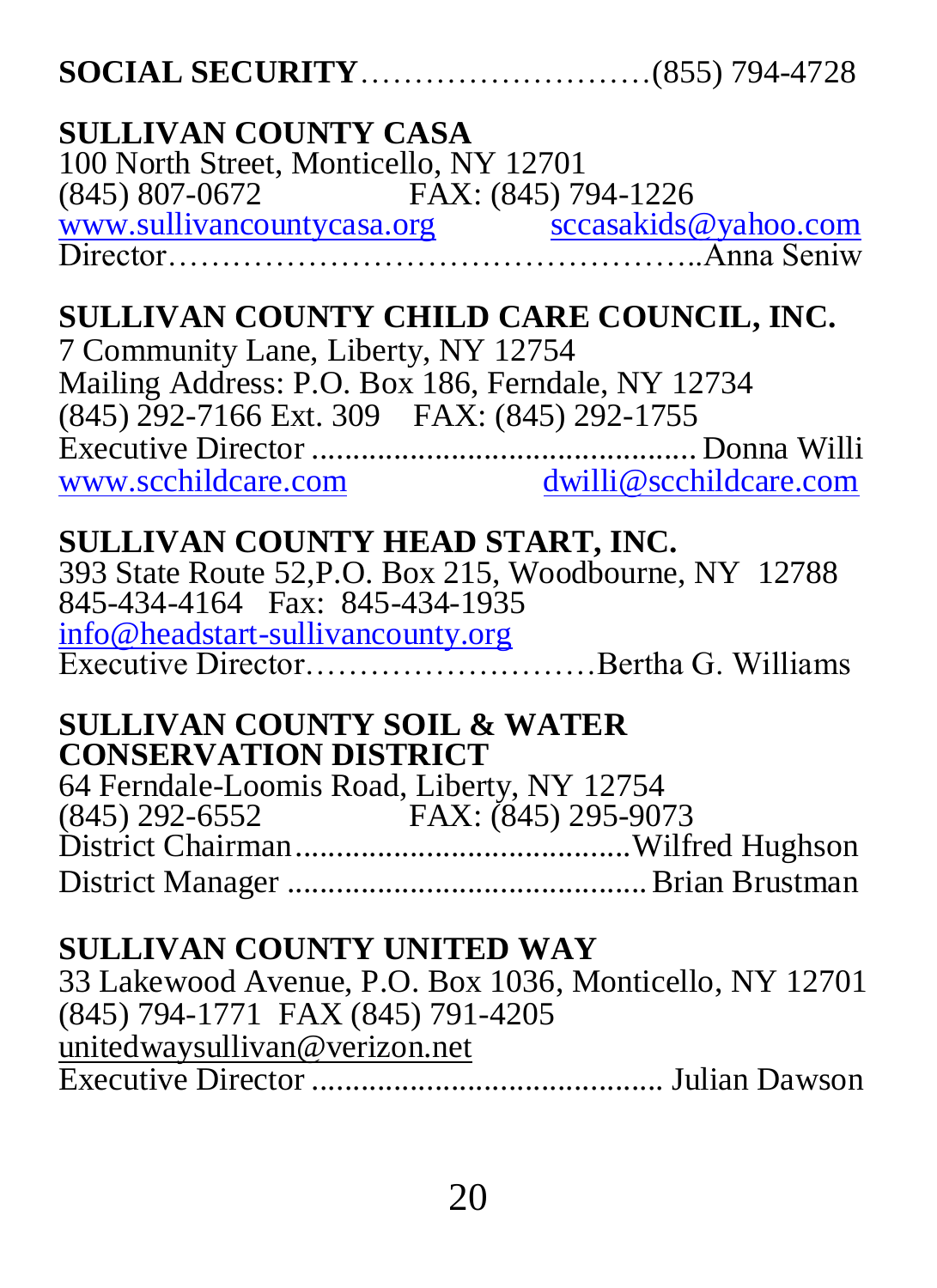## **SULLIVAN LEGAL AID PANEL, INC.**

11 Bank Street, Monticello, NY 12701 (845) 794-4094 FAX: (845) 794-0119 Executive Director……………………………….Tim Havas

## **AGENCIES FOR COMMUNITY DEVELOPMENT**

#### **COUNTY OF SULLIVAN INDUSTRIAL DEVELOPMENT AGENCY (IDA)**

548 Broadway, Monticello, NY 12701 (845)428-7575 FAX: (845) 428-7577 Executive Director .......................................………...Jen Flad CEO……………………………………..…….John W. Keifer

#### **PARTNERSHIP FOR ECONOMIC DEVELOPMENT IN SULLIVAN COUNTY, INC.**

198 Bridgeville Road, Monticello, NY 12701 (845) 794-1110 FAX: (845) 794-2324 [www.scpartnership.com](http://www.scpartnership.com/) [marc@scpartnership.com](mailto:marc@scpartnership.com) President/CEO………………………………………………………Marc Baez

## **SULLIVAN COUNTY BOCES**

| 6 Wierk Avenue, Liberty, NY 12754-2116 |                                                      |
|----------------------------------------|------------------------------------------------------|
| $(845)$ 295-4000 FAX: $(845)$ 292-0131 |                                                      |
|                                        | District SuperintendentRobert M. Dufour, Ed.D        |
|                                        |                                                      |
|                                        |                                                      |
|                                        | Interim Asst. Super/Inst ProgramLaurie Cassel, Ed.D. |
| (845) 295-4030 FAX: (845) 295-3416     |                                                      |
| <b>Rubin Pollack Education Center:</b> |                                                      |
|                                        |                                                      |
| $(845)$ 295-4107                       | FAX: (845) 292-7910                                  |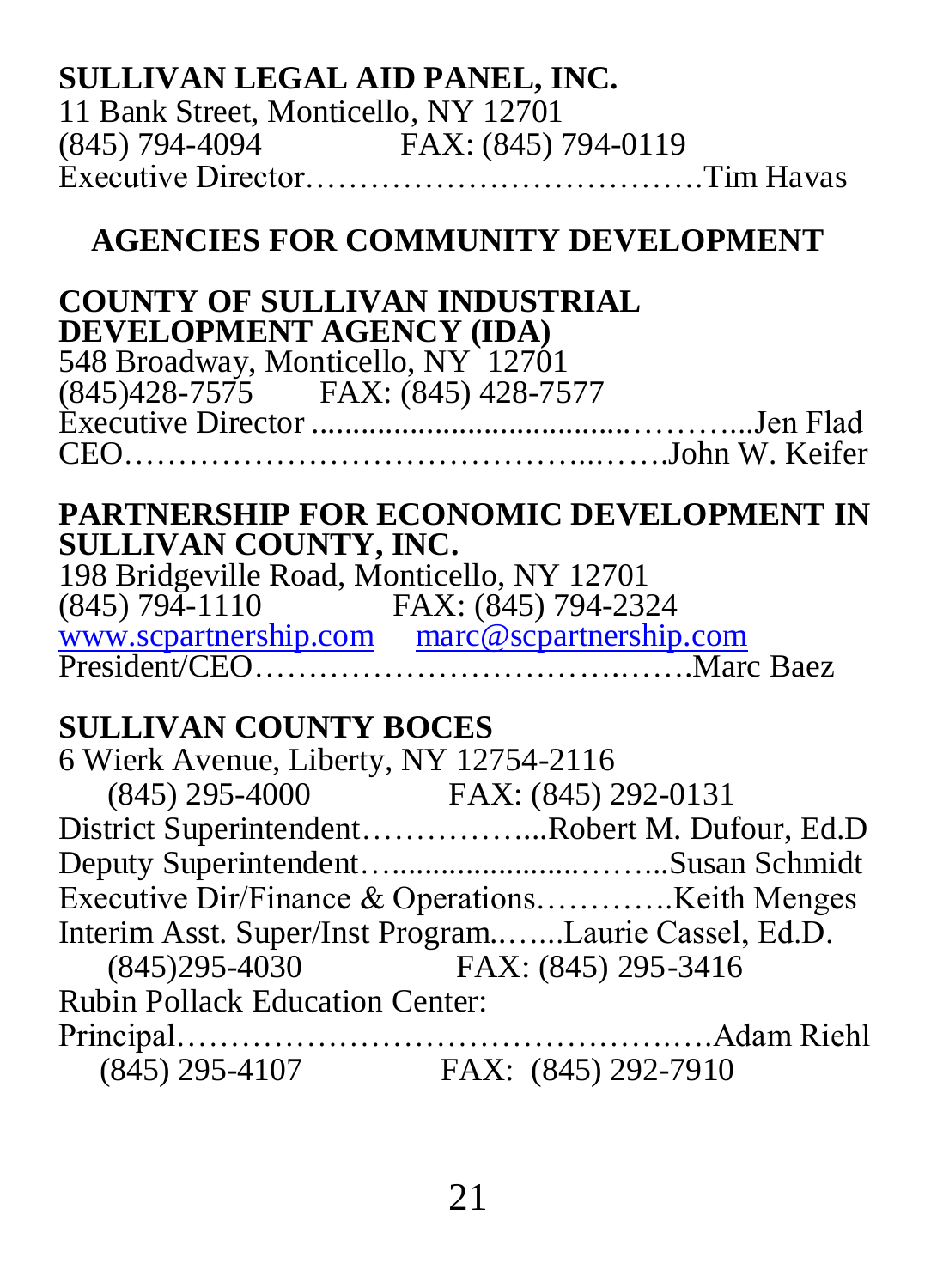| Career & Technical Education & Adult Ed. Exec                |  |
|--------------------------------------------------------------|--|
| (845) 295-4172 FAX: (845) 295-0513                           |  |
| The White Sulphur Springs School Exec.                       |  |
|                                                              |  |
| $(8\overline{4}5)$ 292-5618 FAX: $(8\overline{4}5)$ 292-7293 |  |
|                                                              |  |
| <b>SULLIVAN COUNTY CHAMBER OF COMMERCE</b>                   |  |
| 196 Bridgeville Road, Suite 7, Monticello, NY 12701          |  |
|                                                              |  |
|                                                              |  |
|                                                              |  |
|                                                              |  |
| <b>SULLIVAN COUNTY COMMUNITY COLLEGE</b>                     |  |
| 112 College Road, Loch Sheldrake, NY 12759-4002              |  |
|                                                              |  |
|                                                              |  |
| Director of Executive Operations and Administrative          |  |
| Associate to the Board of Trustees:                          |  |
|                                                              |  |
| Vice President Academic & Student Affairs:                   |  |
|                                                              |  |
| Dean of Student Development Services:                        |  |
|                                                              |  |
| Controller:                                                  |  |
|                                                              |  |
| Dean of Communications                                       |  |
|                                                              |  |
|                                                              |  |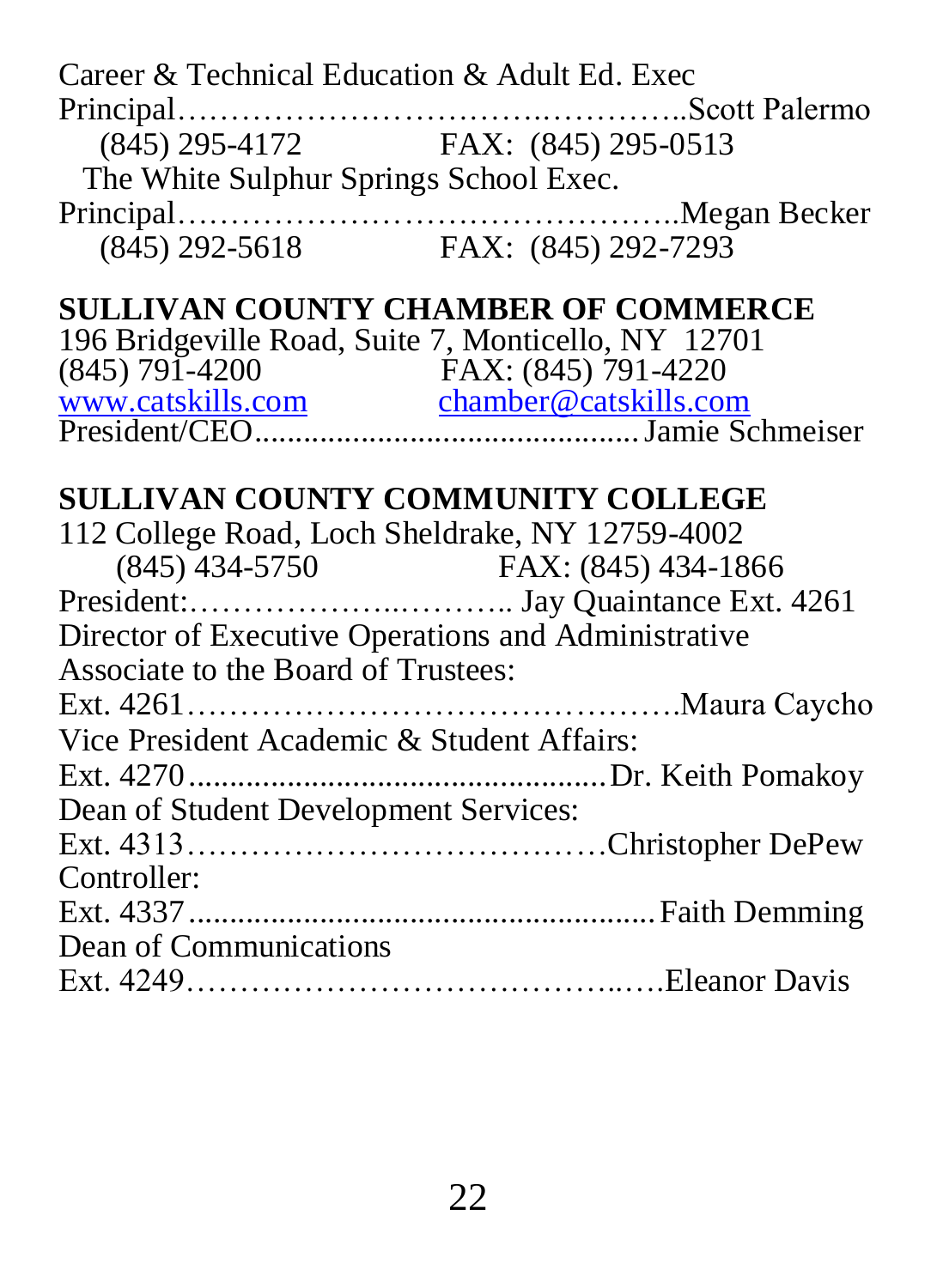#### **SULLIVAN CATSKILLS VISITORS ASSOCIATION Tourism Promotion & Marketing/Convention & Visitors Bureau** 15 Sullivan Avenue, Liberty, NY 12754 (845) 747-4449 or (800) 882-CATS FAX: (845)747-4468 www.SCVA.net President/CEO……………………..Roberta Byron-Lockwood Vice President of Marketing ……………………....Herb Clark Administrative Assistant……………….…….…..Tia Whipple

#### **SUPERINTENDENTS OF SCHOOL DISTRICTS**

Dr. John Morgano **Eldred Central School** 600 Rt. 55, P.O. Box 249, Eldred, NY 12732-0249 (845) 456-1100 Ext. 2596 FAX: (845) 557-3672

Dr. Ivan Katz **Fallsburg Central School** 115 Brickman Rd., Fallsburg, NY12733-0124 (845) 434-6800 Ext. 1214 FAX: (845) 434-8346

Dr. Patrick Sullivan **Liberty Central School** 115 Buckley Street, Liberty, NY 12754-1600<br>(845) 292-6990 FAX: (845) FAX: (845) 292-1164

Mr. John Evans **Livingston Manor Central School** P.O. Box 947, 19 School Street, Livingston Manor, NY 12758-0947 (845) 439-4400 Ext. 1204 FAX: (845) 439-4717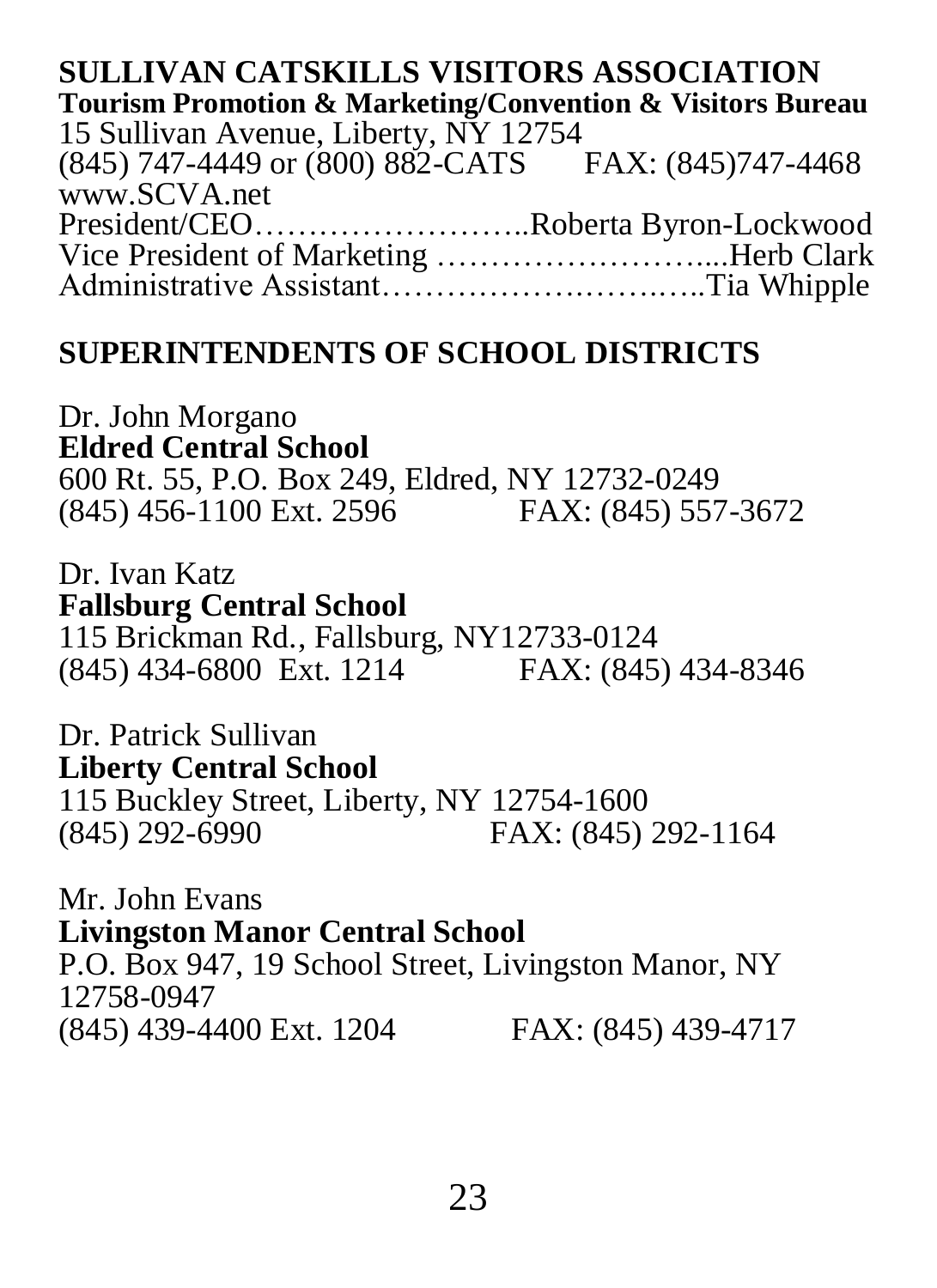Dr. Matthew Evans **Monticello Central School** 237 Forestburgh Road, Monticello, NY 12701 (845) 794-7700 Ext. 70910 FAX: (845) 794-7710

Mr. Stephen A. Walker **Sullivan West Central School District** P.O. Box 308, Jeffersonville, NY 12748 (845) 482-4610, Ext. 3000 FAX: (845) 482-3022

Mr. John Evans **Roscoe Central School** 6 Academy Street, Roscoe, NY 12776-0429 (607) 498-4126 Ext. 105 FAX: (607) 498-5609

Dr. William Silver **Tri-Valley Central School** 34 Moore Hill Road, Grahamsville, NY 12740 (845) 985-2296 Ext. 5101 FAX: (845) 985-0310

#### **Sullivan County Libraries**

#### **Daniel Pierce Library**

328 Main Street, PO Box 268, Grahamsville, NY 12740-0268 Library Director: Jessica Dymond  $(845)985 - 7233 -$  phone  $(845)985 - 0135 -$  fax [www.danielpiercelibrary.org](http://www.danielpiercelibrary.org/)

#### **Ethelbert B. Crawford Public Library**

479 Broadway, Monticello, NY 12701-1300 Library Director: Mary Paige Lang-Clouse  $(845)794-4660$  – phone  $(845)794-4602$  – fax [www.ebcpl.org](http://www.ebcrawfordlibrary.org/)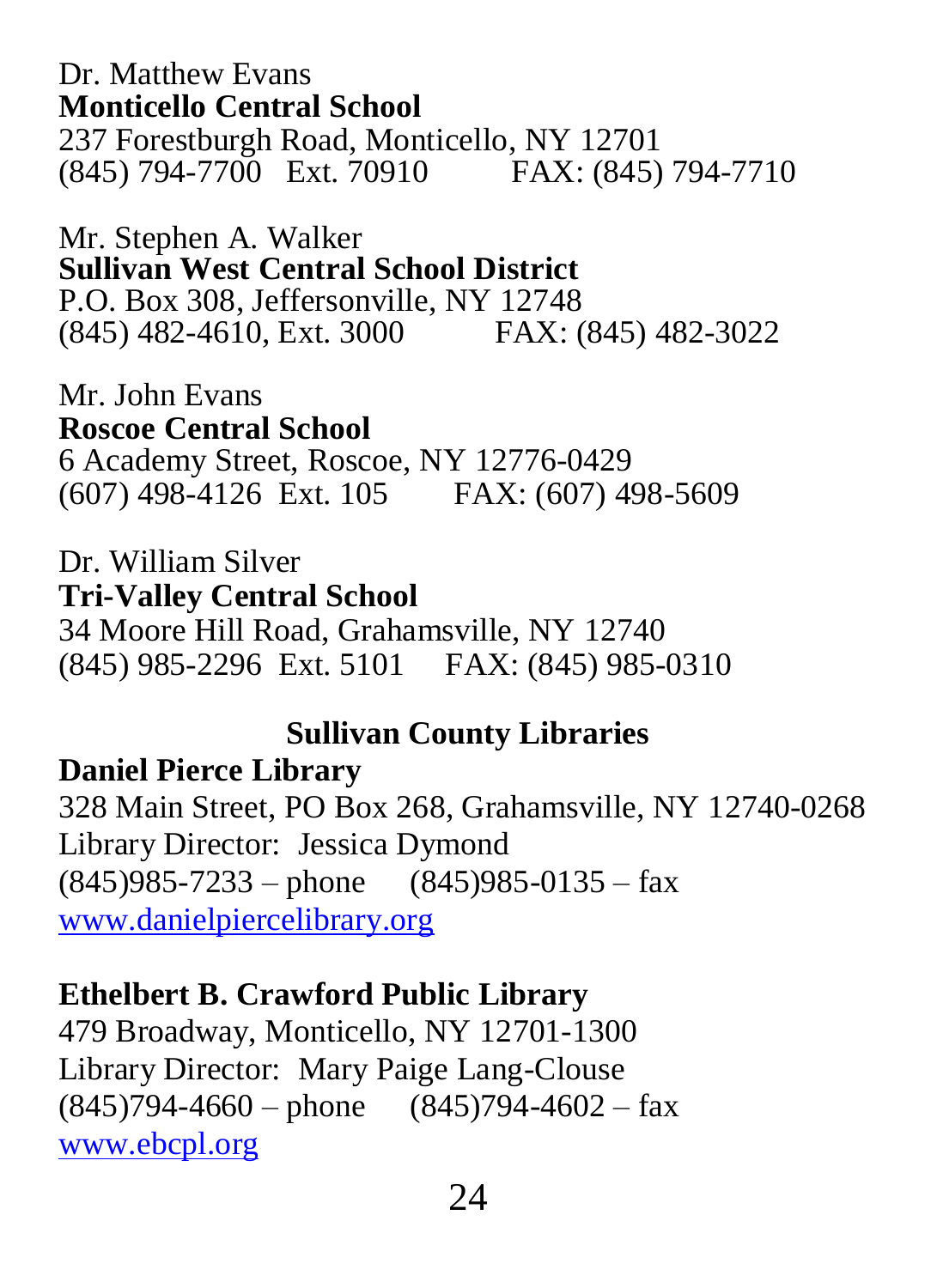## **Fallsburg Library**

12 Railroad Plaza, PO Box 730, South Fallsburg, NY 12779-0730 Library Director: Kelly Wells  $(845)436-6067$  – phone  $(845)434-1254$  – fax [www.fallsburglibrary.org](http://www.fallsburglibrary.org/)

## **Liberty Public Library**

189 North Main Street, Liberty, NY 12754-1828 Library Director: Marjorie Linko  $(845)292-6070$  – phone  $(845)292-5609$  – fax [www.libertypubliclibrary.org](http://www.libertypubliclibrary.org/)

## **Livingston Manor Free Library**

92 Main Street, Livingston Manor, NY 12758-5113 Library Director: Stacey Tromblee  $(845)439-5440$  – phone  $(845)439-3141$  – fax [www.livingstonmanorlibrary.org](http://www.livingstonmanorlibrary.org/)

## **Mamakating Library**

158 Sullivan Street, P.O. Box 806, Wurtsboro, NY 12790-806 Library Director: Peggy Johansen  $(845)888-8004$  – phone  $(845)888-8008$  fax [www.mamakatinglibrary.org](http://www.mamakatinglibrary.org/)

#### **Roscoe Free Library**

85 Highland Avenue, P.O. Box 339, Roscoe, NY 12776-0339 Library Director: Dr. Joyce Conroy  $(607)498-5574$  – phone  $(607)498-5575$  – fax [www.roscoelibrary.org](http://www.roscoelibrary.org/)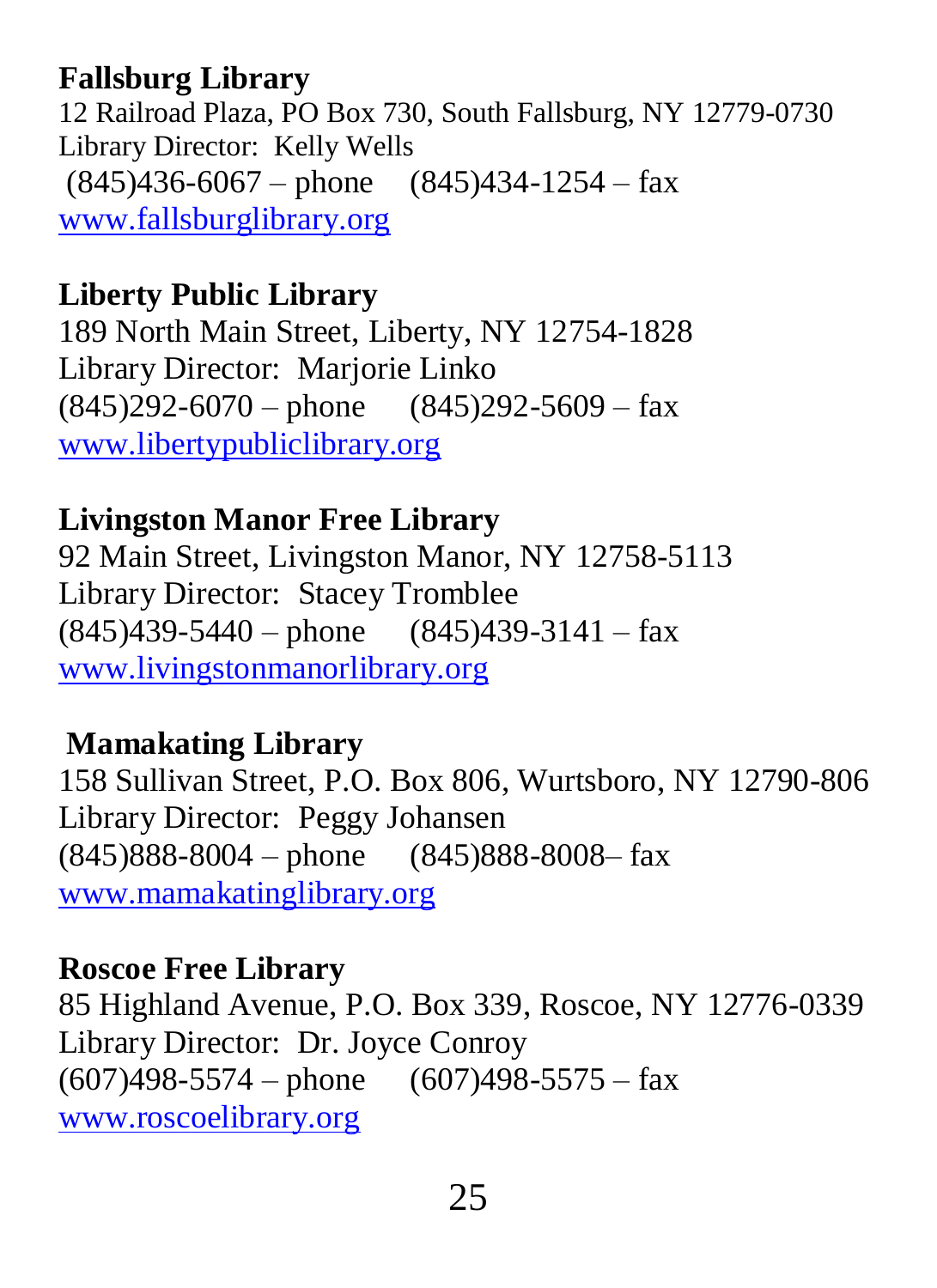## **Sunshine Hall Free Library**

14 Proctor Road, P.O. Box 157, Eldred, NY 12732-0157 Library Director: Patricia Kennedy  $(845)$ 557-6258 – phone  $(845)$ 557-0578 – fax [www.sunshinehallfreelibrary.org](http://www.sunshinehallfreelibrary.org/)

## **Western Sullivan Public Library Main Branch**

19 Center Street, P.O. Box 594, Jeffersonville, NY 12748-0594 Library Director: Audra Everett  $(845)482-4350$  – phone  $(845)482-3092$  – fax [www.wsplonline.org](http://www.wsplonline.org/)

#### **Western Sullivan Public Library - Delaware Free Branch**

45 Lower Main Street, P.O. Box 245 Callicoon, NY 12723-0245  $(845)887-4040$  – phone  $(845)887-8957$  – fax

## **Western Sullivan Public Library - Tusten-Cochecton Branch**

198 Bridge Street P.O. Box 129 Narrowsburg, NY 12764-0129 (845)252-3360 – phone (845)252-3331 – fax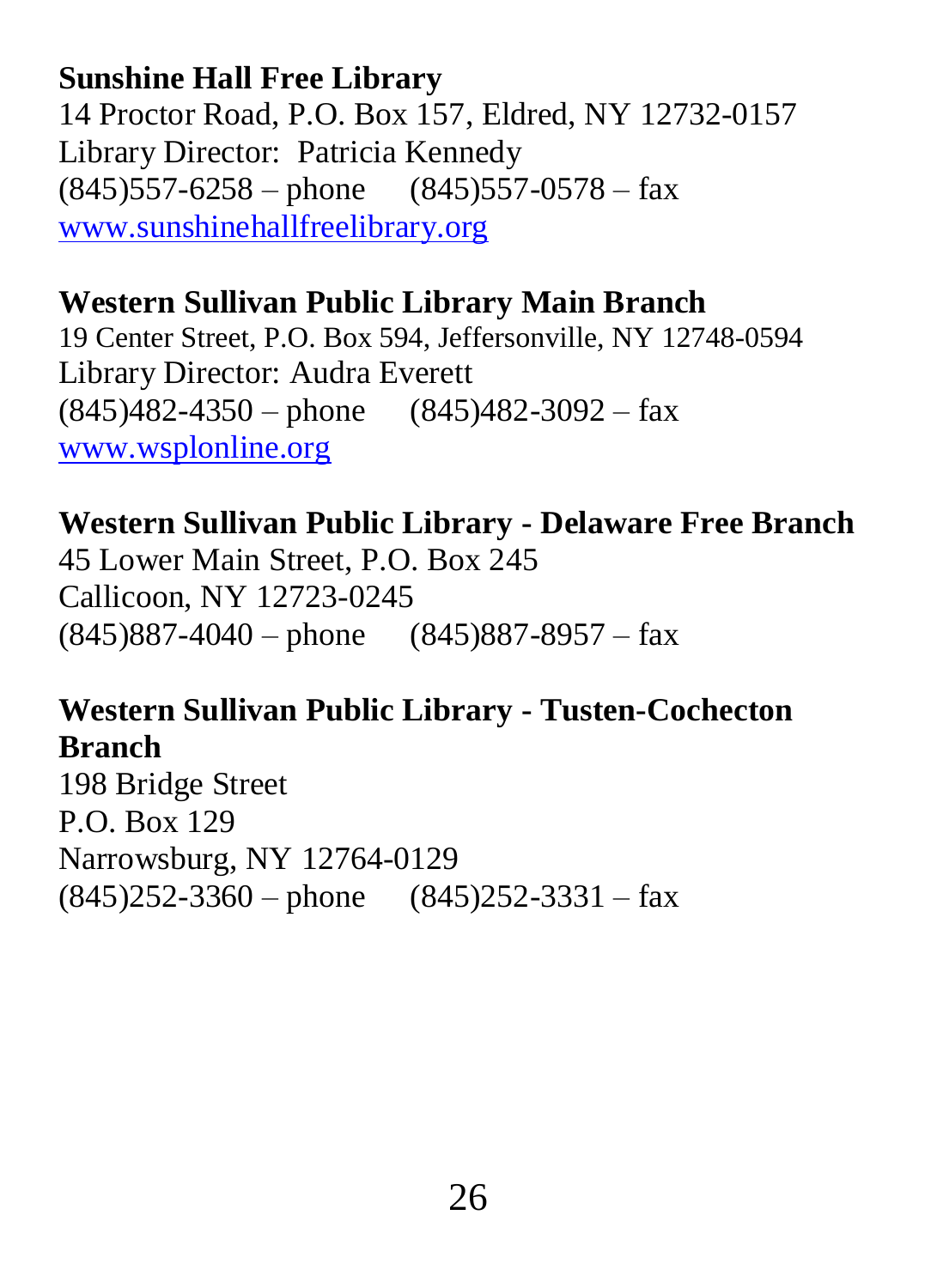# **SULLIVAN COUNTY ZIP CODE NUMBERS**

| Barryville             | 12719 | Livingston Manor              | 12758 |
|------------------------|-------|-------------------------------|-------|
| Bethel                 | 12720 | Loch Sheldrake                | 12759 |
| Bloomingburg           | 12721 |                               | 12760 |
| Burlingham             | 12722 | Long Eddy<br>Callicoon Center | 12724 |
| Callicoon              | 12723 | Mongaup Valley                | 12762 |
| Claryville             | 12725 | Monticello                    | 12701 |
| Cochecton              | 12726 | Mountaindale                  | 12763 |
| Cochecton Center 12727 |       | Narrowburg                    | 12764 |
| Eldred                 | 12732 | Neversink                     | 12765 |
| Fallsburg              | 12733 | North Branch                  | 12766 |
| Ferndale               | 12734 | Obernburg                     | 12767 |
| Forestburgh            | 12777 | Parksville                    | 12768 |
| Fosterdale             | 12735 | Phillipsport                  | 12769 |
| <b>Fremont Center</b>  | 12736 | Pond Eddy                     | 12770 |
| Glen Spey              | 12737 | Rock Hill                     | 12775 |
| Glen Wild              | 12738 | Roscoe                        | 12776 |
| Grahamsville           | 12740 | Smallwood                     | 12778 |
| Hankins                | 12741 | South Fallsburg               | 12779 |
| Harris                 | 12742 | Summitville                   | 12781 |
| <b>Highland Lake</b>   | 12743 | Swan Lake                     | 12783 |
| Hortonville            | 12745 | Thompsonville                 | 12784 |
| Hurleyville            | 12747 | Westbrookville                | 12785 |
| Jeffersonville         | 12748 | White Lake                    | 12786 |
| Kauneonga lake         | 12749 | White Sulphur Springs         | 12787 |
| Keonza Lake            | 12750 | Woodbourne                    | 12788 |
| Kiamesha Lake          | 12751 | Woodridge                     | 12789 |
| Lake Hungington 12752  |       | Wurtsboro                     | 12790 |
| Liberty                | 12754 | Youngsville                   | 12791 |
|                        |       | Yulan                         | 12792 |
|                        |       |                               |       |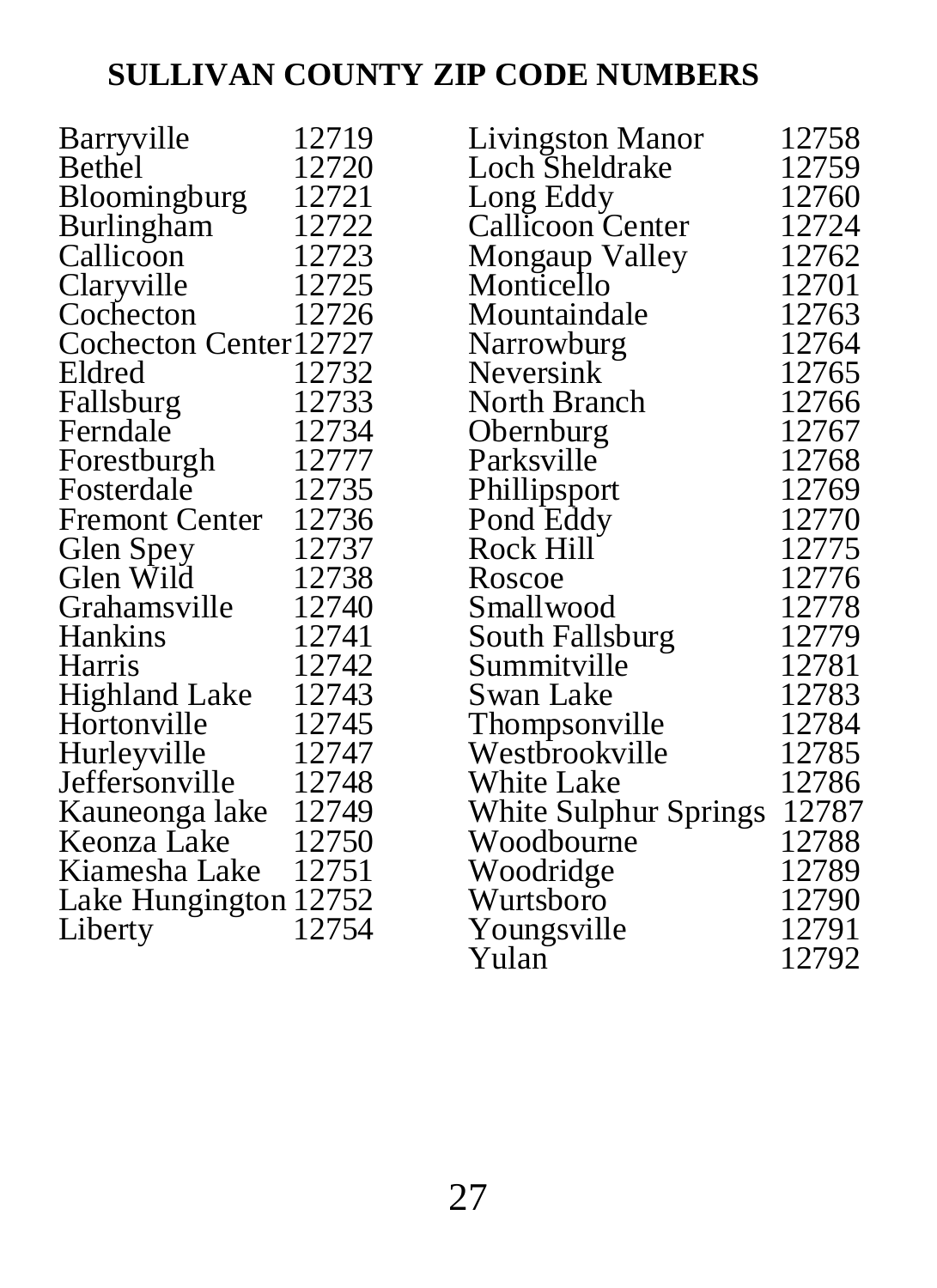# **TOWN OF BETHEL**

| Town Board Meetings: 2nd & 4th Wednesdays 7:30 P.M.    |
|--------------------------------------------------------|
| Town Hall: 3454 Route 55, White Lake, NY 12786         |
| Mailing address: (except where noted)                  |
| P.O. Box 300, White Lake, NY 12786                     |
| www.townof bethelny.us                                 |
| $(845)$ 583-4350<br>FAX: (845) 583-4710                |
| SUPERVISOR:                                            |
| Daniel Sturmbethelsupervisor@libertybiz.rr.comext. 102 |
| TOWN CLERK/REGISTRAR OF VITAL STATISTICS:              |
| Rita J. Sheehanbethelclerk@hvc.rr.comext. 101          |
| <b>TOWN COUNCIL:</b>                                   |
|                                                        |
| P.O. Box 515, Kauneonga Lake, NY 12749                 |
| Bernard Cohen                                          |
| P.O. Box 649, Smallwood, NY 12778                      |
|                                                        |
| PO Box 258, Smallwood, NY 12778                        |
|                                                        |
| P.O. Box 296, White Lake, NY 12786                     |
| <b>JUSTICE COURT:</b>                                  |
| Mail: P.O. Box 691, Kauneonga Lake, NY 12749           |
| Phone: (845) 583-7420 FAX: (845) 583-7804              |
|                                                        |
|                                                        |
|                                                        |
| HIGHWAY SUPERINTENDENT:                                |
|                                                        |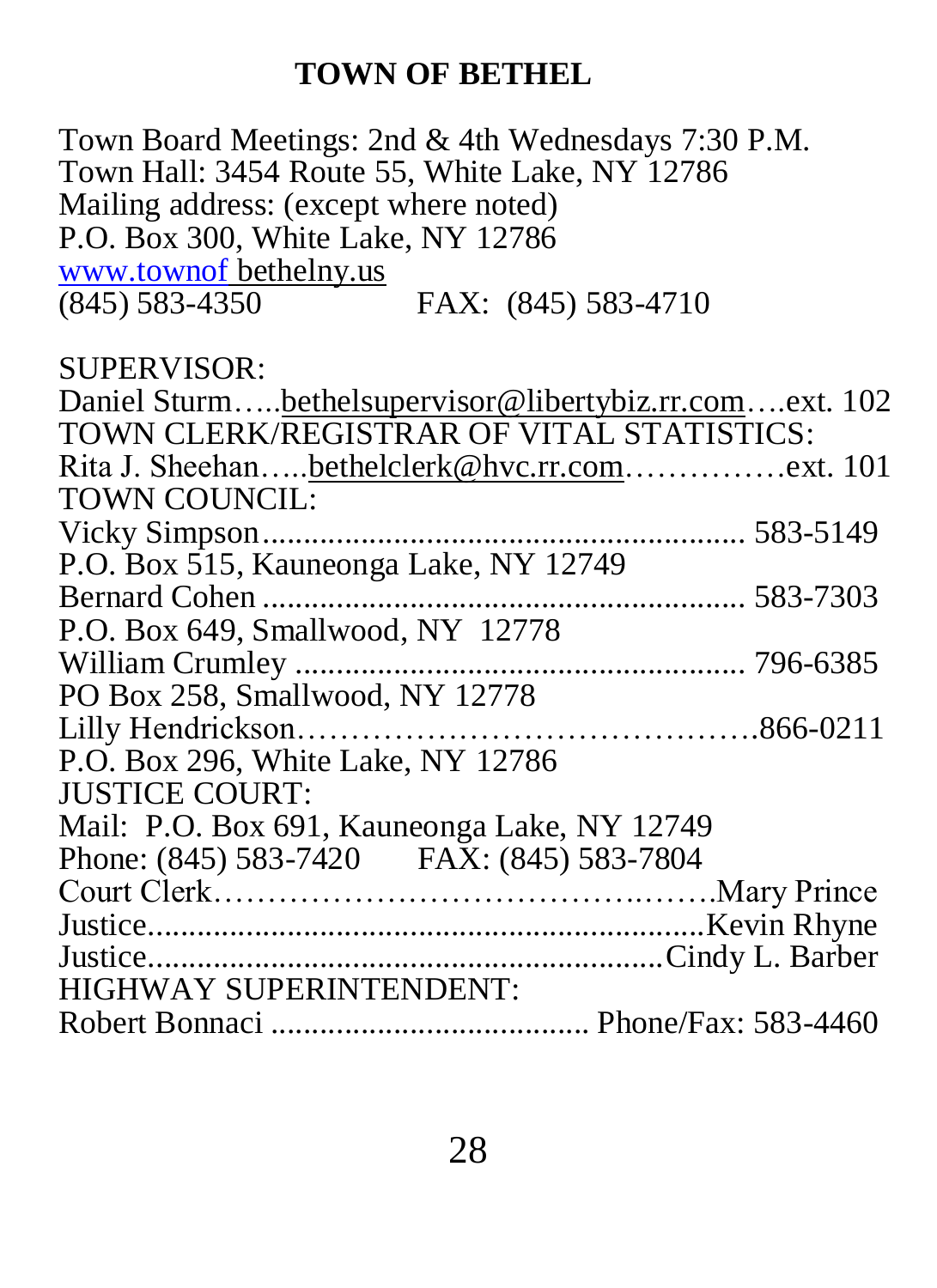| <b>TAX COLLECTOR:</b>                                 |
|-------------------------------------------------------|
| Susan Brown Ottobetheltaxcollector@hvc.rr.comext.     |
| 108                                                   |
| P.O. Box 561, White Lake, NY 12786                    |
|                                                       |
| bldgdept@liberty.biz.rr.com                           |
| Gregg Semenetz, Building Inspector                    |
| ASSESSOR (SOLE):                                      |
| Daniel Gettelbethelassessor@hvc.rr.comext. 103        |
| <b>HEALTH OFFICER:</b>                                |
|                                                       |
| ANIMAL CONTROL OFFICER:                               |
|                                                       |
| TOWN HISTORIAN:                                       |
|                                                       |
| P.O. Box 479, Kauneonga Lake, NY 12749                |
| PLANNING BOARD CHAIRMAN: 583-4350 Ext. 105            |
| James Crowley                                         |
| ZONING BOARD CHAIRMAN: 583-4350 Ext. 105              |
| <b>Stephen Morey</b>                                  |
| SEWER DEPARTMENTPhone/Fax:.583-4356                   |
| PARKS & RECREATION583-5360                            |
| Cathy McFadden, Directorbethelnyparksandrec@gmail.com |
|                                                       |
| Moreen Lerner-bldcmanager@hvc.rr.com                  |
| <b>TRANSFER/RECYCLING STATION:</b>                    |
|                                                       |
| 608 Old White Lake Tpke., Swan Lake, NY 12783         |
| SENIOR CENTER                                         |
| LITERACY CENTER, 3460 Rt 55, White Lake.  583-7191    |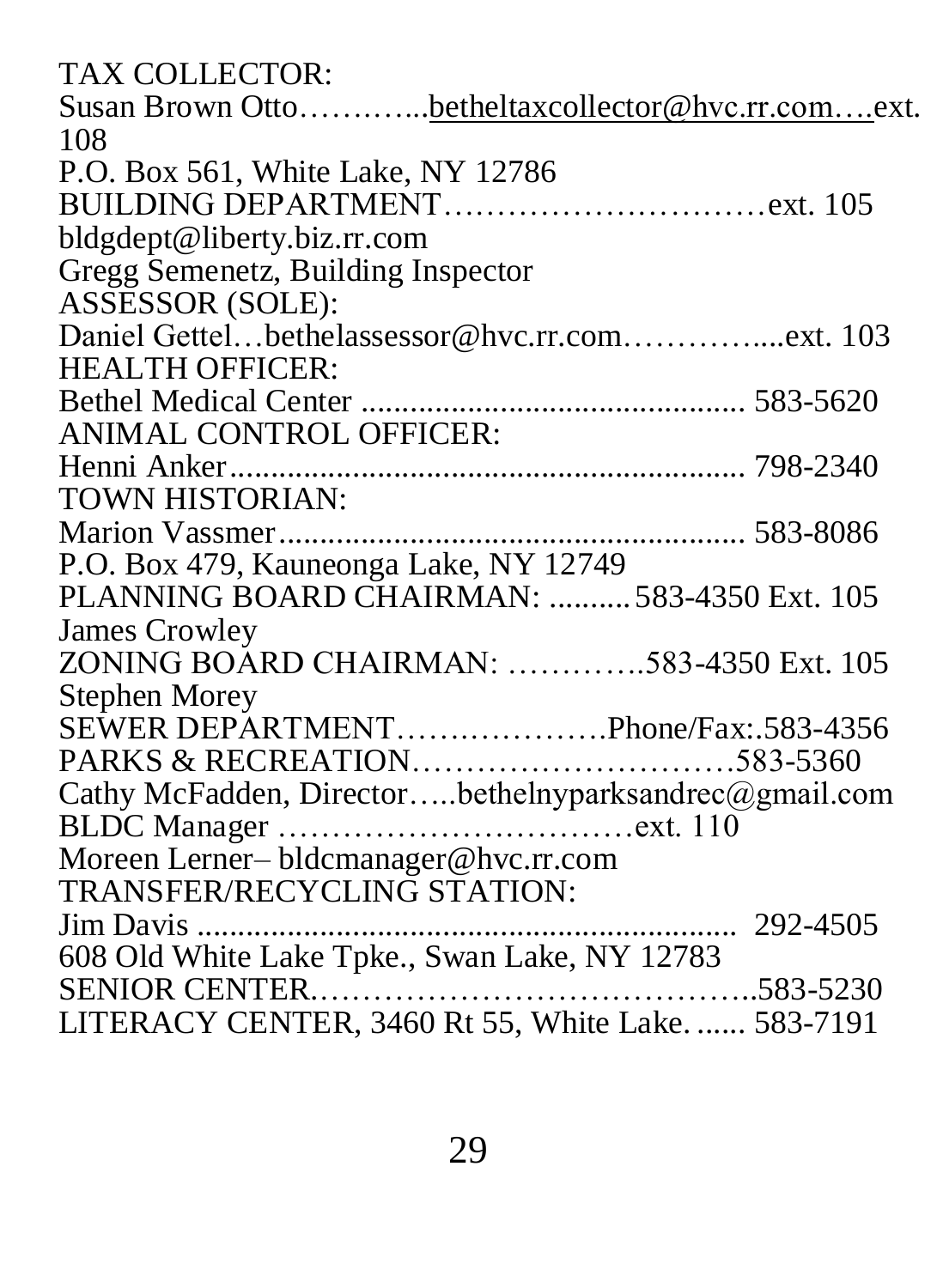## **TOWN OF CALLICOON**

Town Board Meetings: 2nd Monday, 7:30 P.M. Town Planning Board Meetings 2nd Thursday, 7:30P.M. Zoning Board of Appeals Meetings 3rd Thursday, 7:30P.M. 19 Legion Street, P.O. Box 687, Jeffersonville, NY 12748<br>(except where noted) FAX: (845) 482-5030 (except where noted) [www.townofcallicoon.org](http://www.townofcallicoon.org/)

SUPERVISOR: Thomas Bose ................................................ 482-5390 Ext.311 Email: [tocsupervisor@hvcbiz.rr.com](mailto:tocsupervisor@hvcbiz.rr.com) TOWN CLERK/TAX COLLECTOR/WATER DISTRICT CLERK: Kim Klein………………………………482-5390 Ext. 300/304 Email: [toctownclerk@hvc.rr.com](mailto:toctownclerk@hvc.rr.com) COUNCILMEN: David Kuebler............................................................ 482-5772 P.O. Box 21, Youngsville, NY 12791 Charles Schadt ........................................................... 482-3205 275 East Hill Road, Jeffersonville, NY 12748 Scott Gaebel .............................................................. 482-5245 P.O. Box 38, Youngsville, NY 12791 Christopher Hubert..................................................... 482-5390 P.O. 363 Callicoon Center, NY 12724 JUSTICES: Edward McKenna ...................................................... 482-5131 James Hubert.............................................................. 482-4414 JUSTICE CLERK: Theresa Vitolo.............................................. 482-5390 Ext. 301 HIGHWAY SUPERINTENDENT: Kristofer Scullion …….482-5505 Emergency #845-807-6927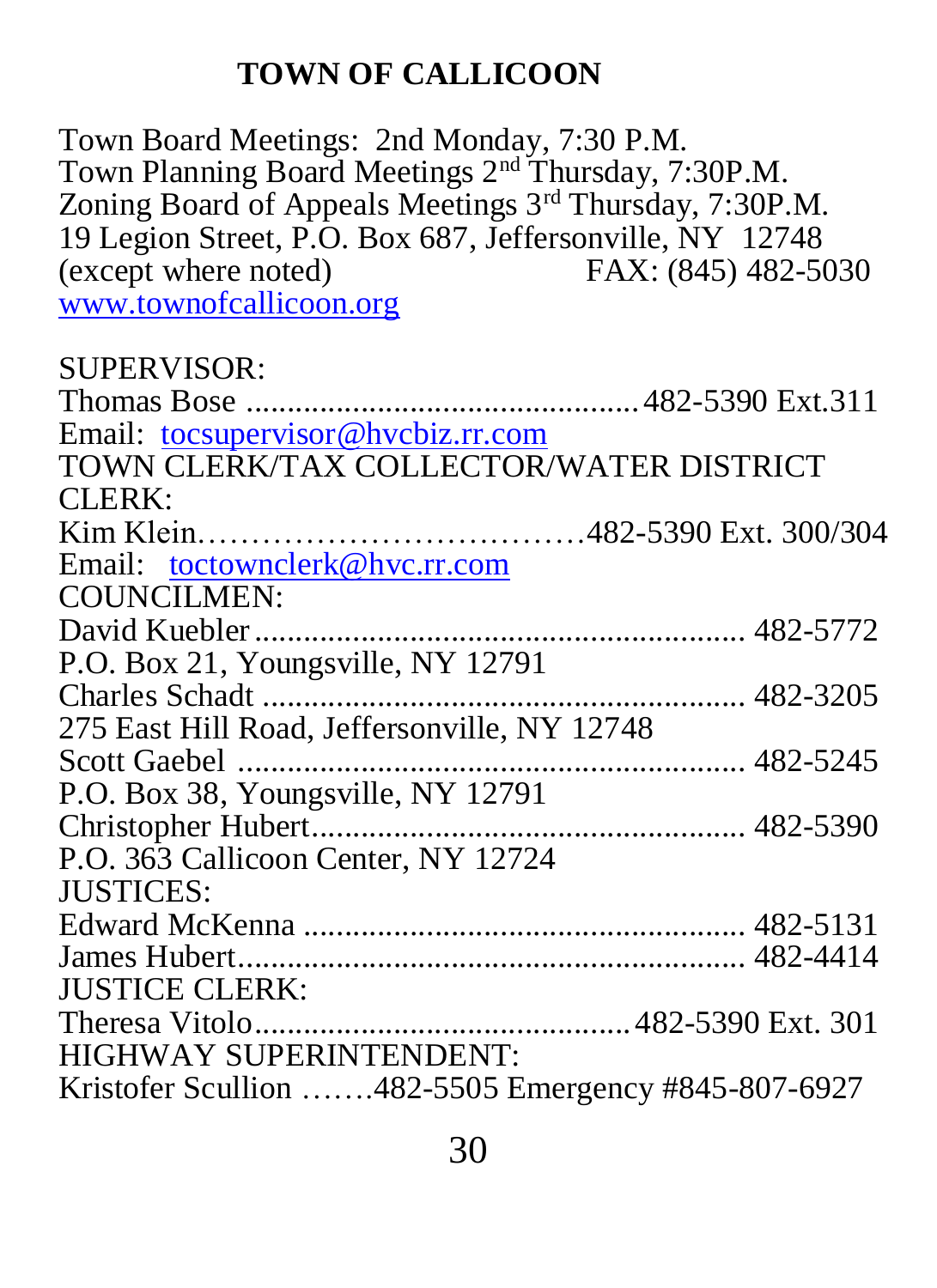| ATTORNEY TO THE TOWN:                           |          |
|-------------------------------------------------|----------|
|                                                 |          |
| 33 North Street, Monticello, NY 12701           |          |
| ASSESSOR (SOLE):                                |          |
|                                                 |          |
| P.O. Box 530, Jeffersonville, NY 12748          |          |
| <b>HEALTH OFFICER:</b>                          |          |
|                                                 |          |
| Youngsville, NY 12791                           |          |
| REGISTRAR OF VITAL STATISTICS:                  |          |
|                                                 |          |
|                                                 |          |
|                                                 |          |
| Callicoon Center, NY 12724                      |          |
| TOWN HISTORIAN:                                 |          |
|                                                 |          |
| CODE ENFORCEMENT OFFICER:                       |          |
|                                                 |          |
| SUP. BOOKKEEPER:                                |          |
|                                                 |          |
| <b>SUP. CLERK</b>                               |          |
|                                                 |          |
| PLANNING BOARD CHAIRMAN:                        |          |
|                                                 |          |
| 586 Stump Pond Road, Livingston Manor, NY 12758 |          |
| ZONING BOARD CHAIRMAN:                          |          |
|                                                 |          |
| WATER SUPERINTENDENT (Youngsville):             |          |
| Kevin Klein                                     | 482-3869 |
| WATER DISTRICT PLANT OPERATOR                   |          |
|                                                 |          |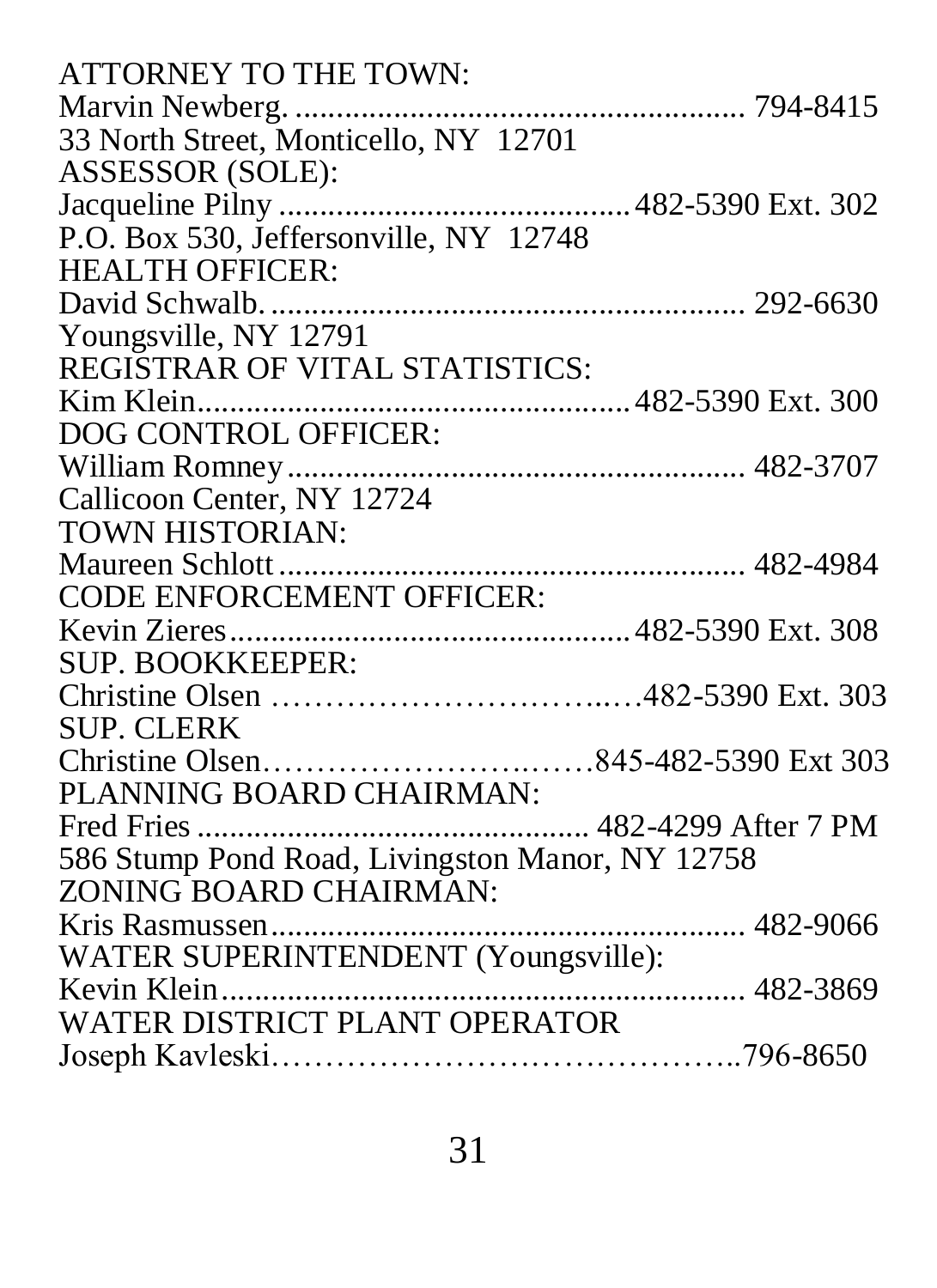# **TOWN OF COCHECTON**

| Town Board Meetings: 2nd Wednesday, 7:00 P.M.<br>Town Hall: (845) 932-8360 FAX: (845) 932-8228 |
|------------------------------------------------------------------------------------------------|
| 74 Smales Road, Cochecton, NY 12726                                                            |
| Mailing address: PO Box 295, Lake Huntington, NY 12752                                         |
| (except where noted)                                                                           |
| townclerk@townofcochectonny.org                                                                |
|                                                                                                |
| SUPERVISOR:                                                                                    |
|                                                                                                |
| PO Box 295, Lake Huntington, NY 12752                                                          |
| DEPUTY SUPERVISOR                                                                              |
|                                                                                                |
| 199 Mohn Road, Narrowsburg, NY 12764                                                           |
| <b>TOWN CLERK:</b>                                                                             |
|                                                                                                |
| PO Box 295, Lake Huntington, NY 12752                                                          |
| <b>COUNCILPERSONS:</b>                                                                         |
|                                                                                                |
| 117 Devils Rd, Lake Huntington, NY 12752                                                       |
|                                                                                                |
| 199 Mohn Road, Narrowsburg, NY 12764                                                           |
|                                                                                                |
| 314 Mill Road, Cochecton, NY12726                                                              |
|                                                                                                |
| 102 County Road 116, Lake Huntington NY 12752                                                  |
| <b>JUSTICES:</b>                                                                               |
|                                                                                                |
| P.O. Box 272, Lake Huntington, NY 12752                                                        |
|                                                                                                |
| P.O. Box 272, Lake Huntington, NY 12752                                                        |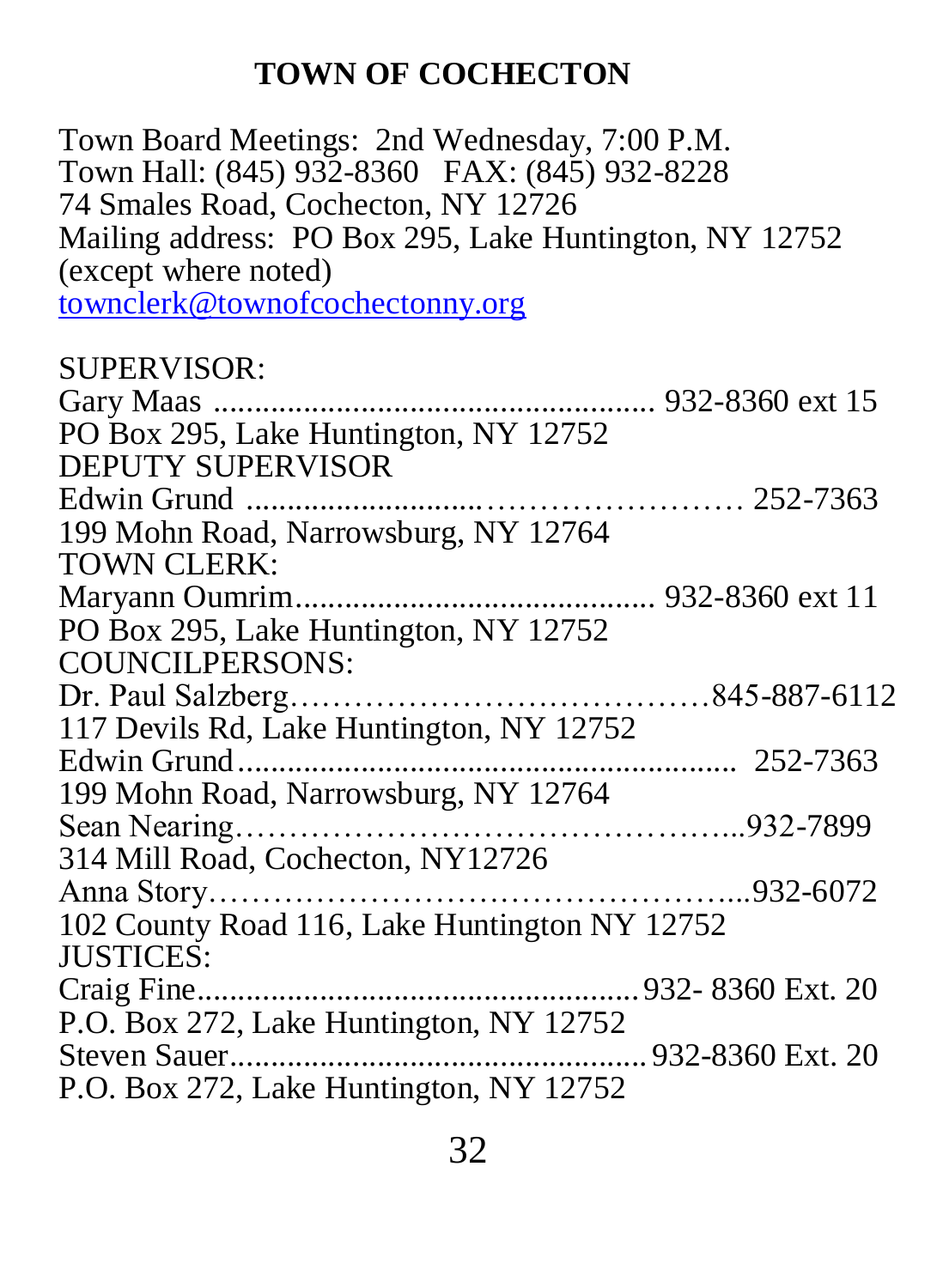| <b>HIGHWAY SUPERINTENDENT:</b>                                            |  |
|---------------------------------------------------------------------------|--|
|                                                                           |  |
| 10 Mitchell Pond East Rd., Cochecton, NY 12726                            |  |
| <b>TOWN ATTORNEY:</b>                                                     |  |
|                                                                           |  |
| 10 St. John Street, Suite 201, Monticello, NY 12701                       |  |
| TAX COLLECTOR:                                                            |  |
|                                                                           |  |
| 295 Mohn Road, Narrowsburg, NY 12764                                      |  |
| ASSESSOR (SOLE):                                                          |  |
|                                                                           |  |
|                                                                           |  |
| <b>HEALTH OFFICER:</b>                                                    |  |
|                                                                           |  |
| Route 97, Callicoon, NY 12723                                             |  |
| REGISTRAR OF VITAL STATISTICS:                                            |  |
|                                                                           |  |
|                                                                           |  |
| DOG CONTROL OFFICER:                                                      |  |
|                                                                           |  |
|                                                                           |  |
| 3080 Route 17B, Cochecton, NY 12726<br><b>TOWN HISTORIAN:</b>             |  |
|                                                                           |  |
| P.O. Box 23, Lake Huntington, NY 12752                                    |  |
| <b>BUILDING INSPECTOR/CEO:</b>                                            |  |
|                                                                           |  |
|                                                                           |  |
| 591 Swiss Hill Road, Jeffersonville, NY 12748<br>PLANNING BOARD CHAIRMAN: |  |
|                                                                           |  |
| 166 Bertsch Road, Cochecton, NY 12726                                     |  |
| ZONING BOARD CHAIRMAN:                                                    |  |
| 127 Pinewood Road, Cochecton, NY 12726                                    |  |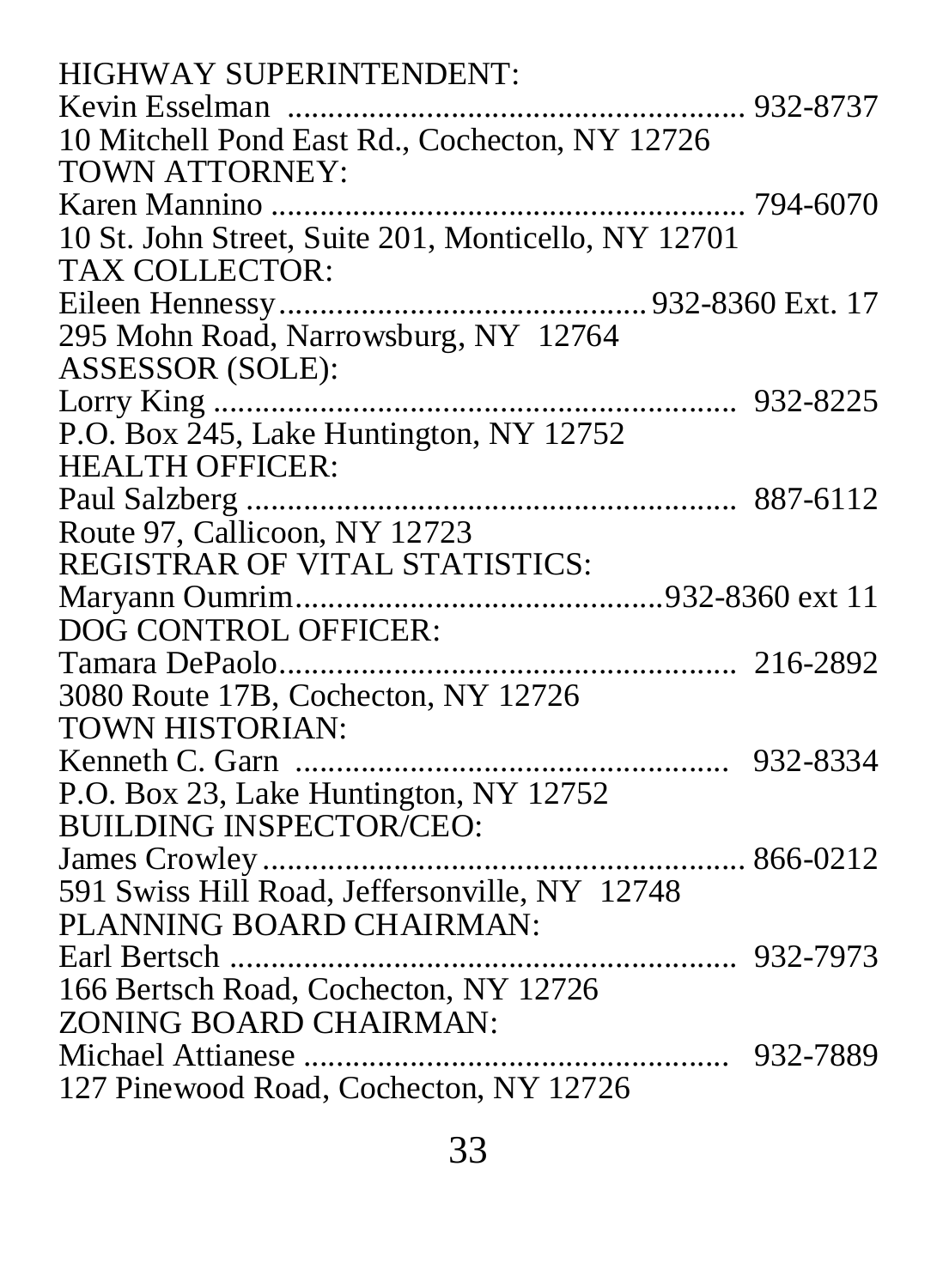| <b>SEWER SUPERINTENDENT:</b>       |  |
|------------------------------------|--|
|                                    |  |
| 54 Mohn Rd., Narrowsburg, NY 12764 |  |

#### **TOWN OF DELAWARE**

Town Board Meetings: 2nd Wednesday, 7:00 P.M. 104 Main Street, P.O. Box 129, Hortonville, NY 12745 FAX: (845) 887-5228…….Court FAX: (845) 431 1891www.townofdelaware-ny.us  $\alpha$ UPERVICOR $\alpha$ 

| NUPER VINURE                              |  |
|-------------------------------------------|--|
|                                           |  |
|                                           |  |
| TOWN CLERK/TAX COLLECTOR/REGISTRAR        |  |
|                                           |  |
| <b>COUNCILMEN:</b>                        |  |
|                                           |  |
|                                           |  |
|                                           |  |
|                                           |  |
| <b>JUSTICES:</b>                          |  |
|                                           |  |
|                                           |  |
| <b>COURT CLERK:</b>                       |  |
|                                           |  |
| <b>HIGHWAY SUPERINTENDENT:</b>            |  |
| William Eschenberg887-4660Fax: 887-4753   |  |
| 4277 State Route 17B, Callicoon, NY 12723 |  |
| <b>ATTORNEY FOR THE TOWN:</b>             |  |
|                                           |  |
| P.O. Box 600, Jeffersonville, NY 12748    |  |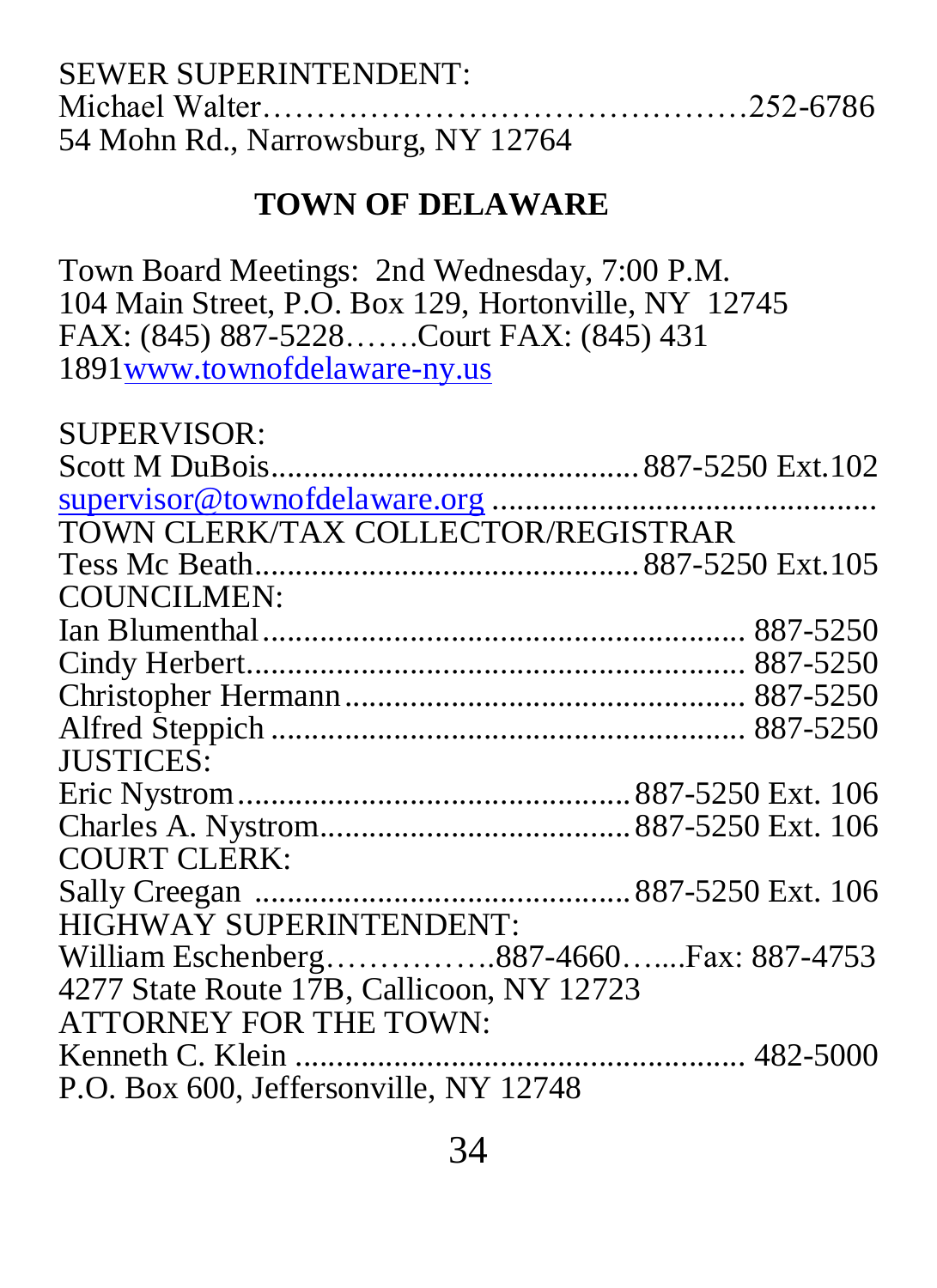| ASSESSOR:                  |  |
|----------------------------|--|
|                            |  |
| <b>WATER/SEWER CLERK:</b>  |  |
|                            |  |
| DOG CONTROL OFFICER:       |  |
|                            |  |
| <b>TOWN HISTORIAN:</b>     |  |
|                            |  |
| <b>BUILDING INSPECTOR:</b> |  |
|                            |  |
| PLANNING BOARD CHAIRMAN:   |  |
|                            |  |
| ZONING BOARD CHAIRMAN:     |  |
|                            |  |
|                            |  |

## **TOWN OF FALLSBURG**

Town Board Meetings: 2nd & 4th Monday - 6:00PM P.O. Box 2019, 19 Railroad Plaza, South Fallsburg, NY 12779 (except where noted) www.townoffallsburg.com

| SUPERVISOR:                        |  |
|------------------------------------|--|
|                                    |  |
|                                    |  |
| DEPUTY SUPERVISOR:                 |  |
| Dr. Sean Wall-Carty434-8810 Ext. 5 |  |
| TOWN CLERK/TÁX COLLECTOR:          |  |
|                                    |  |
|                                    |  |
| COUNCILMEN:                        |  |
|                                    |  |
|                                    |  |
|                                    |  |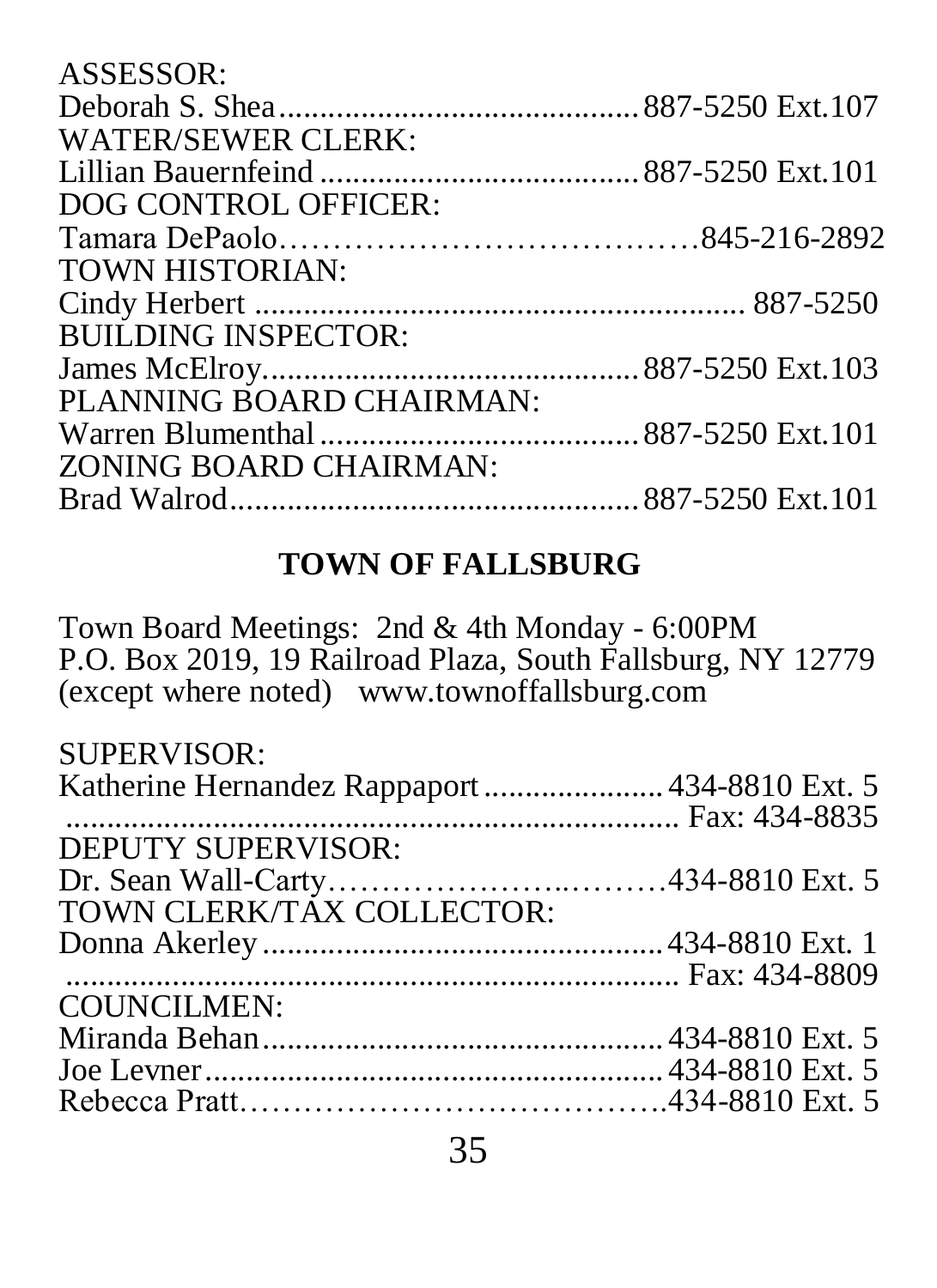| CHIEF OF POLICE:<br>Simmie Williams434-4422  Fax: 434-1249 |
|------------------------------------------------------------|
| <b>COMMISSIONER OF PUBLIC WORKS:</b>                       |
| Dylan Eidel434-6827 Fax: 434-6843                          |
|                                                            |
| Jacobowitz & Gubits, LLP (Benjamin Gailey) (845) 778-2121  |
|                                                            |
|                                                            |
|                                                            |
| 5250 Main St., So. Fallsburg, NY 12779 Fax: 434-8824       |
|                                                            |
|                                                            |
|                                                            |
|                                                            |
|                                                            |
|                                                            |
|                                                            |
| Mollie Messenger434-8810 Ext. 309                          |
| 5250 Main St., So. Fallsburg, NY 12779Fax: 434-5883        |
|                                                            |
|                                                            |
|                                                            |
|                                                            |
|                                                            |
|                                                            |
|                                                            |
|                                                            |
|                                                            |
|                                                            |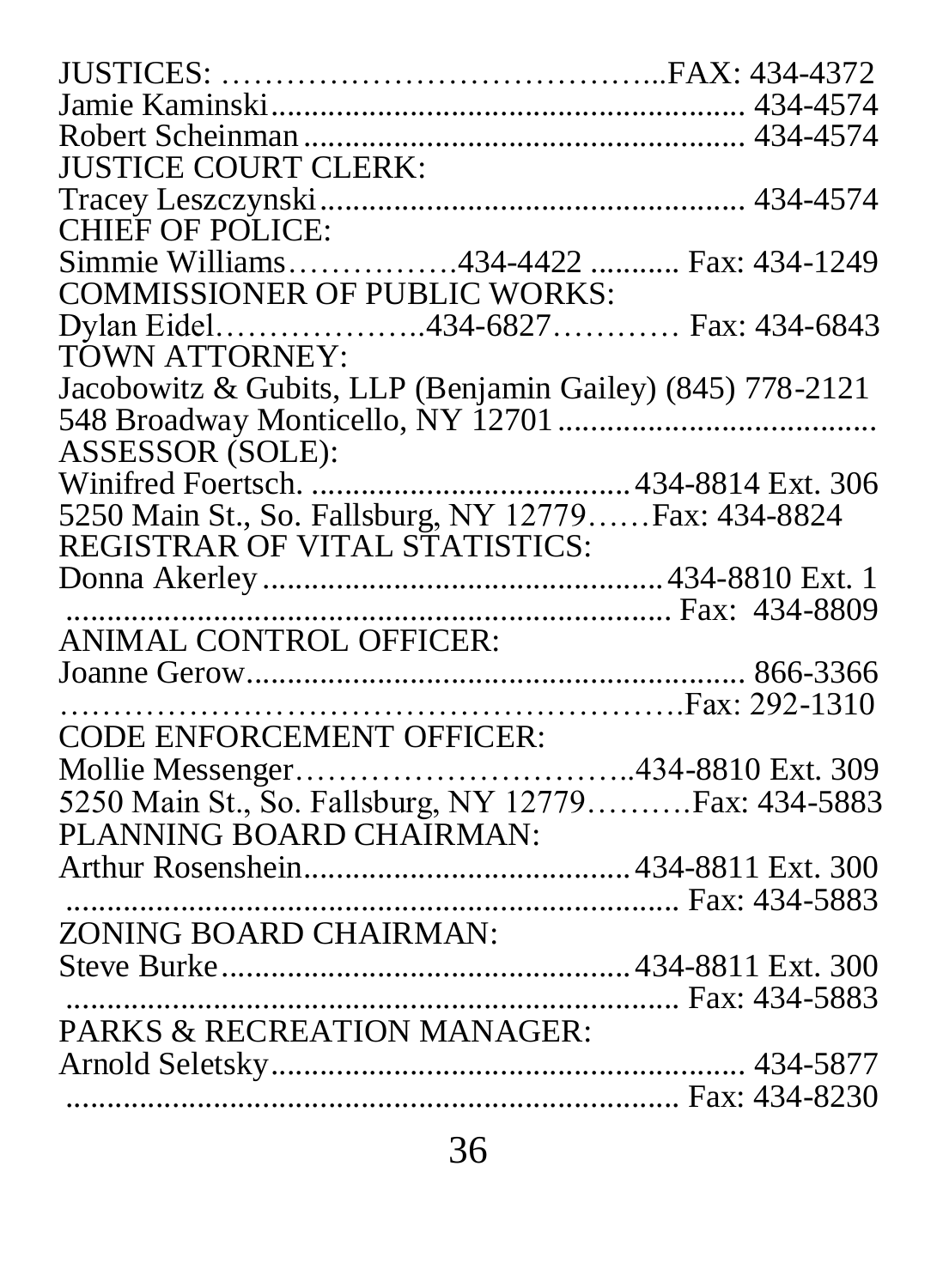## **TOWN OF FORESTBURGH**

Town Board Meetings: 1st Thursday, 6:00 P.M. 332 King Rd, Forestburgh, NY 12777 FAX: (845) 794-0678 [www.forestburgh.net](http://www.forestburgh.net/)

| <b>SUPERVISOR:</b>                                         |  |
|------------------------------------------------------------|--|
|                                                            |  |
| <b>DEPUTY SUPERVISOR:</b>                                  |  |
|                                                            |  |
| TOWN CLERK/TAX COLLECTOR:                                  |  |
|                                                            |  |
| <b>COUNCILMEN:</b>                                         |  |
|                                                            |  |
| 79 St. Joseph's Hill Road, Forestburgh, NY 12777           |  |
|                                                            |  |
| 8 Eden Road, Cuddebackville, NY 12729                      |  |
|                                                            |  |
| 26 Valley Rd, Forestburgh, NY 12777                        |  |
|                                                            |  |
| 31 Norris Rd, Forestburgh, NY 12777                        |  |
| <b>JUSTICES:</b>                                           |  |
|                                                            |  |
|                                                            |  |
| HIGHWAY SUPERINTENDENT:                                    |  |
|                                                            |  |
| 1220 Sackett Lake Road, Forestburgh, NY 12777 845-707-2187 |  |
| TOWN ATTORNEY:                                             |  |
| Troy Johnstone-Rourke Lane 292-2000 Ext. 18                |  |
| 25 Darbee Lane, PO Box 71, Liberty, NY 12754               |  |
| <b>ASSESSOR (SOLE):</b>                                    |  |
|                                                            |  |
|                                                            |  |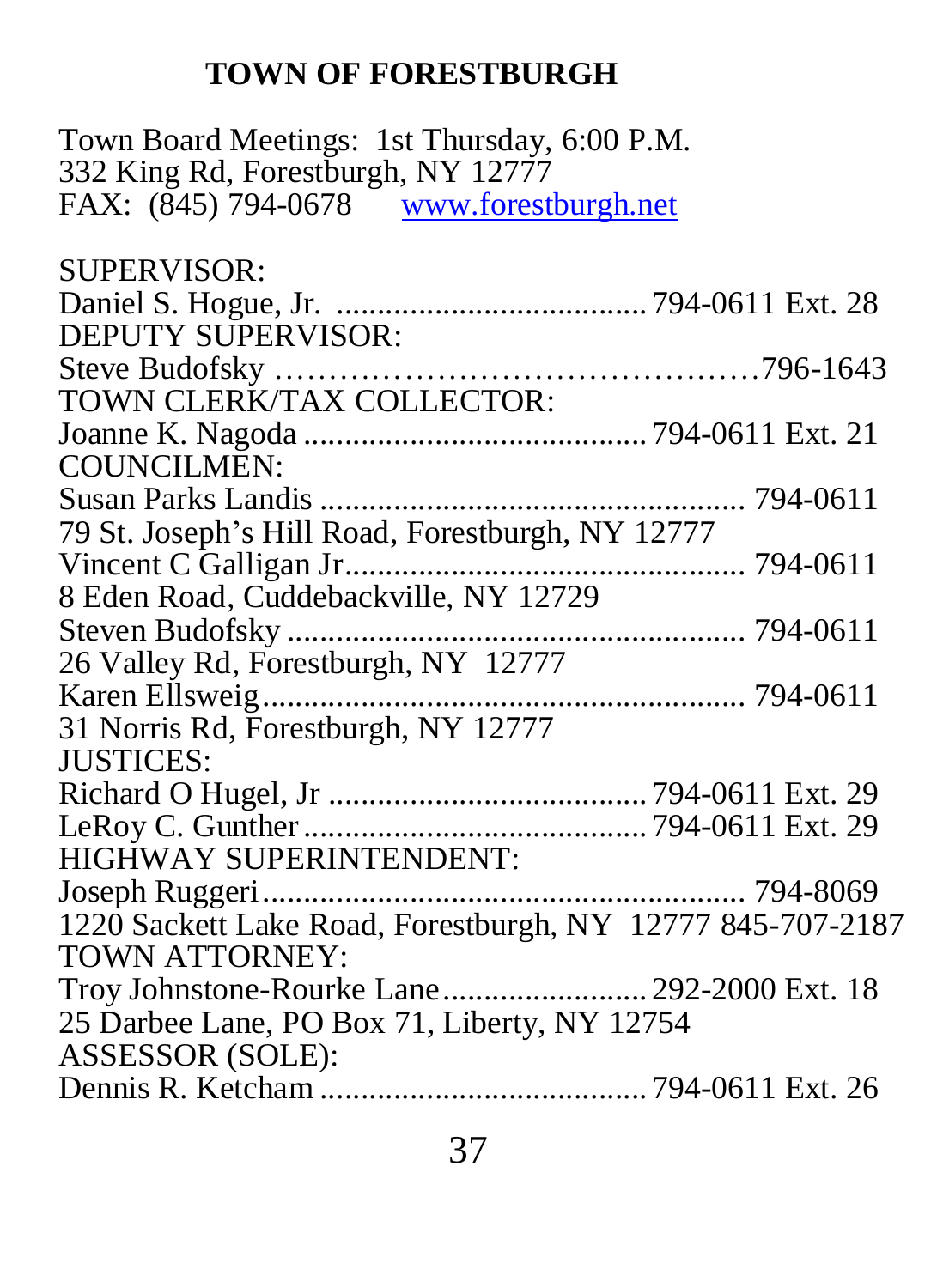| TOWN SOCIAL SERVICES OFFICER:                        |  |
|------------------------------------------------------|--|
|                                                      |  |
| <b>REGISTRAR OF VITAL STATISTICS:</b>                |  |
|                                                      |  |
| <b>BUILDING INSPECTOR /CODE ENFORCEMENT OFFICER:</b> |  |
|                                                      |  |
| ZONING BOARD CHAIRMAN:                               |  |
|                                                      |  |
| 18 Black Brook Drive, Forestburgh, NY 12777          |  |
|                                                      |  |
| DOG CONTROL OFFICER:                                 |  |
|                                                      |  |

## **TOWN OF FREMONT**

| Town Board Meetings: 2nd Wednesday, 7:00 P.M. |  |
|-----------------------------------------------|--|
| Box 69, Fremont Center, NY 12736              |  |
| FAX: (845) 887-5890 www.fremontny.org         |  |
|                                               |  |
| <b>SUPERVISOR:</b>                            |  |
|                                               |  |
| Box 69, Fremont Center, NY 12736              |  |
| TOWN CLERK/TAX COLLECTOR:                     |  |
|                                               |  |
| <b>COUNCILMEN:</b>                            |  |
|                                               |  |
|                                               |  |
|                                               |  |
|                                               |  |
| <b>JUSTICES:</b>                              |  |
|                                               |  |
|                                               |  |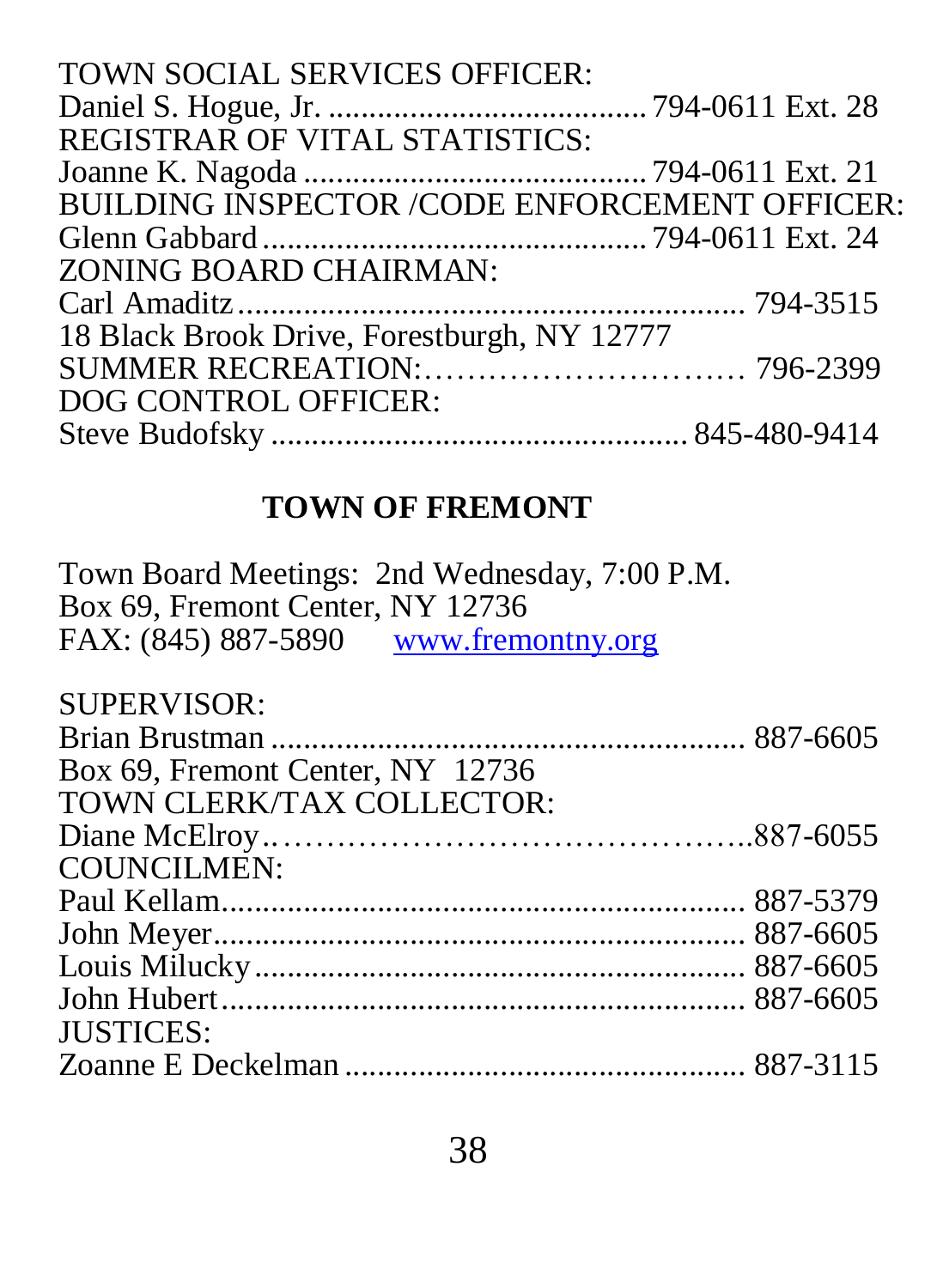| Box 69, Fremont Center, NY 12736                     |  |
|------------------------------------------------------|--|
| <b>HIGHWAY SUPERINTENDENT:</b>                       |  |
|                                                      |  |
| Box 69, Fremont Center, NY 12736                     |  |
| ASSESSOR (SOLE):                                     |  |
|                                                      |  |
| Box 69, Fremont Center, NY 12736                     |  |
| <b>HEALTH OFFICER:</b>                               |  |
|                                                      |  |
| P.O. Box 898, 9741 State Rt. 97, Callicoon, NY 12723 |  |
| <b>REGISTRAR OF VITAL STATISTICS:</b>                |  |
|                                                      |  |
| DOG CONTROL OFFICER:                                 |  |
|                                                      |  |
| TOWN HISTORIAN:                                      |  |
|                                                      |  |
| BUILDING INSPECTOR/CODE ENFORCEMENT OFFICER:         |  |
|                                                      |  |
| P.O. Box 69, Fremont Center, NY 12736                |  |
| PLANNING BOARD CHAIRMAN:                             |  |
|                                                      |  |

#### **TOWN OF HIGHLAND**

Town Board Meetings: 2nd Tuesday, 7:00 P.M. FAX: (845) 557-0257

SUPERVISOR: Jeff Haas..................................................................... 557-8901 P.O. Box 177/4 Proctor Road, Eldred, NY 12732 TOWN CLERK/TAX COLLECTOR: Susan Hoffman........................................................... 557-6085 P.O. Box 138, Eldred, NY 12732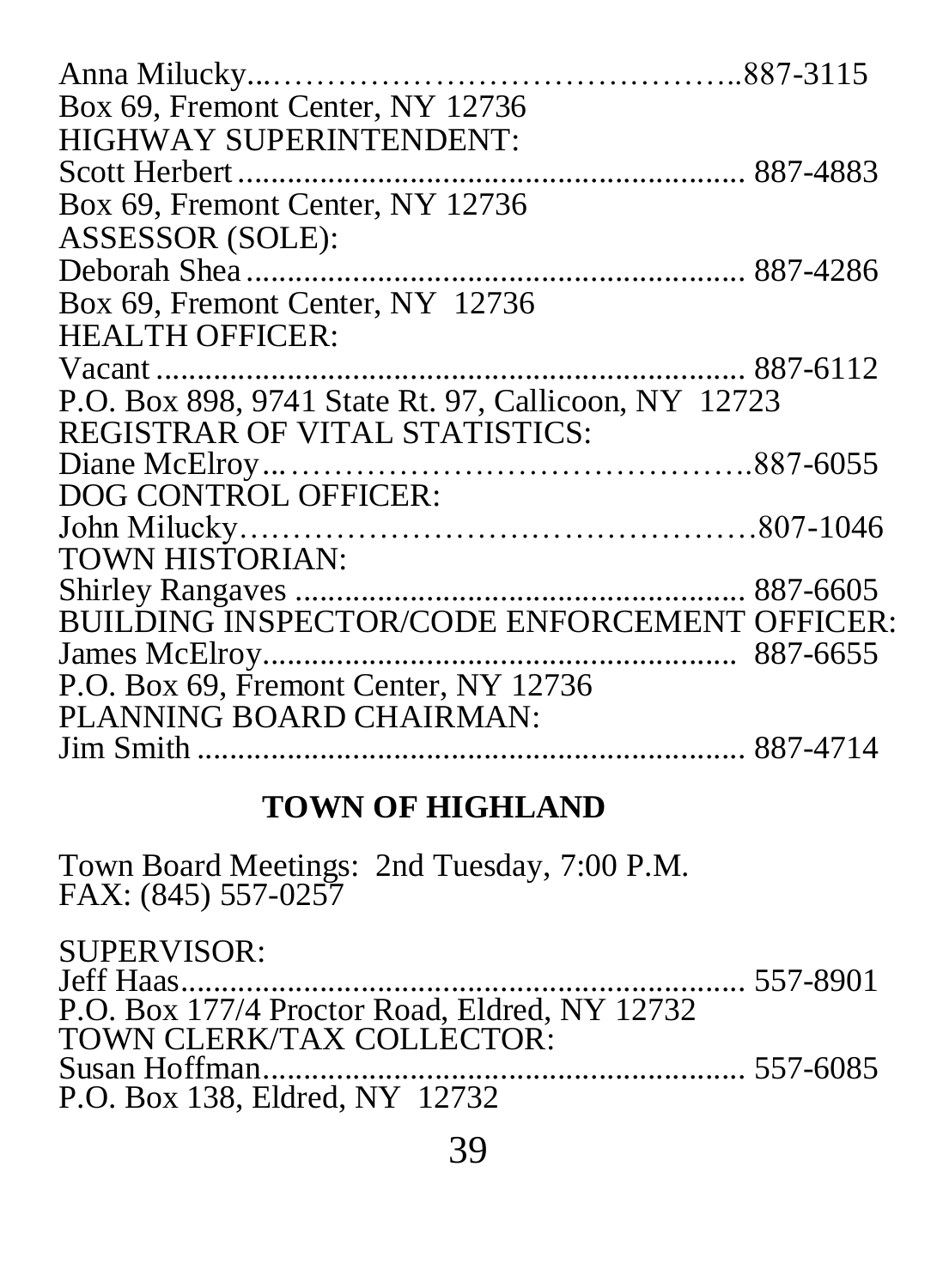| <b>COUNCILMEN:</b>                      |          |
|-----------------------------------------|----------|
|                                         | 557-8030 |
| 79 Steges Road, Highland Lake, NY 12743 |          |
|                                         |          |
|                                         |          |
|                                         |          |
|                                         |          |
|                                         |          |
|                                         |          |
|                                         |          |
| PO Box 207., Barryville, NY 12719       |          |
| HIGHWAY SUPERINTENDENT:                 |          |
|                                         |          |
| ATTORNEY TO THE TOWN:                   |          |
|                                         |          |
| 13 Liberty Street, Monticello, NY 12701 |          |
| P.O. Box 138, Eldred, NY 12732          |          |
| ASSESSOR (SOLE):                        |          |
|                                         |          |
| P.O. Box 198, Eldred, NY 12732          |          |
| TOWN SOCIAL SERVICES OFFICER:           |          |
|                                         |          |
| Ball Park Road, Yulan, NY 12792         |          |
| REGISTRAR OF VITAL STATISTICS:          |          |
|                                         |          |
| DOG CONTROL OFFICER:                    |          |
|                                         |          |
| Proctor Road, Eldred, NY 12732          |          |
| TOWN HISTORIAN:                         |          |
|                                         |          |
|                                         |          |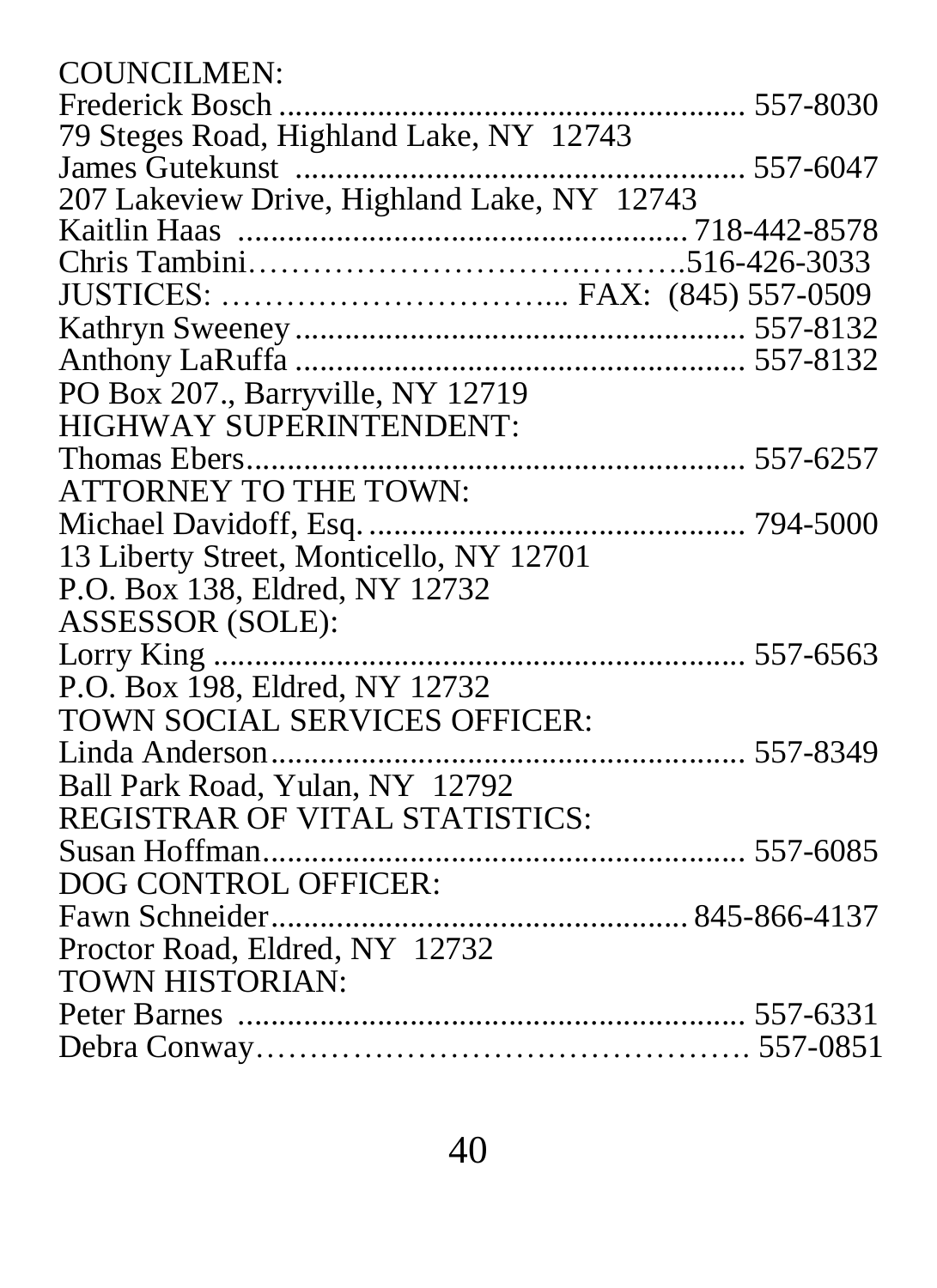| <b>BUILDING INSPECTOR/CODE ENFORCEMENT OFFICER:</b> |
|-----------------------------------------------------|
|                                                     |
|                                                     |
|                                                     |
|                                                     |
|                                                     |
|                                                     |
|                                                     |
|                                                     |

#### **TOWN OF LIBERTY**

Town Board Meetings: 1st Monday, 4:00 P.M. FAX: (845) 292-1310 3rd Monday, 7:00 P.M. 120 North Main Street, Liberty, NY 12754

| <b>SUPERVISOR:</b>                  |  |
|-------------------------------------|--|
|                                     |  |
| TOWN CLERK/TAX COLLECTOR:           |  |
|                                     |  |
| <b>COUNCILMEN:</b>                  |  |
|                                     |  |
|                                     |  |
|                                     |  |
| <b>JUSTICES:</b>                    |  |
|                                     |  |
|                                     |  |
|                                     |  |
| <b>HIGHWAY SUPERINTENDENT:</b>      |  |
|                                     |  |
| 2751 St. Rt. 52., Liberty, NY 12754 |  |
|                                     |  |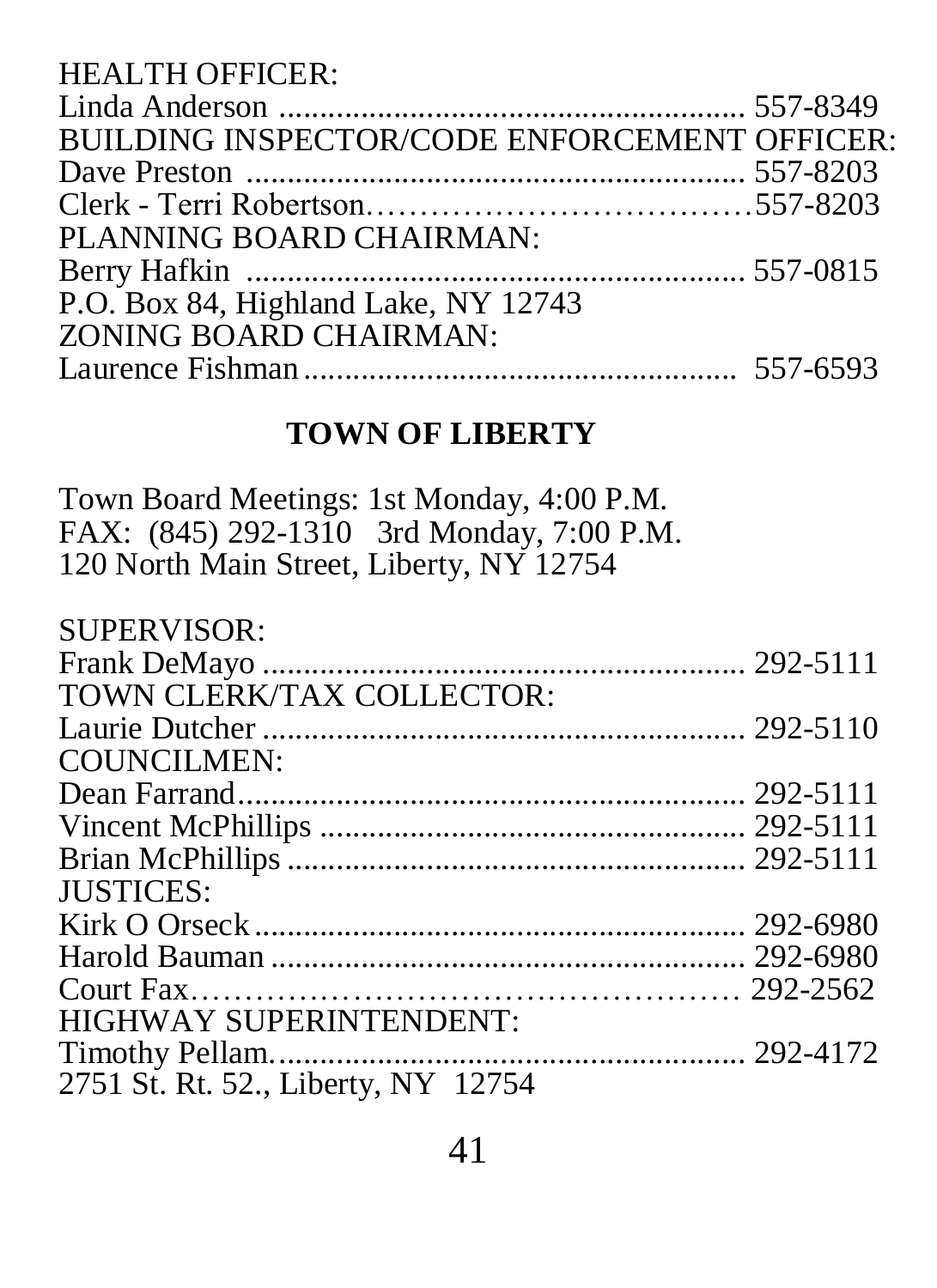| <b>TOWN ATTORNEY:</b>                    |  |
|------------------------------------------|--|
|                                          |  |
| P.O. Box 670, Liberty, NY 12754          |  |
| ASSESSOR (SOLE):                         |  |
|                                          |  |
| <b>HEALTH OFFICER:</b>                   |  |
|                                          |  |
| REGISTRAR OF VITAL STATISTICS:           |  |
|                                          |  |
|                                          |  |
|                                          |  |
| DOG CONTROL OFFICER:                     |  |
|                                          |  |
| TOWN HISTORIAN:                          |  |
|                                          |  |
| 120 N. Main Street, Liberty, NY 12754    |  |
| <b>CODE ENFORCEMENT OFFICER:</b>         |  |
| Fusco Engineering                        |  |
| PLANNING BOARD CHAIRMAN:                 |  |
|                                          |  |
| <b>WATER/SEWER SUPERVISOR:</b>           |  |
|                                          |  |
| <b>PARKS DIRECTOR:</b>                   |  |
|                                          |  |
| <b>RECREATION DIRECTOR:</b>              |  |
|                                          |  |
| 119 North Main Street, Liberty, NY 12754 |  |
| ZONING BOARD OF APPEALS CHAIRMAN:        |  |
|                                          |  |
|                                          |  |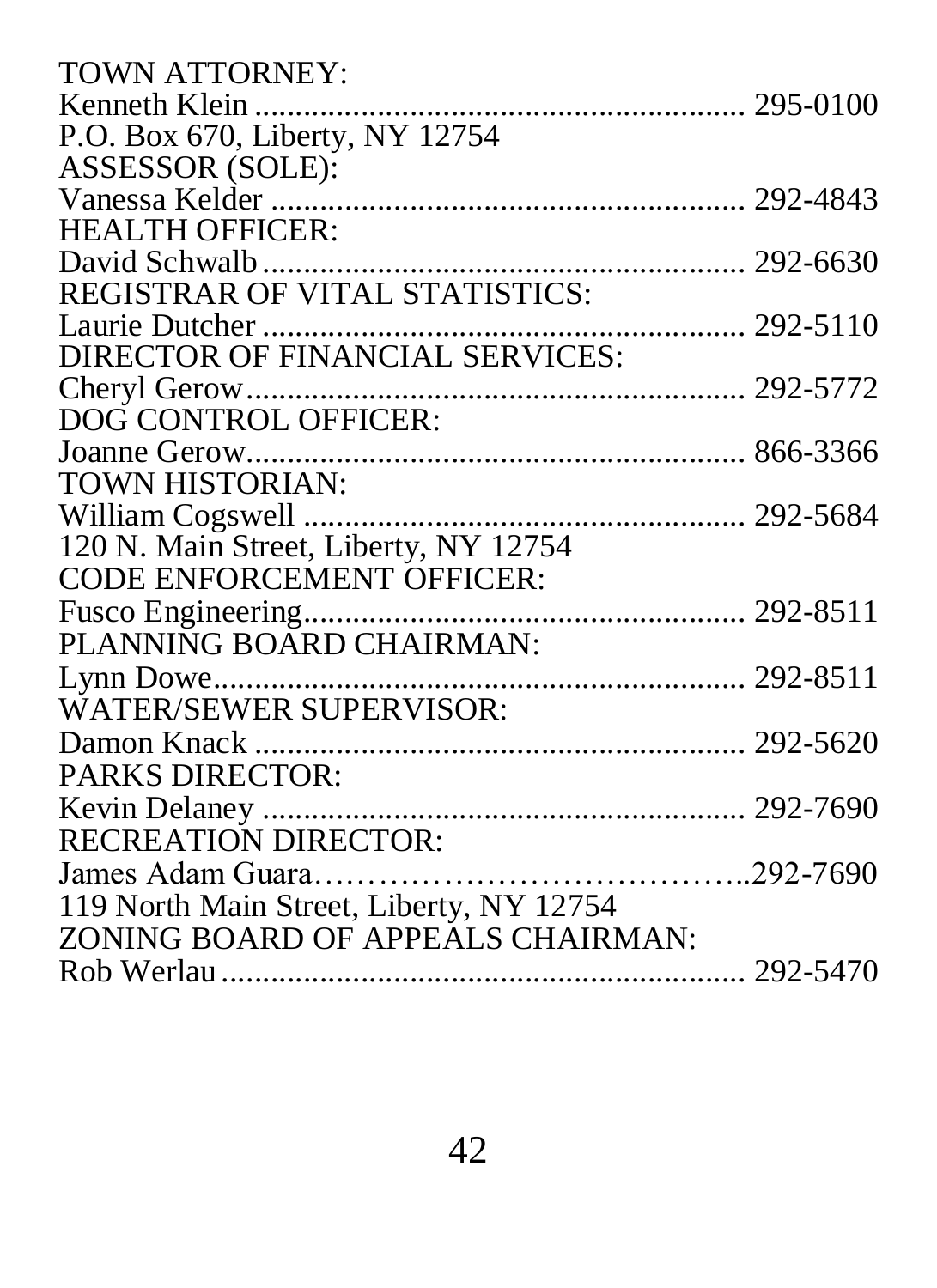#### **TOWN OF LUMBERLAND**

Town Office Address **(**Except where noted): 1054 Proctor Road, Glen Spey, New York 12737 Town Board Meetings:  $1^{st}$  & 2nd Wednesday, 7:00 P.M. FAX: (845) 856-6080 [www.townoflumberland.org](http://www.townoflumberland.org/) SUPERVISOR: Jenny R. Mellan…………Fax: 856-7118…856-8600 Ext. 1227 DEPUTY SUPERVISOR: Leigh Sherman………………………………..............856-0624 TOWN CLERK/TAX COLLECTOR Laurie Terry..……………………………...856-8600 Ext. 7 COUNCILMEN: Roberg King………………………………………...856-6457 320 Black Forest Rd, Glen Spey, NY 12737 Leigh A. Sherman .............................................. 845-856-0624 439 Kalin Weber Rd. Glen Spey, NY 12737 Zoriana Gingold ......................................................... 856-8852 1466 Forestburgh Rd, Glen Spey, NY 12737 Suzanne Edzenga………………………………845-401-0081 534 Decker Rd. Glen Spey, NY 12737 Bookkeeper/Confidential Asst. to the Supervisor: Gary Klopchin…………………………856-8600 Ext. 0 JUSTICE: P.O. Box 285, Glen Spey, NY 12737-0226 Craig w. Cherry……………….....856-8600 Ext. 1 Lorry King…………………………856-8600 Ext. 1 JUSTICE COURT CLERK: P.O. Box 226, Glen Spey, NY 12737-0226 Anna Seniw.............................................. 856-8600 Ext. 1219 TRAFFIC COURT. Prosecutor: Scott A. Russell………………………... 741-3331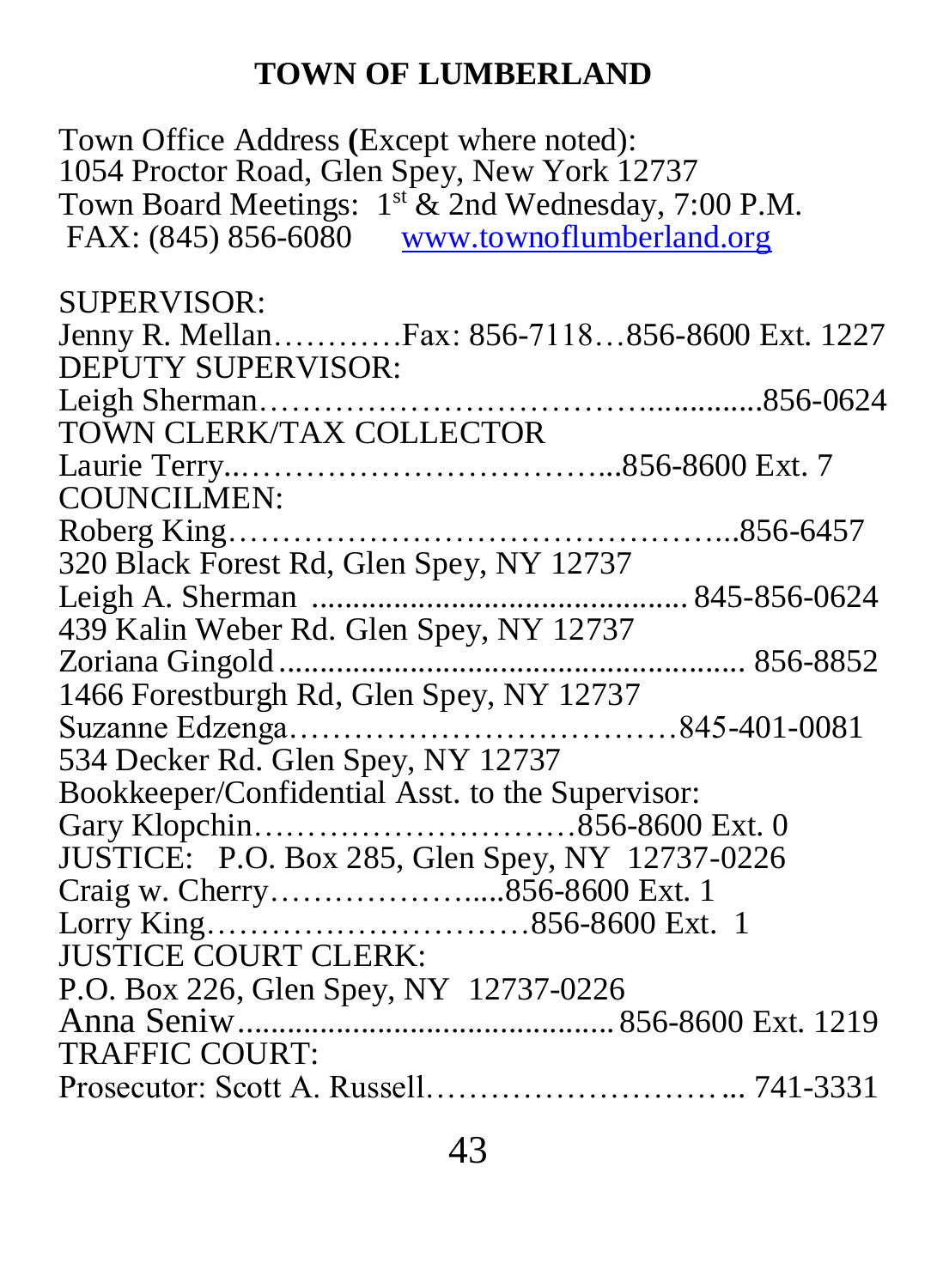| HIGHWAY SUPERINTENDENT/PARKS COMM.                      |
|---------------------------------------------------------|
|                                                         |
|                                                         |
| <b>TOWN ATTORNEY:</b>                                   |
|                                                         |
| 544 Broadway, Suite 4, PO Box 612, Monticello, NY 12701 |
| ASSESSOR (SOLE):                                        |
|                                                         |
|                                                         |
|                                                         |
| <b>SOCIAL SERVICES DEPUTY:</b>                          |
|                                                         |
|                                                         |
|                                                         |
|                                                         |
|                                                         |
|                                                         |
| <b>TOWN HISTORIAN:</b>                                  |
|                                                         |
| P.O. Box 1, Glen Spey, NY 12737-0001                    |
| BUILDING INSPECTOR/CODE ENFORCEMENT OFFICER:            |
|                                                         |
| PLANNING BOARD CHAIRMAN:                                |
|                                                         |
| ZONING BOARD CHAIRMAN:                                  |
|                                                         |
| NUTRITIÓN SITE MANAGER:                                 |
|                                                         |
| DOG CONTROL OFFICER:                                    |
|                                                         |
| Emergency Cell Phone Number  866-4137                   |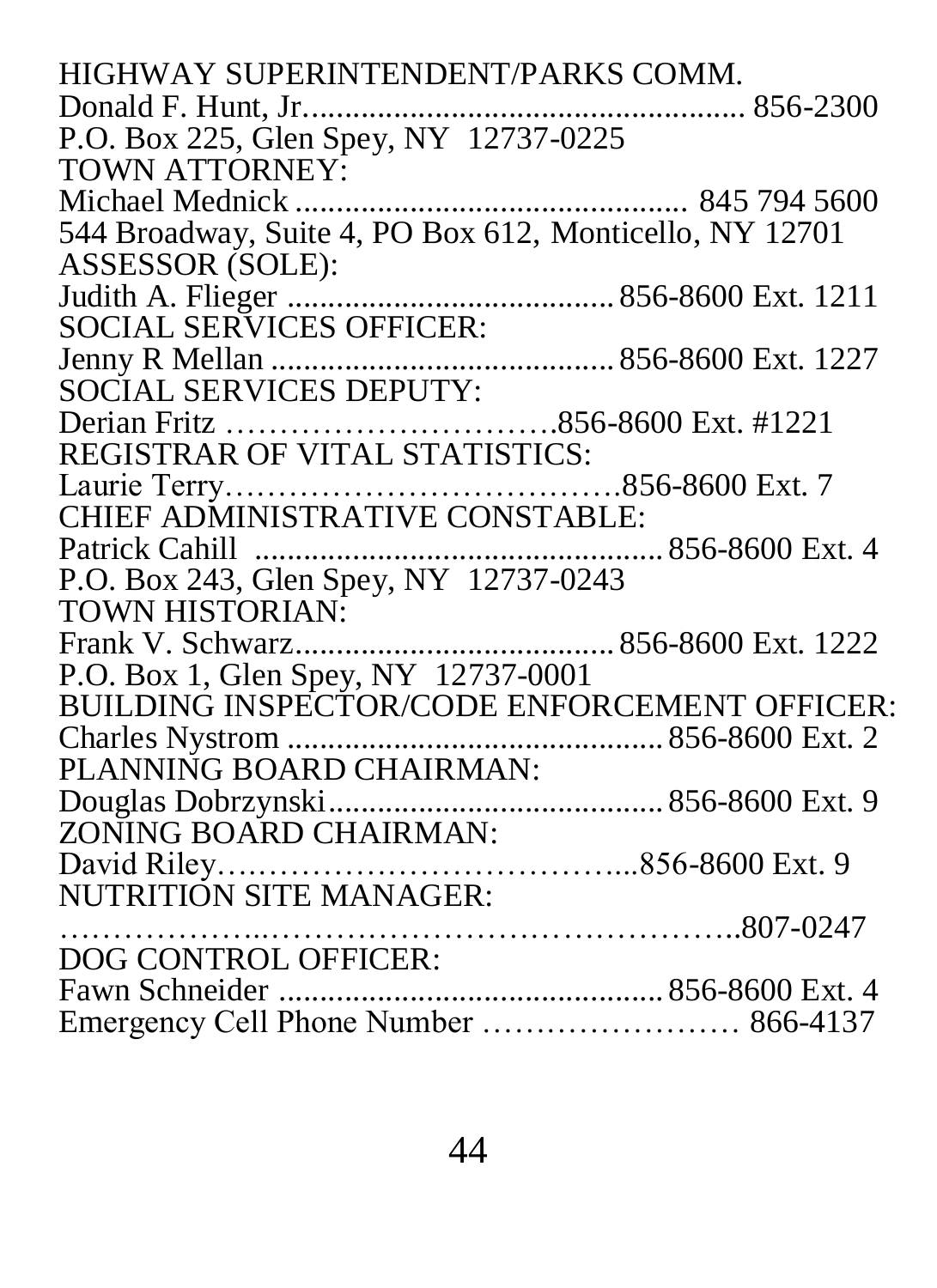#### **TOWN OF MAMAKATING**

Town Board Meetings:  $1^{st}$  &  $3^{rd}$  Tuesday, 6:00 P.M. 2948 Route 209, Wurtsboro, NY 12790 FAX: (845) 888-5677

SUPERVISOR: Michael Robbins............................................... 888-3000 opt 4 DEPUTY SUPERVISOR: John Rufer Jr TOWN CLERK: FAX: 888-3003 Jean M. Dougherty............................................ 888-3000 opt 2 COUNCILMEN: FAX 888-5677 John Rufer Jr...................................................... 888-3000opt 4 Matthew Mordas………………………………..888-3000 opt 4 Thomas Morrow............................................ …888-3000 opt 4 Gary Forthoffer…………………………………888-3000 opt 4 Peter Goodman………………………………….888-3000 opt 4 Tyler Wood…………………………………….888-3000 opt 4 JUSTICES: …………………………………..FAX: 888-2805 Zackary Kelson…………………………………888-3000 opt 1 Terrance Mullen……………………………….888-3000 opt 1 HIGHWAY SUPERINTENDENT: Robert 'Huffy" Hufcut……….FAX: 888-0071 888-3000 opt 6 P.O. Box 892, Wurtsboro, NY 12790 TOWN ATTORNEY Jacobowitz & Gubits:……………………………845-778-2121 TAX RECEIVER: Janet M. Evans.................................................. 888-3000 opt 9 ASSESSOR (SOLE): Michele Lagomarsino ....................................... 888-3000 opt 5 REGISTRAR OF VITAL STATISTICS: Jean M. Dougherty............................................ 888-3000 opt 2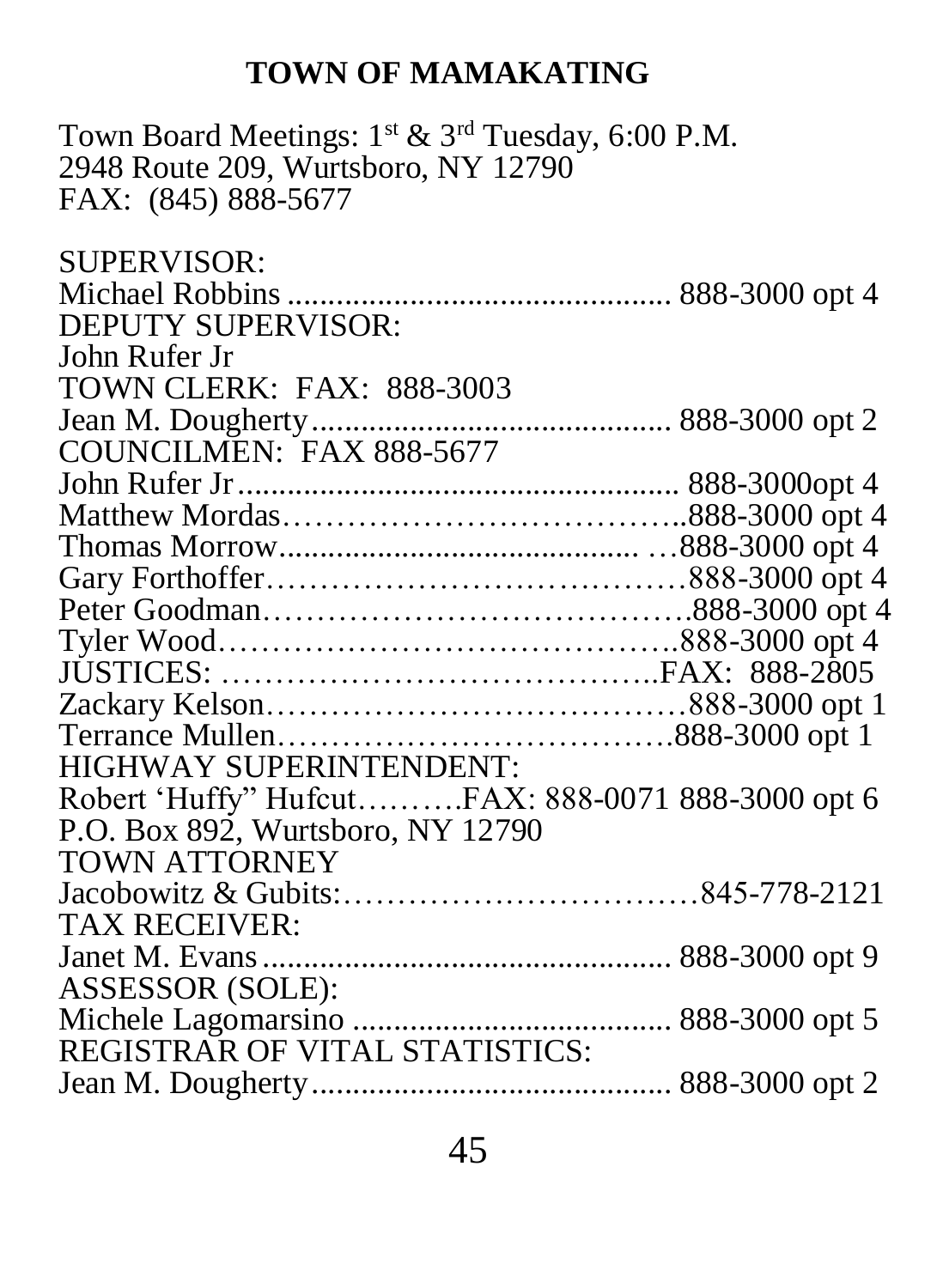| DOG CONTROL OFFICER                    |  |
|----------------------------------------|--|
|                                        |  |
| <b>TOWN HISTORIANS:</b>                |  |
|                                        |  |
| PLANNING BOARD CHAIRMAN: FAX 888-2707  |  |
|                                        |  |
| ZONING BOARD OF APPEALS CHAIRMAN:      |  |
|                                        |  |
| CODE ENFORCEMENT OFFICER: FAX 888-2707 |  |
|                                        |  |
| PARKS AND RECREATION                   |  |
|                                        |  |

# **TOWN OF NEVERSINK**

| Town Board Meetings: 2nd Wednesday, 7:30 P.M.<br>FAX: (845) 985-7686<br>P.O. Box 307, 273 Main Street, Grahamsville, NY 12740 |  |
|-------------------------------------------------------------------------------------------------------------------------------|--|
| <b>SUPERVISOR:</b>                                                                                                            |  |
| Christopher Mathews 985-2262 Ext. 301cell 845-866-6035                                                                        |  |
| <b>TOWN CLERK:</b>                                                                                                            |  |
|                                                                                                                               |  |
| <b>COUNCILMEN:</b>                                                                                                            |  |
|                                                                                                                               |  |
| 311 Sundown Road, Grahamsville, NY 12740                                                                                      |  |
|                                                                                                                               |  |
| 62 Old Brodhead Rd., Grahamsville, NY 12740                                                                                   |  |
|                                                                                                                               |  |
| 54 Cummings Rd., Grahamsville, NY 12740                                                                                       |  |
|                                                                                                                               |  |
| 575 Benton Hollow Rd, Grahamsville, NY 12788                                                                                  |  |
| <b>JUSTICES:</b>                                                                                                              |  |
|                                                                                                                               |  |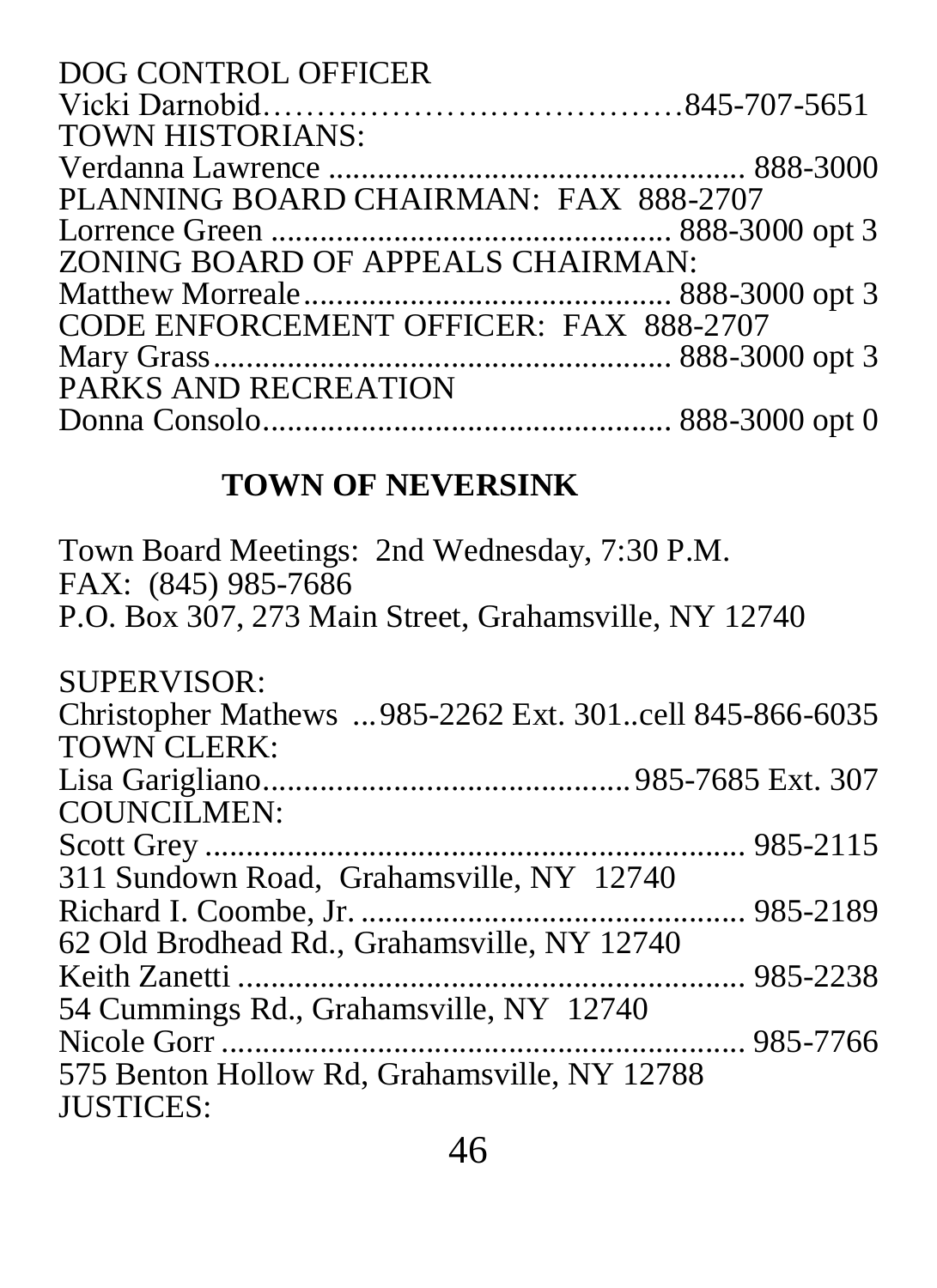| <b>JUSTICE COURT CLERK:</b>          |  |
|--------------------------------------|--|
|                                      |  |
| HIGHWAY SUPERINTENDENT:              |  |
|                                      |  |
| P.O. Box 307, Grahamsville, NY 12740 |  |
| <b>TOWN ATTORNEY:</b>                |  |
|                                      |  |
| ASSESSOR:                            |  |
|                                      |  |
|                                      |  |
| <b>HEALTH OFFICER:</b>               |  |
|                                      |  |
| TOWN HISTORIAN:                      |  |
|                                      |  |
| REGISTRAR OF VITAL STATISTICS:       |  |
|                                      |  |
| DOG CONTROL OFFICER:                 |  |
|                                      |  |
| <b>CODE ENFORCEMENT OFFICER:</b>     |  |
|                                      |  |
| PLANNING BOARD CHAIRMAN:             |  |
|                                      |  |
| ZONING BOARD CHAIRMAN:               |  |
|                                      |  |
| TRANSFER STATION ATTENDANTS:         |  |
|                                      |  |
|                                      |  |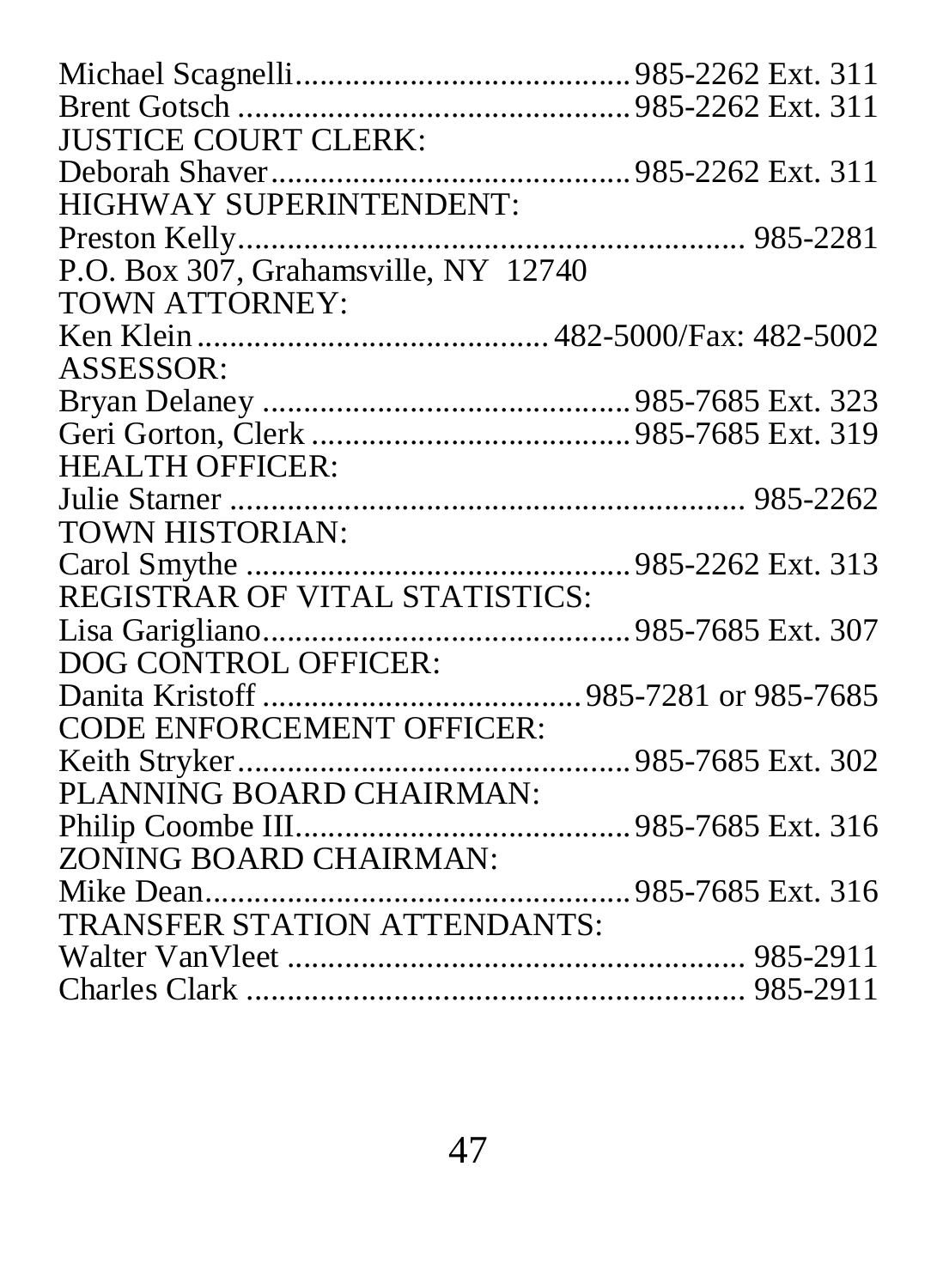#### **TOWN OF ROCKLAND**

Town Board Meetings: 1st and 3rd Thursday at 7:00 P.M. 95 Main St., P.O. 964, Livingston Manor, NY 12758 (except where noted) FAX: (845) 439-3775

SUPERVISOR: Robert Eggleton ........................................... 439-4399 Ext.102 supervisor@townofrocklandny.com TOWN CLERK/TAX COLLECTOR: Marinella Di Vita…………………………439-5450 Ext.101 [townclerk@townofrocklandny.com](mailto:townclerk@townofrocklandny.com) m.divita@townofrocklandny.com COUNCILPERSONS: Edwin Edwards………………………………………439-3620 23 Edward La. Livingston Manor, NY 12758 Andrew McRell................................................... 845-655-6289 P.O. Box 482, Livingston Manor, NY 12758 Peter Devantier…………………………………845-616-7186 15 Yorktown Spur, Roscoe, NY 12776 Christine Routledge…………………………….845-978-0345 28 River Road, Roscoe, NY 12776 JUSTICES: P.O. Box 28, 1939 Old Rte. 17, Roscoe, NY 12776 Peter Feinberg………… (607) 498-4320 Fax: (607) 498-6191 Karrie Jara…………… (607) 498-4320 Fax: (607) 498-6191 JUSTICE COURT CLERKS: Alix Didrich…… ..............................................(607) 498-4320 P.O. Box 28, Roscoe, NY 12776 Fax: (607) 498-6191 adidrich@nycourts.gov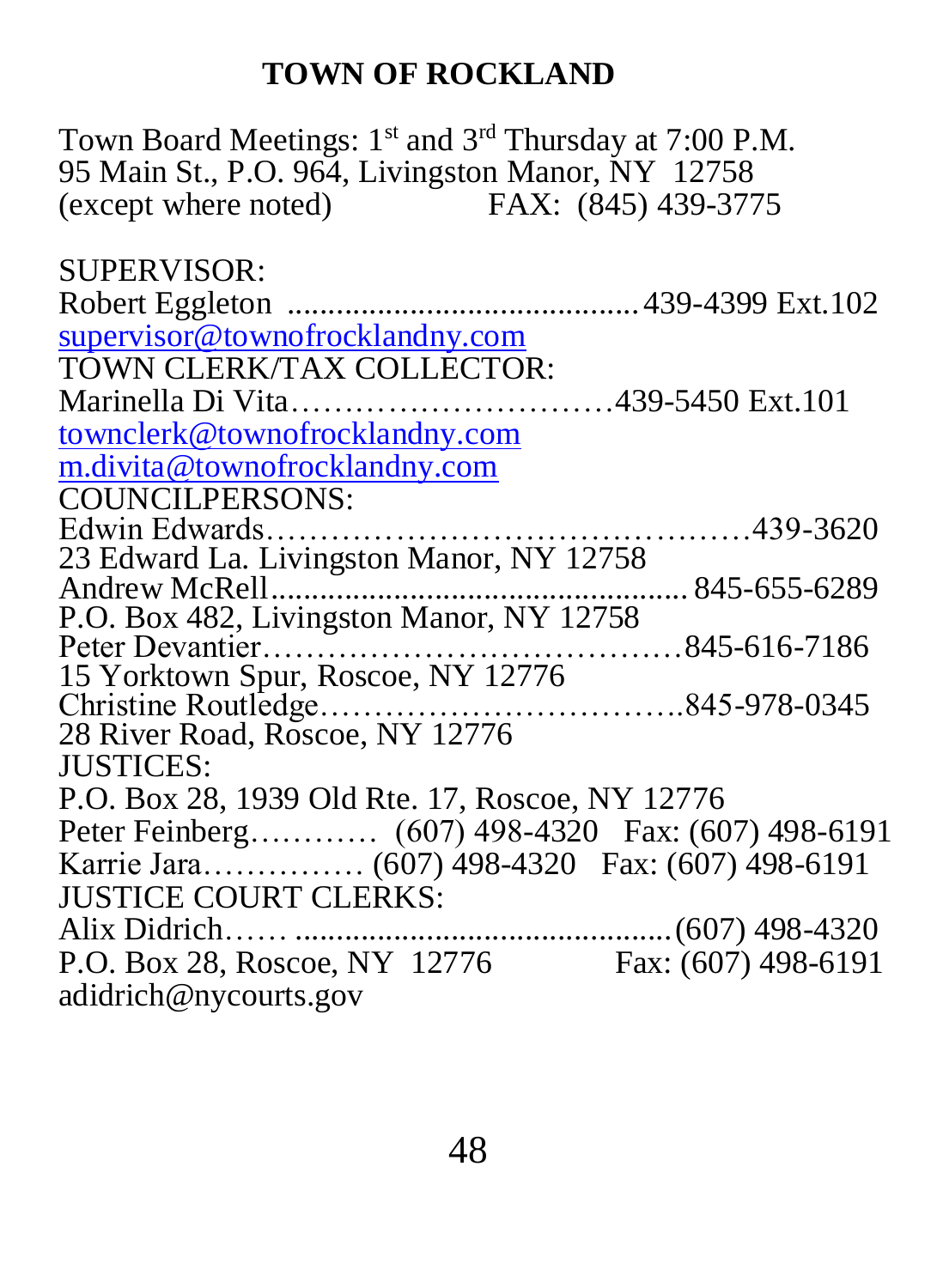| <b>HIGHWAY SUPERINTENDENT:</b>                            |
|-----------------------------------------------------------|
|                                                           |
| r.decker@townofrocklandny.com                             |
| P.O. Box 964, Livingston Manor, NY 12758 Fax: 439-5110    |
| DEPUTY HIGHWAY SUPERINTENDENT:                            |
|                                                           |
| WATER/SEWER SUPERINTENDENT:                               |
| (Roscoe & Livingston Manor)                               |
| Chris Bury 845-238-4799439-4399 Ext. 103                  |
| Covered Bridge Rd, PO Box 964, Livingston Manor, NY 12758 |
| watersewer@townofrocklandny.com                           |
| <b>WATER/SEWER CLERK:</b>                                 |
| Jennifer DeVantier439-5450 or 439-4399 ext 103            |
| ASSESSOR (SOLE):                                          |
|                                                           |
| P.O. Box 885, Livingston Manor, NY 12758 Fax: 439-5270    |
| assessor@townofrocklandny.com                             |
| <b>CODE ENFORCEMENT OFFICER:</b>                          |
|                                                           |
| P.O. Box 964, Livingston Manor, NY 12758 Fax: 439-5270    |
| buildinginspector@townofrocklandny.com                    |
| <b>BUILDING SAFETY INSPECTOR:</b>                         |
|                                                           |
| ACCOUNT CLERK:                                            |
|                                                           |
| P.O. Box 964, Livingston Manor, NY 12758 Fax: 439-5270    |
| <b>HEALTH OFFICER:</b>                                    |
|                                                           |
| DOG CONTROL OFFICER:                                      |
| Joanne Gerow                                              |
| TOWN SOCIAL SERVICES OFFICER:                             |
|                                                           |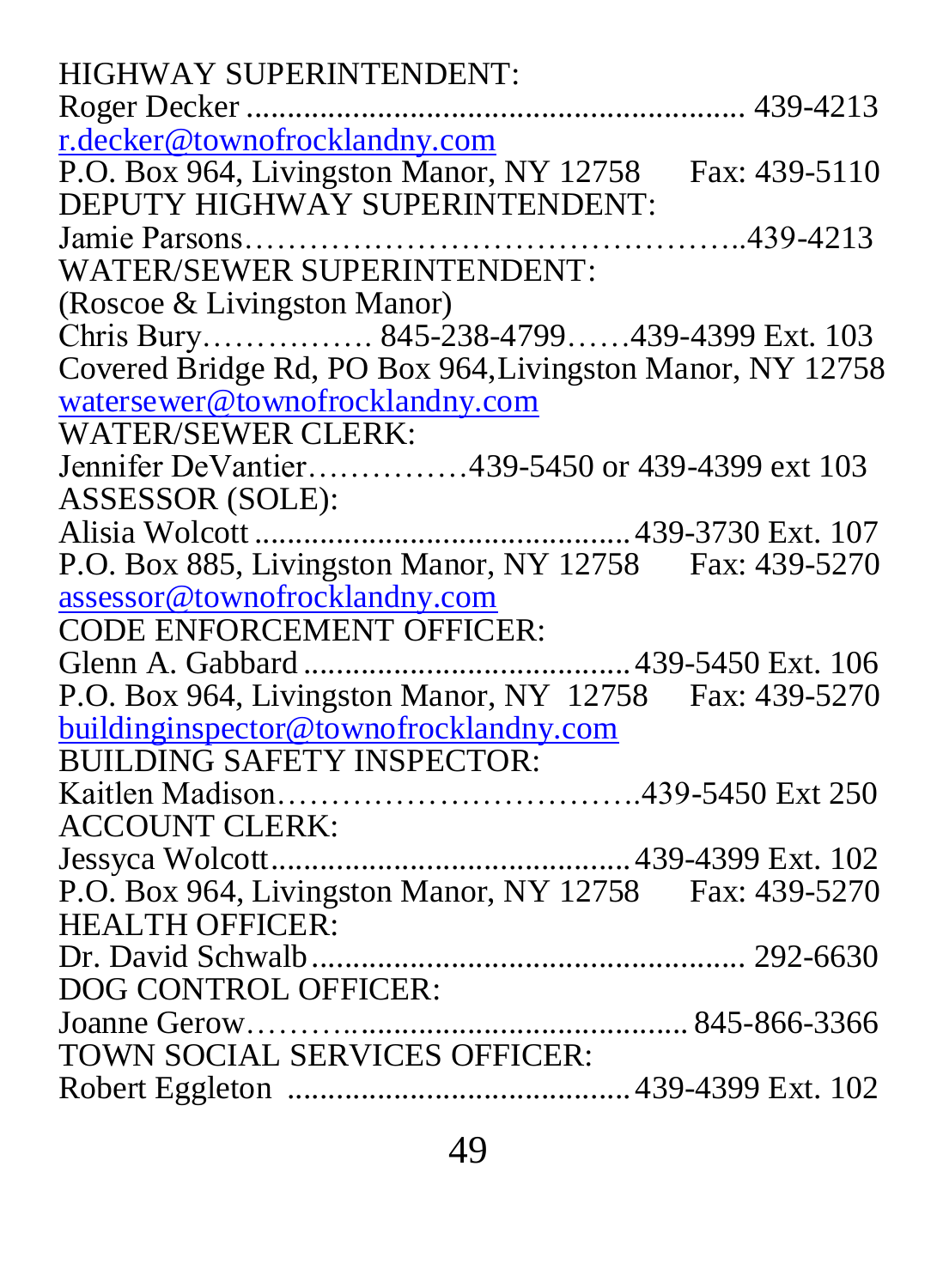#### **TOWN OF THOMPSON**

Town Board Meetings: 1st & 3rd Tuesday, 7:00 P.M. Phone: (845) 794-2500 FAX: (845) 794-8600 4052 Route 42, Monticello, NY 12701 (except where noted) [www.townofthompson.com](http://www.townofthompson.com/)

| <b>SUPERVISOR:</b>                         |  |
|--------------------------------------------|--|
|                                            |  |
| <b>TOWN CLERK:</b>                         |  |
|                                            |  |
| COUNCILMEN:                                |  |
|                                            |  |
| P.O. Box 307, Rock Hill, NY 12775          |  |
|                                            |  |
|                                            |  |
|                                            |  |
| 348 Dingle Daisy Rd., Monticello, NY 12701 |  |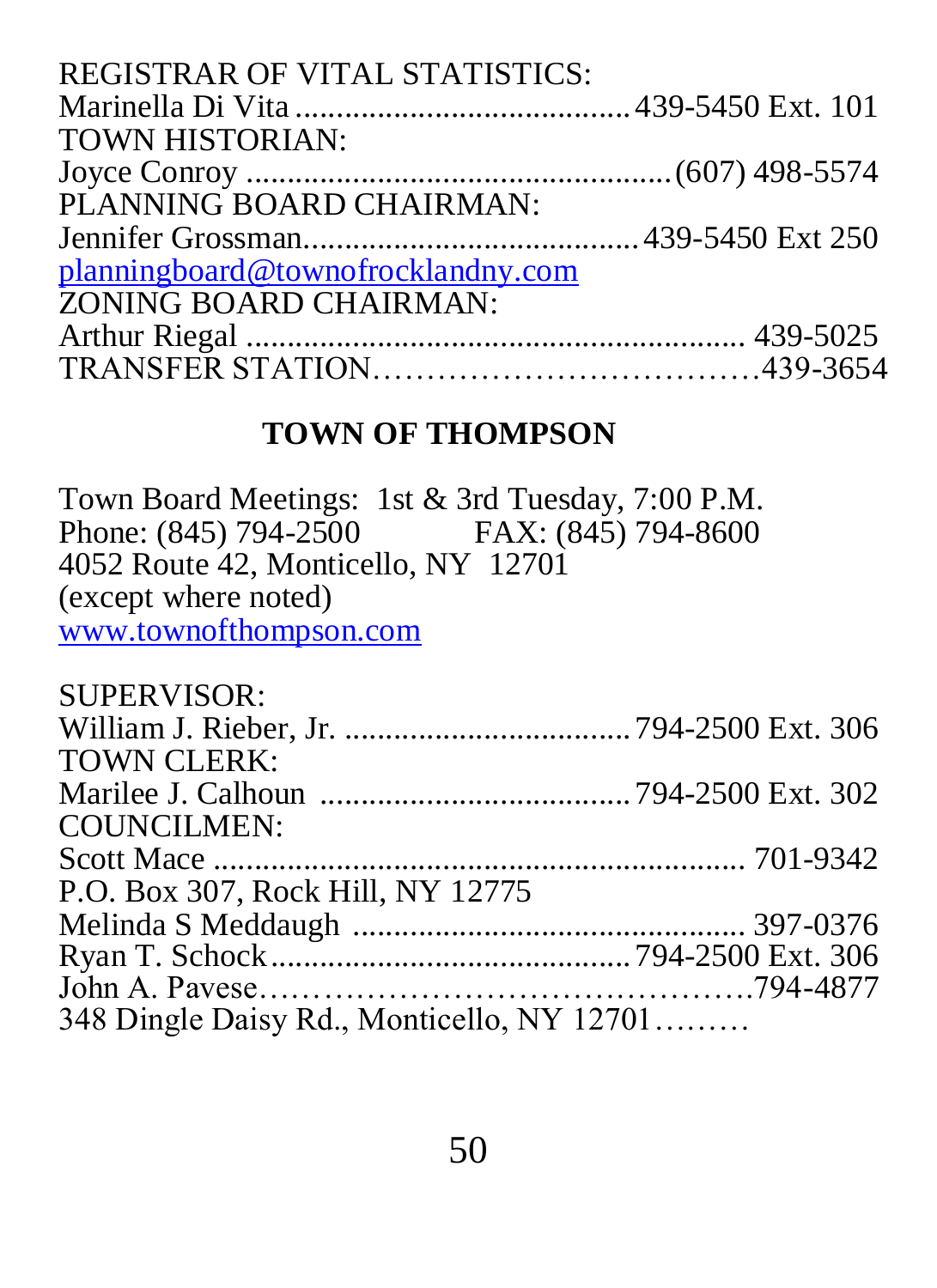| <b>JUSTICES:</b>                                     |  |
|------------------------------------------------------|--|
|                                                      |  |
| 4052 Route 42, Monticello, NY 12701                  |  |
|                                                      |  |
|                                                      |  |
| 4052 Route 42, Monticello, NY 12701                  |  |
| <b>JUSTICE COURT CLERK:</b>                          |  |
|                                                      |  |
|                                                      |  |
|                                                      |  |
|                                                      |  |
| <b>TOWN ATTORNEY:</b>                                |  |
| Michael Mednick                                      |  |
| P.O. Box 612, Monticello, NY 12701                   |  |
| <b>RECEIVER OF TAXES:</b>                            |  |
|                                                      |  |
| ASSESSOR (SOLE):                                     |  |
|                                                      |  |
| <b>HEALTH OFFICER:</b>                               |  |
|                                                      |  |
| 32 Thompson Square Mall, Ste 5, Monticello, NY 12701 |  |
| REGISTRAR OF VITAL STATISTICS:                       |  |
|                                                      |  |
| DOG CONTROL OFFICER:                                 |  |
|                                                      |  |
| P.O. Box 655, Rock Hill, NY 12775                    |  |
| <b>TOWN HISTORIAN:</b>                               |  |
|                                                      |  |
| PO Box 242, Rock Hill, NY 12775                      |  |
| <b>CODE ENFORCEMENT OFFICER:</b>                     |  |
|                                                      |  |
|                                                      |  |
|                                                      |  |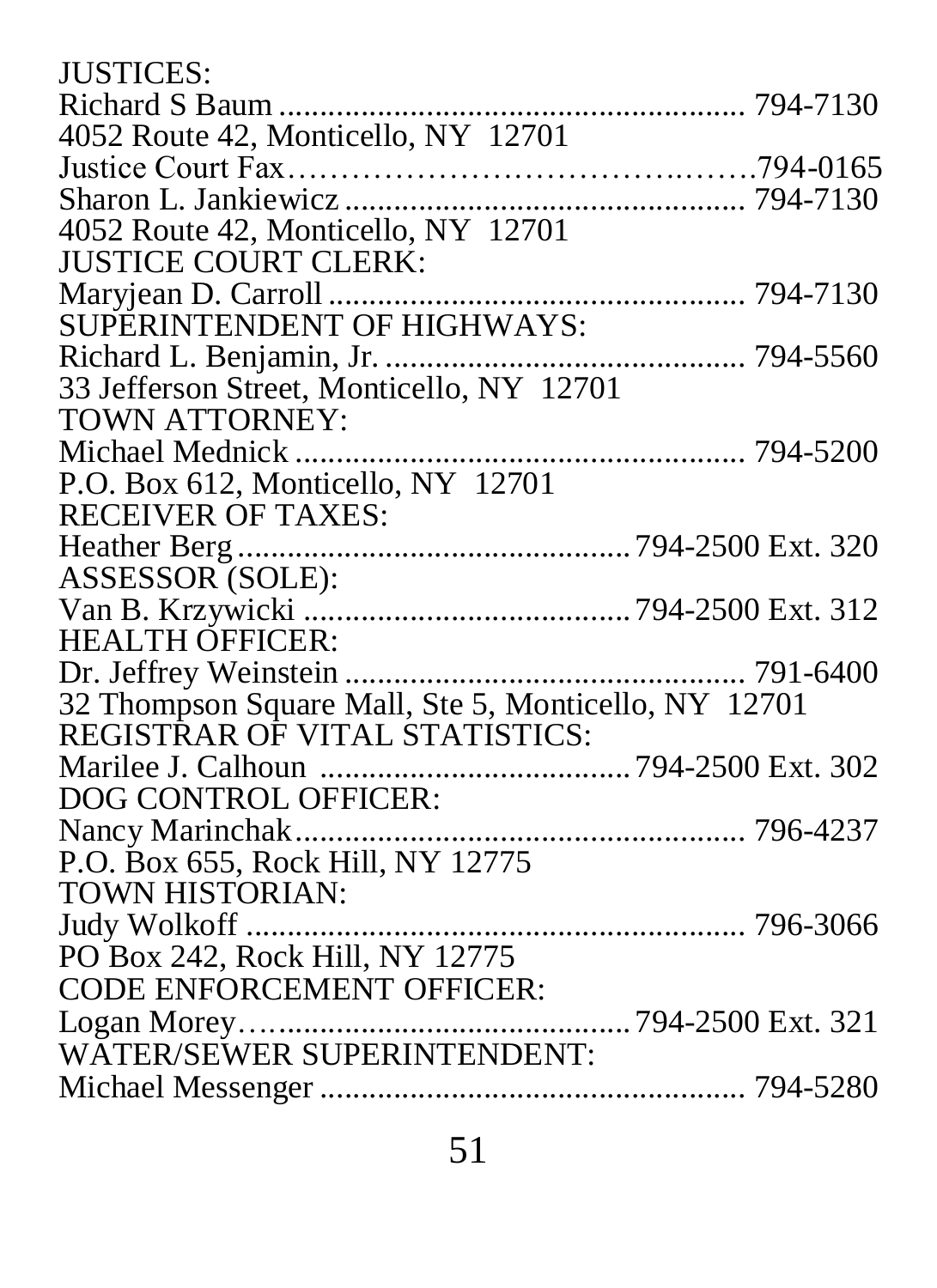| <b>PARKS SUPERINTENDENT</b>                      |  |
|--------------------------------------------------|--|
|                                                  |  |
| BUILDING, PLANNING, ZONING:                      |  |
|                                                  |  |
| PLANNING BOARD CHAIRPERSON:                      |  |
|                                                  |  |
| ZONING BOARD CHAIRPERSON:                        |  |
|                                                  |  |
| Planning/Zoning Board Secretary794-2500 Ext. 321 |  |
| DEPUTY ADMINISTRATOR                             |  |
|                                                  |  |
|                                                  |  |

#### **TOWN OF TUSTEN**

Town Board Meetings: 2<sup>nd</sup> Tuesday, 6:30P.M. Planning Board Meetings: 3rd Monday, 7:30P.M. Zoning Board Meetings: 2nd Monday, 7:30P.M. FAX: (845) 252-7509 210 Bridge Street, P.O. Box 195, Narrowsburg, NY 12764 [www.townoftusten.org](http://www.townoftusten.org/) townclerk@tusten.org SUPERVISOR: Ben Johnson ............................................... 252-7146 Ext. 1000 TOWN CLERK/TAX COLLECTOR/NWS BILLING Crystal Weston........................................... 252-7146 Ext. 1001

DEPUTY TOWN CLERK:

Victoria Strumpfler & Jocelyn Strumpfler. 252-7146 Ext. 1001 COUNCILMAN:

Greg Triggs..............................................GTriggs@Tusten.org Jane Luchsinger..... J.Luchsinger@Tusten.org ......... 252-3864 7805 State Rt. 52, Narrowsburg, NY 12764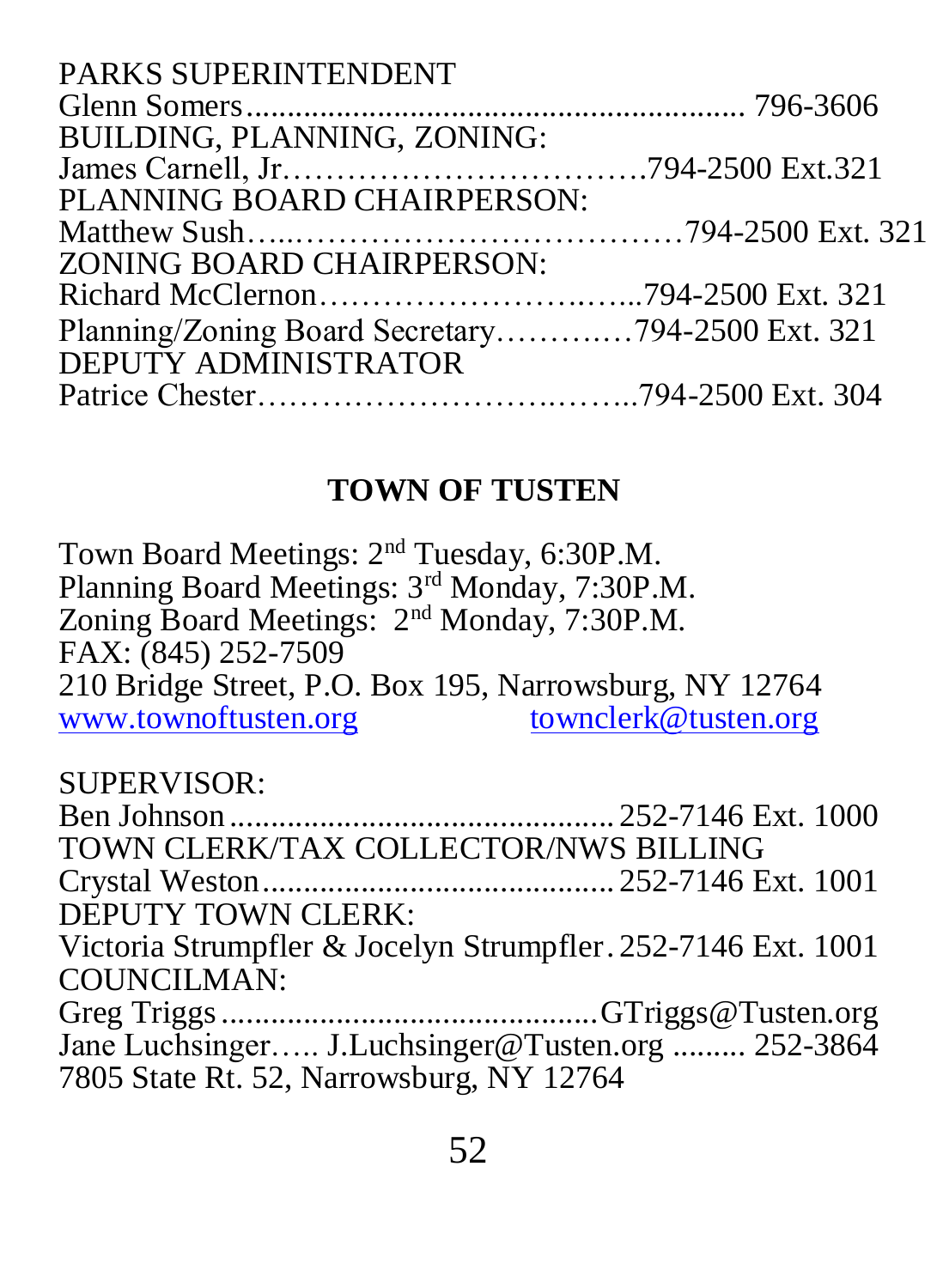| Bruce GettelB.Gettel@Tusten.org  252-7200                 |          |
|-----------------------------------------------------------|----------|
| State Rt 42, Narrowsburg, NY 12764                        |          |
| Kevin McDonough KMcDonough@Tusten.org                     |          |
| <b>JUSTICE COURT CLERK</b>                                |          |
|                                                           |          |
| <b>JUSTICES:</b>                                          |          |
|                                                           |          |
|                                                           |          |
| <b>TOWN ATTORNEY:</b>                                     |          |
|                                                           |          |
| HIGHWAY SUPERINTENDENT:                                   |          |
|                                                           |          |
| ASSESSOR (SOLE):                                          |          |
|                                                           |          |
| <b>HEALTH OFFICER:</b>                                    |          |
|                                                           |          |
| REGISTRAR OF VITAL STATISTICS:                            |          |
|                                                           |          |
| DOG CONTROL OFFICER:                                      |          |
|                                                           |          |
| DEPUTY DOG CONTROL OFFICER:                               |          |
|                                                           |          |
| TOWN HISTORIANS:                                          |          |
| Barbara Buckman                                           | 252-7575 |
| 380 Gables Road, Narrowsburg, NY 12764                    |          |
|                                                           |          |
| P.O. Box 148, Narrowsburg, NY 12764                       |          |
| <b>BUILDING INSPECTOR/CEO:</b>                            |          |
|                                                           |          |
|                                                           |          |
| <b>BUILDING DEPARTMENT CLERK:</b>                         |          |
| Jocelyn Strumpflercodeassist@tusten.org252-7146 Ext. 1002 |          |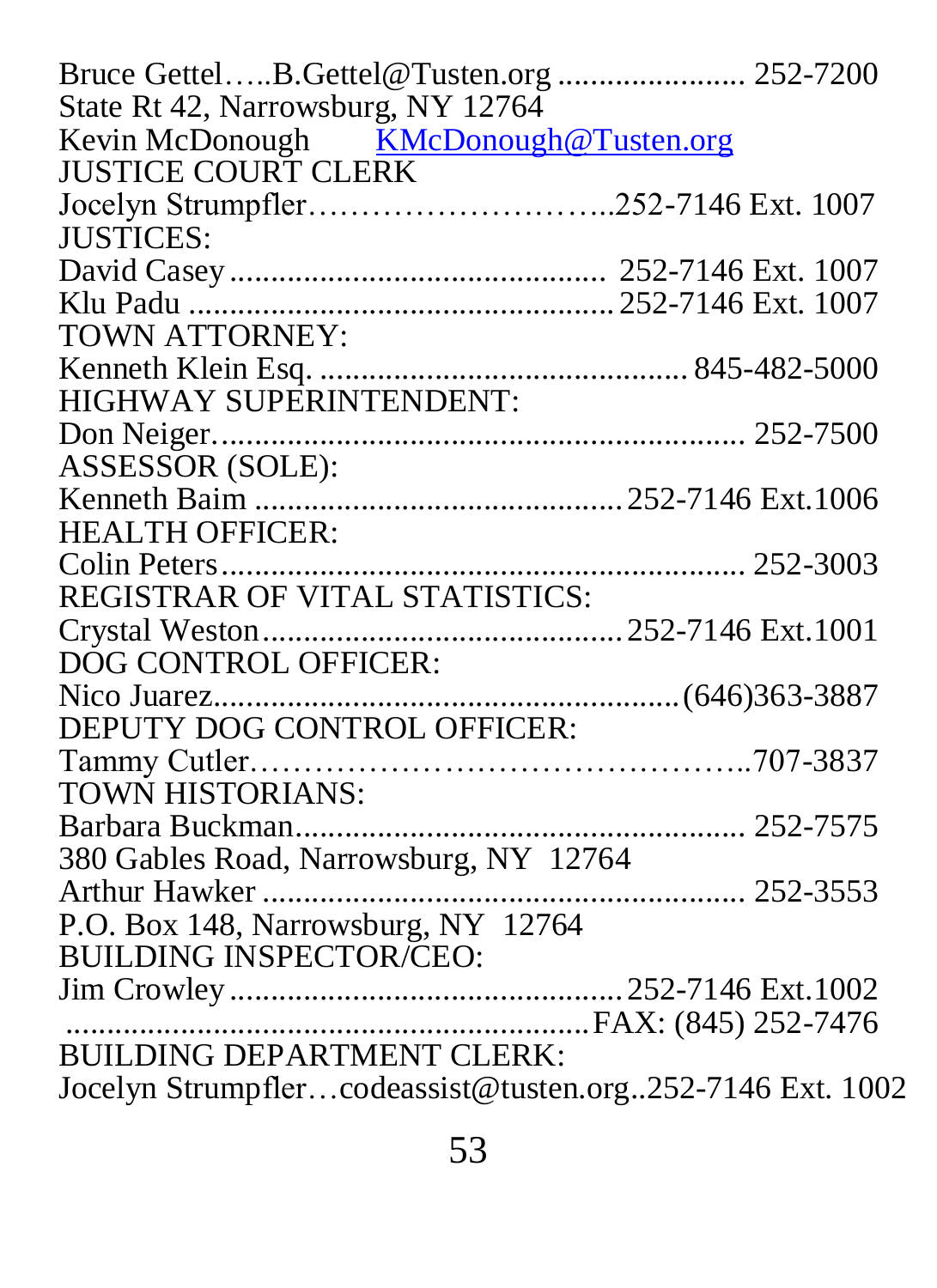| Edwin JacksonPlanning@Tusten.org 252-7146       |
|-------------------------------------------------|
|                                                 |
| Neal LatkowskiZBA@Tusten.org 252-7146 Ext. 1008 |
|                                                 |
|                                                 |
|                                                 |

## **VILLAGE OF BLOOMINGBURG**

Town Board Meetings: 2<sup>nd</sup> Thursday, 7:00P.M. 13 North Rd; P.O. Box 341, Bloomingburg, NY 12721 FAX: (845) 733-1741

| <b>MAYOR:</b>                                    |  |
|--------------------------------------------------|--|
|                                                  |  |
| VILLAGE CLERK/TREASURER:                         |  |
|                                                  |  |
| <b>VILLAGE TRUSTEES:</b>                         |  |
|                                                  |  |
|                                                  |  |
| <b>VILLAGE JUSTICE:</b>                          |  |
|                                                  |  |
| <b>JUSTICE COURT CLERK:</b>                      |  |
|                                                  |  |
| <b>HEALTH OFFICER:</b>                           |  |
|                                                  |  |
| <b>VILLAGE ENGINEER:</b>                         |  |
|                                                  |  |
| <b>BUILDING INSPECTOR/CODE ENFORCEMENT:</b>      |  |
|                                                  |  |
| <b>VILLAGE ATTORNEY:</b>                         |  |
| Bee Ready Fishbein Hatter & Donovan, LLP733-1400 |  |
| $\epsilon$ $\sim$ $\epsilon$                     |  |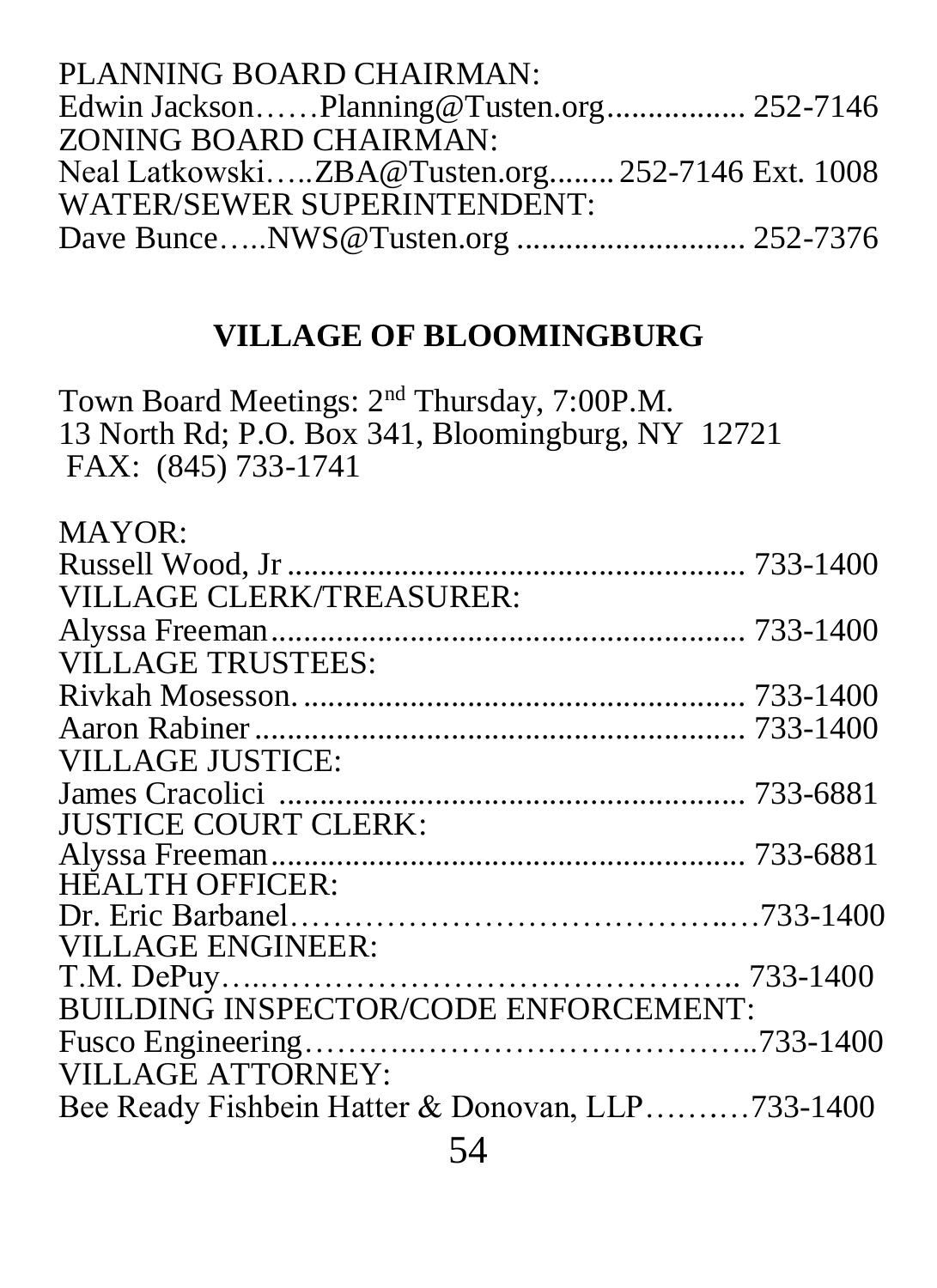| TAX COLLECTOR_ |  |
|----------------|--|
|                |  |

## **VILLAGE OF JEFFERSONVILLE**

| Village Office Address: 17 Center Street                |  |
|---------------------------------------------------------|--|
| Mailing Address: P.O. Box 555; Jeffersonville, NY 12748 |  |
| Phone: (845) 482-4275<br>FAX: (845) 482-5298            |  |
| villageofjeff@gmail.com                                 |  |
| MAYOR:                                                  |  |
|                                                         |  |
| VILLAGE CLERK/TREASURER/FISCAL OFFICER:                 |  |
|                                                         |  |
| <b>VILLAGE TRUSTEE:</b>                                 |  |
|                                                         |  |
|                                                         |  |
|                                                         |  |
|                                                         |  |
| REGISTRAR OF VITAL STATISTICS:                          |  |
|                                                         |  |
| <b>VILLAGE ASSESSOR:</b>                                |  |
|                                                         |  |
| Jeffersonville, NY 12748                                |  |
| <b>HEALTH OFFICER:</b>                                  |  |
|                                                         |  |
| Jeffersonville, NY 12748                                |  |
| <b>VILLAGE HISTORIAN:</b>                               |  |
|                                                         |  |
| HIGHWAY SUPERINTENDENT:                                 |  |
|                                                         |  |
|                                                         |  |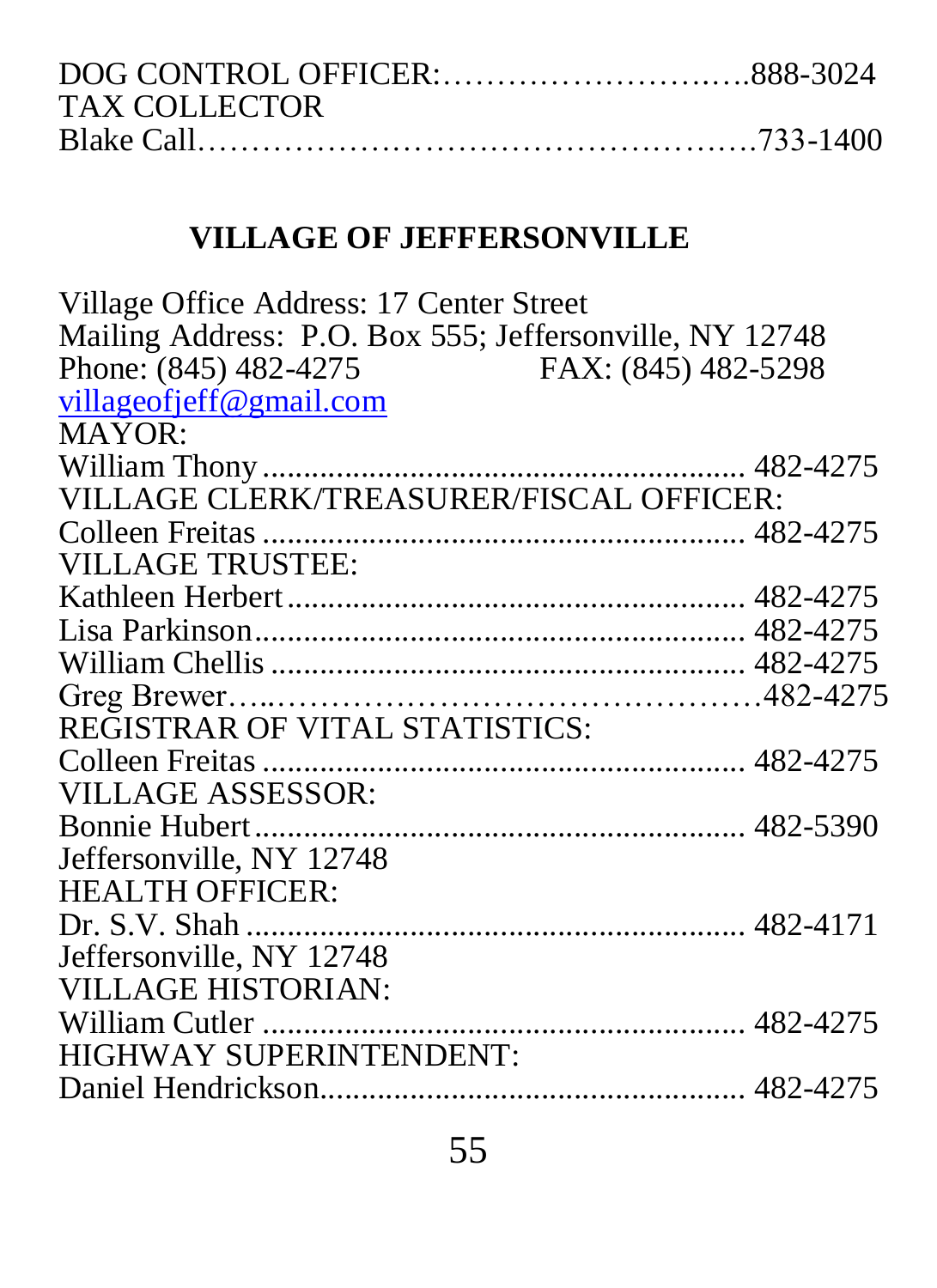| BUILDING/MULTIPLE RES. INSPECTOR &<br><b>CODE ENFORCEMENT OFFICER:</b> |  |
|------------------------------------------------------------------------|--|
|                                                                        |  |
| <b>WATER PLANT OPERATOR:</b>                                           |  |
|                                                                        |  |
| <b>ATTORNEY:</b>                                                       |  |
|                                                                        |  |
| P.O. Box 247, Jeffersonville, NY 12748                                 |  |
| <b>SEWER PLANT OPERATOR:</b>                                           |  |
|                                                                        |  |
| PLANNING BOARD CHAIRMAN:                                               |  |
|                                                                        |  |
| ZONING BOARD OF APPEALS:                                               |  |
|                                                                        |  |
|                                                                        |  |

## **VILLAGE OF LIBERTY**

Village Board Meetings: 2<sup>nd</sup> and 4<sup>th</sup> Monday at 7:00P.M. 167 North Main Street, Liberty, NY 12754 (except where noted) Phone: (845) 292-2250 FAX: (845) 292-2376

| <b>MAYOR:</b>            |  |
|--------------------------|--|
|                          |  |
| VILLAGE CLERK/TREASURER: |  |
|                          |  |
| <b>VILLAGE TRUSTEES:</b> |  |
|                          |  |
|                          |  |
|                          |  |
|                          |  |
|                          |  |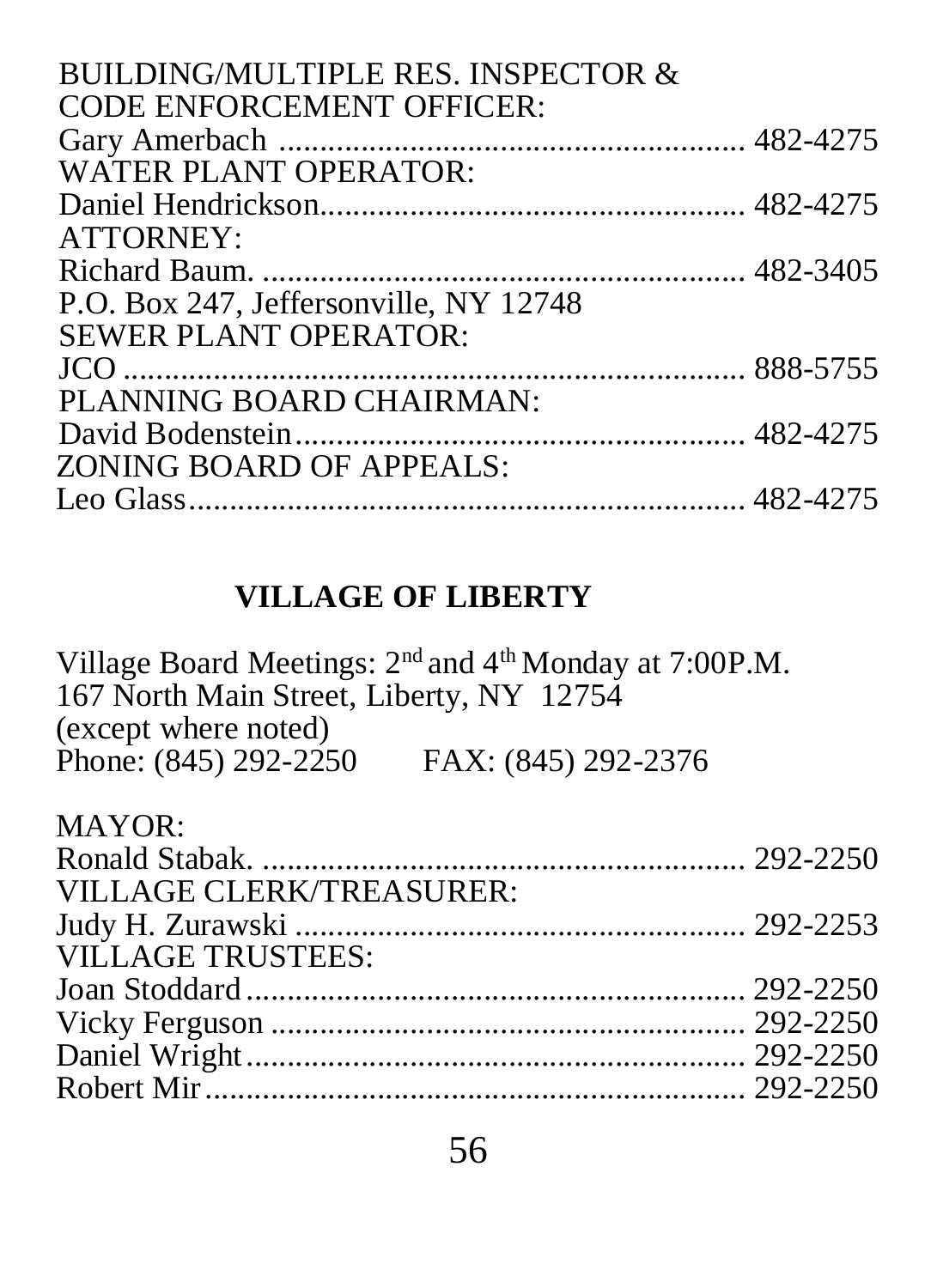| <b>CHIEF OF POLICE:</b>                        |  |
|------------------------------------------------|--|
|                                                |  |
| <b>REGISTRAR OF VITAL STATISTICS:</b>          |  |
|                                                |  |
| <b>HEALTH OFFICER:</b>                         |  |
|                                                |  |
| Liberty Professional Plaza, Ferndale, NY 12734 |  |
| <b>VILLAGE HISTORIAN:</b>                      |  |
|                                                |  |
| <b>VILLAGE ATTORNEY:</b>                       |  |
|                                                |  |
| SUPERINTENDENT OF HIGHWAYS:                    |  |
|                                                |  |
| <b>CODE ENFORCEMENT OFFICER:</b>               |  |
|                                                |  |
|                                                |  |

# **VILLAGE OF MONTICELLO**

| Village Board Meetings: 1st and 3rd Wednesday at 6:00pm |                     |
|---------------------------------------------------------|---------------------|
| 2 Pleasant Street, Monticello, NY 12701                 |                     |
| (except where noted)                                    |                     |
| Phone: (845) 794-6130                                   | FAX: (845) 794-2327 |
| VILLAGE MANAGER:                                        |                     |
|                                                         |                     |
| MAYOR:                                                  |                     |
|                                                         |                     |
| <b>VILLAGE CLERK:</b>                                   |                     |
|                                                         |                     |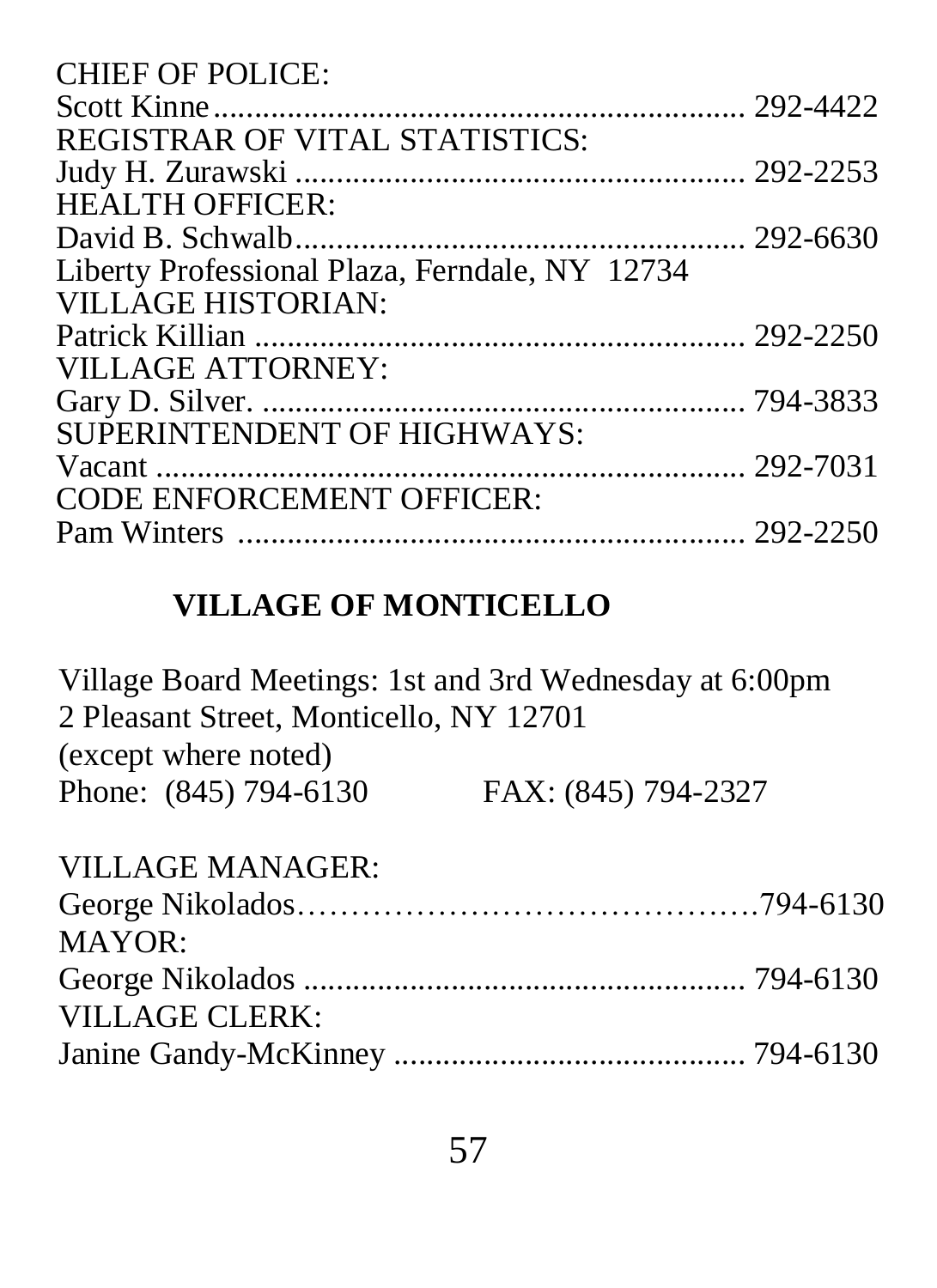| <b>VILLAGE TRUSTEES:</b>                  |  |
|-------------------------------------------|--|
|                                           |  |
| Rochelle Massey                           |  |
| Charlie Sabatino                          |  |
| Michael Banks                             |  |
| <b>VILLAGE TREASURER:</b>                 |  |
|                                           |  |
| <b>VILLAGE JUSTICE:</b>                   |  |
|                                           |  |
| 2 Jefferson Street, Monticello, NY 12701  |  |
| <b>CHIEF OF POLICE:</b>                   |  |
|                                           |  |
| <b>REGISTRAR OF VITAL STATISTICS:</b>     |  |
|                                           |  |
| 4052 Route 42, Monticello, NY 12701       |  |
| <b>HEALTH OFFICER:</b>                    |  |
|                                           |  |
| 15 Hamilton Avenue, Monticello, NY 12701  |  |
| RECREATION DEPARTMENT794-2351             |  |
| 10 Jefferson Street, Monticello, NY 12701 |  |
| SANITATION & HIGHWAY SUPERINTENDENT:      |  |
|                                           |  |
| PLANNING BOARD CHAIRMAN:                  |  |
|                                           |  |
|                                           |  |
| <b>CODE ENFORCEMENT OFFICER:</b>          |  |
| FUSCO Engineering 794-6130 ext.301/302    |  |
| WATER PLANT OPERATOR:                     |  |
|                                           |  |
|                                           |  |
|                                           |  |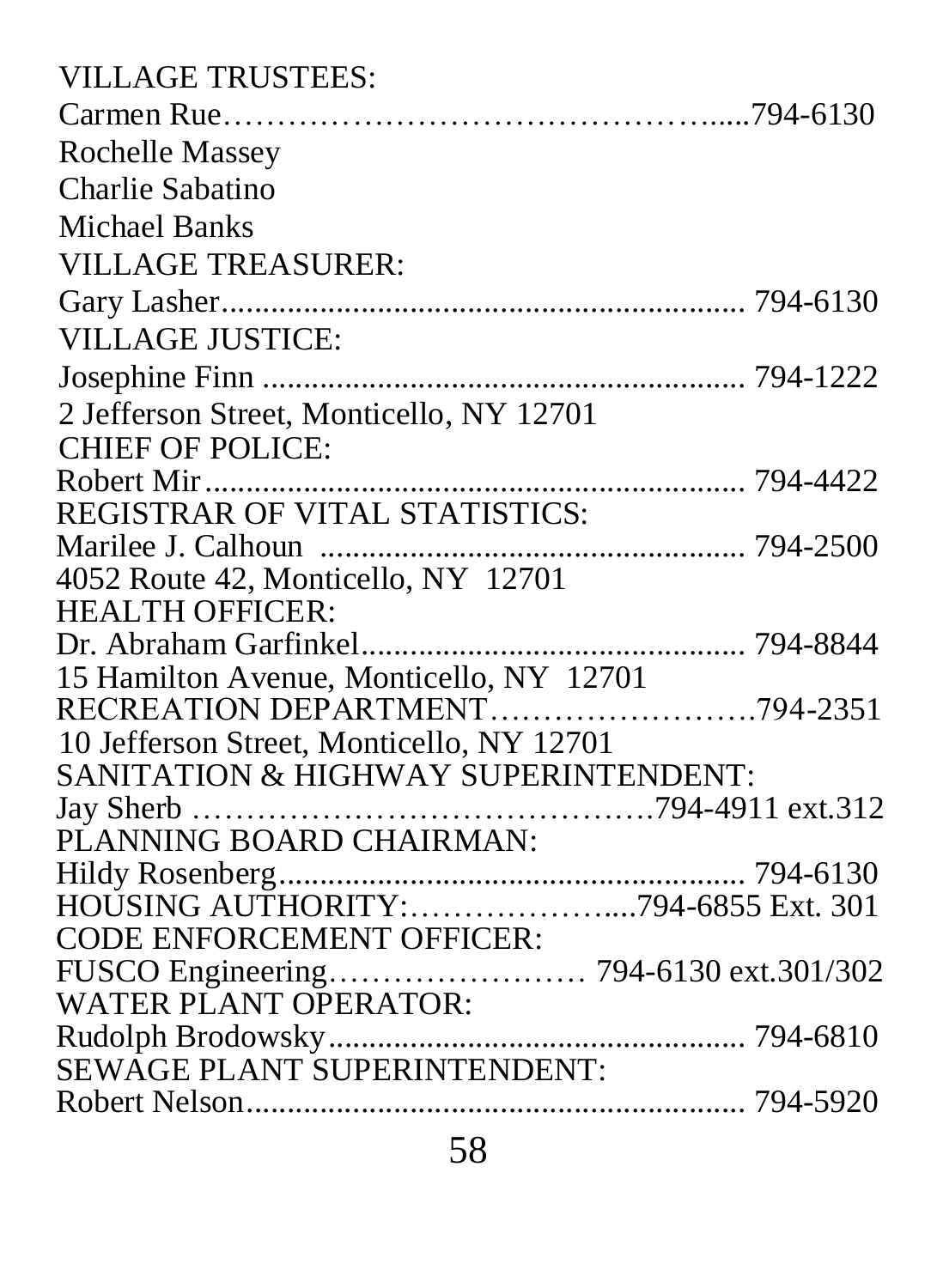| ZONING BOARD CHAIRMAN:  |  |
|-------------------------|--|
|                         |  |
| COUNSEL TO THE VILLAGE: |  |
|                         |  |
| VILLAGE HISTORIAN:      |  |
|                         |  |

## **VILLAGE OF WOODRIDGE**

Village Office Address: P.O. Box 655 (except where noted) Woodridge, NY 12789<br>Phone: (845) 434-7447 FAX: (845) 434-0916 Phone: (845) 434-7447 Myra[.woodridge12789@yahoo.com](mailto:woodridge12789@yahoo.com)

| <b>MAYOR:</b>                     |  |
|-----------------------------------|--|
|                                   |  |
| VILLAGE CLERK:                    |  |
|                                   |  |
| <b>VILLAGE TREASURER:</b>         |  |
|                                   |  |
| <b>VILLAGE TRUSTEES:</b>          |  |
|                                   |  |
|                                   |  |
|                                   |  |
|                                   |  |
| <b>VILLAGE JUSTICE:</b>           |  |
|                                   |  |
| P.O. Box 655, Woodridge, NY 12789 |  |
| <b>COURT CLERK:</b>               |  |
|                                   |  |
| VILLAGE POLICE:                   |  |
|                                   |  |
|                                   |  |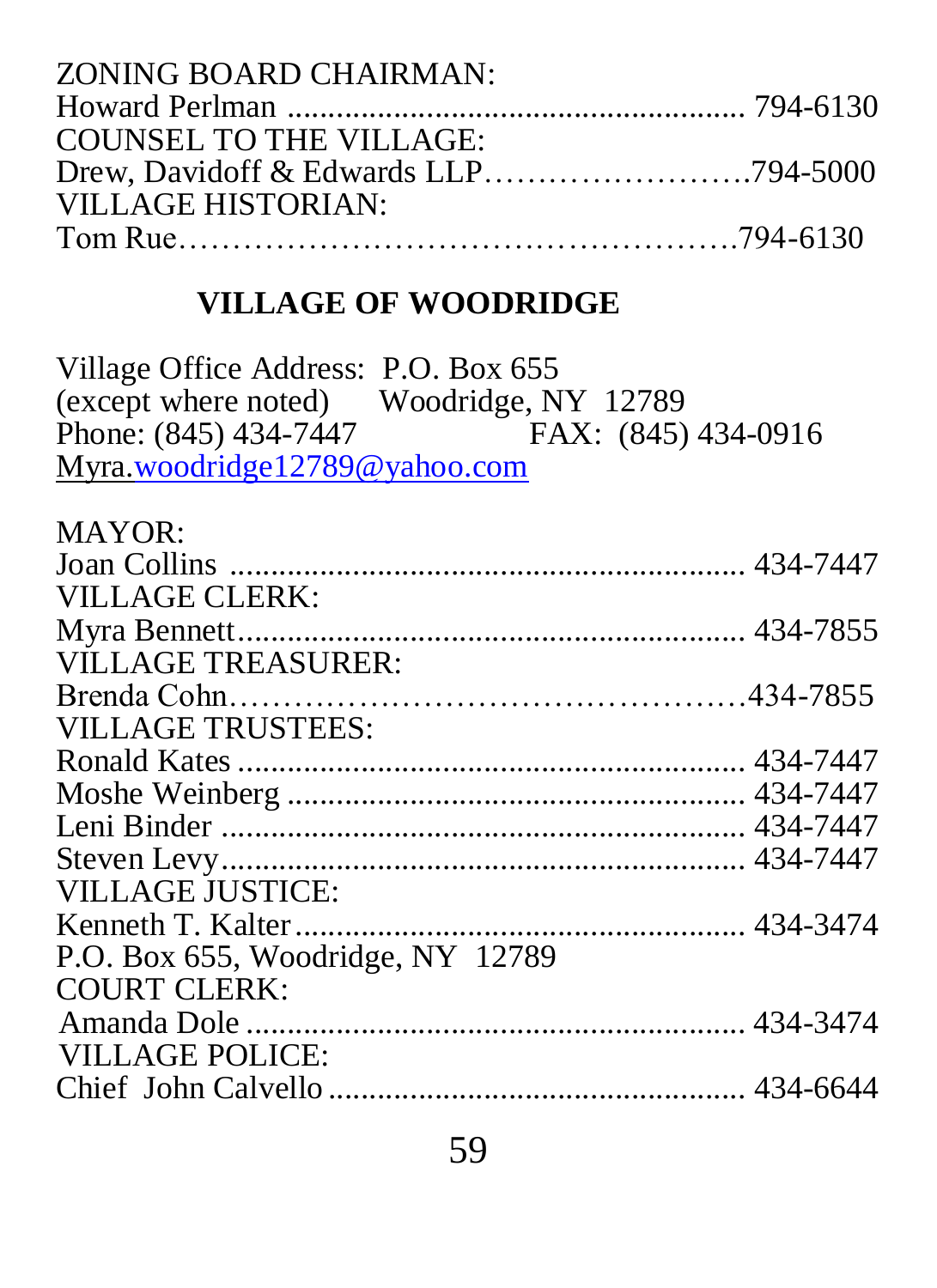| <b>REGISTRAR OF VITAL STATISTICS:</b> |  |
|---------------------------------------|--|
|                                       |  |
| <b>VILLAGE HISTORIAN:</b>             |  |
|                                       |  |
| P.O. Box 655, Woodridge, NY 12789     |  |
|                                       |  |
| P.O. Box 591, Fallsburg, NY 12733     |  |
| PLANNING BOARD CHAIRMAN:              |  |
|                                       |  |
| P.O. Box 305, Woodridge, NY 12789     |  |
| <b>HOUSING AUTHORITY DIRECTOR:</b>    |  |
|                                       |  |
| P.O. Box 322, Woodridge, NY 12789     |  |
| <b>CODE ENFORCEMENT OFFICER:</b>      |  |
|                                       |  |
| WATER/SEWER PLANT OPERATOR:           |  |
|                                       |  |
| <b>LEGAL COUNSEL:</b>                 |  |
|                                       |  |
| P.O. Box 30, Woodbourne, NY 12788     |  |

# **VILLAGE OF WURTSBORO**

| (except where noted) P.O. Box 157, Wurtsboro, NY 12790  |
|---------------------------------------------------------|
|                                                         |
| Village Office Hours: Tuesday-Friday 8:30A.M.-4:00 P.M. |
|                                                         |
|                                                         |
|                                                         |
|                                                         |
|                                                         |
|                                                         |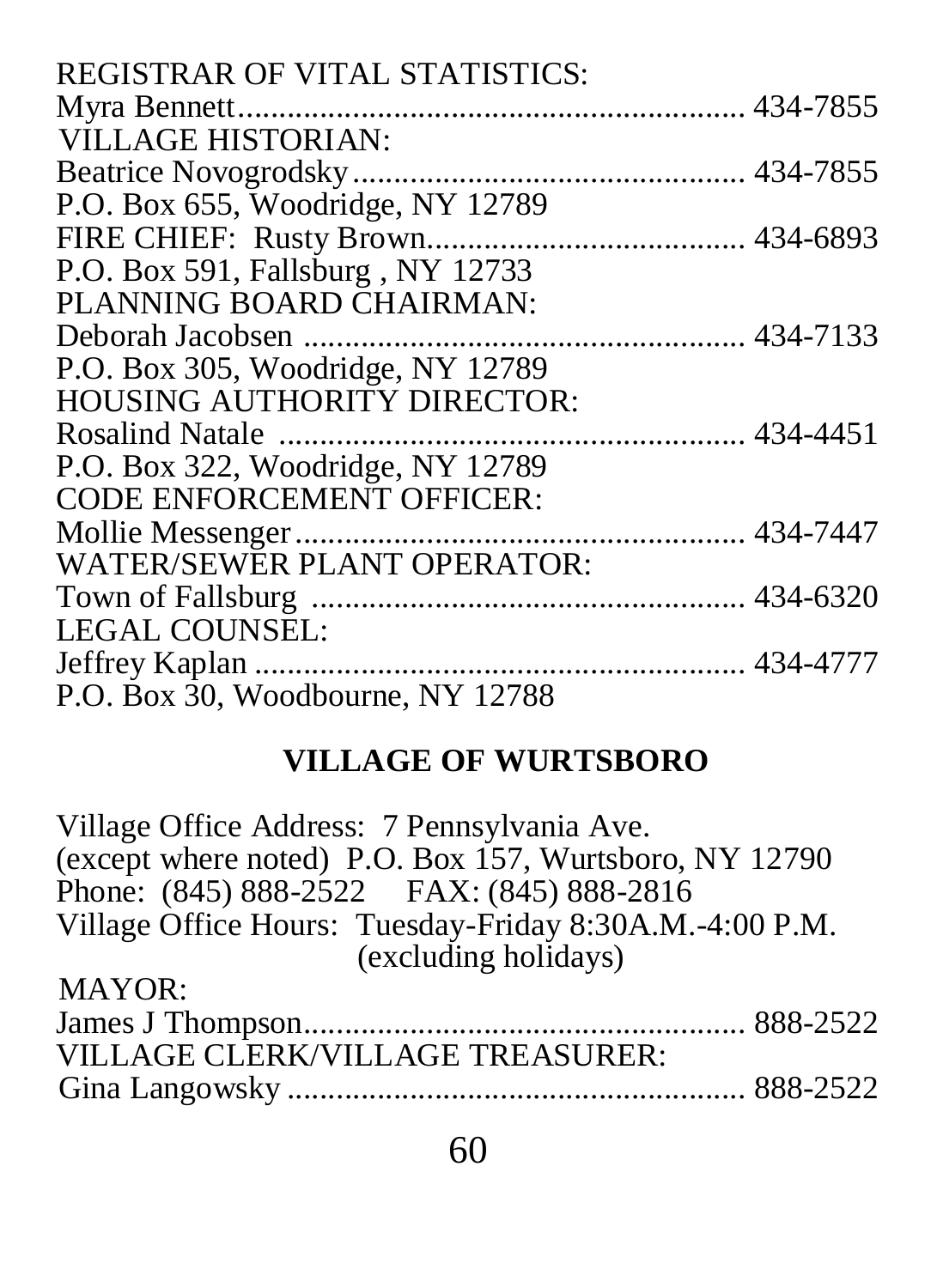| <b>VILLAGE TRUSTEES:</b>              |  |
|---------------------------------------|--|
|                                       |  |
|                                       |  |
| <b>REGISTRAR OF VITAL STATISTICS:</b> |  |
|                                       |  |
| PLANNING BOARD CHAIRMAN:              |  |
|                                       |  |
| ZONING BOARD CHAIRMAN:                |  |
|                                       |  |
| <b>BUILDING INSPECTOR:</b>            |  |
|                                       |  |
| <b>WATER PLANT OPERATOR:</b>          |  |
|                                       |  |
| <b>VILLAGE ATTORNEY:</b>              |  |
|                                       |  |
|                                       |  |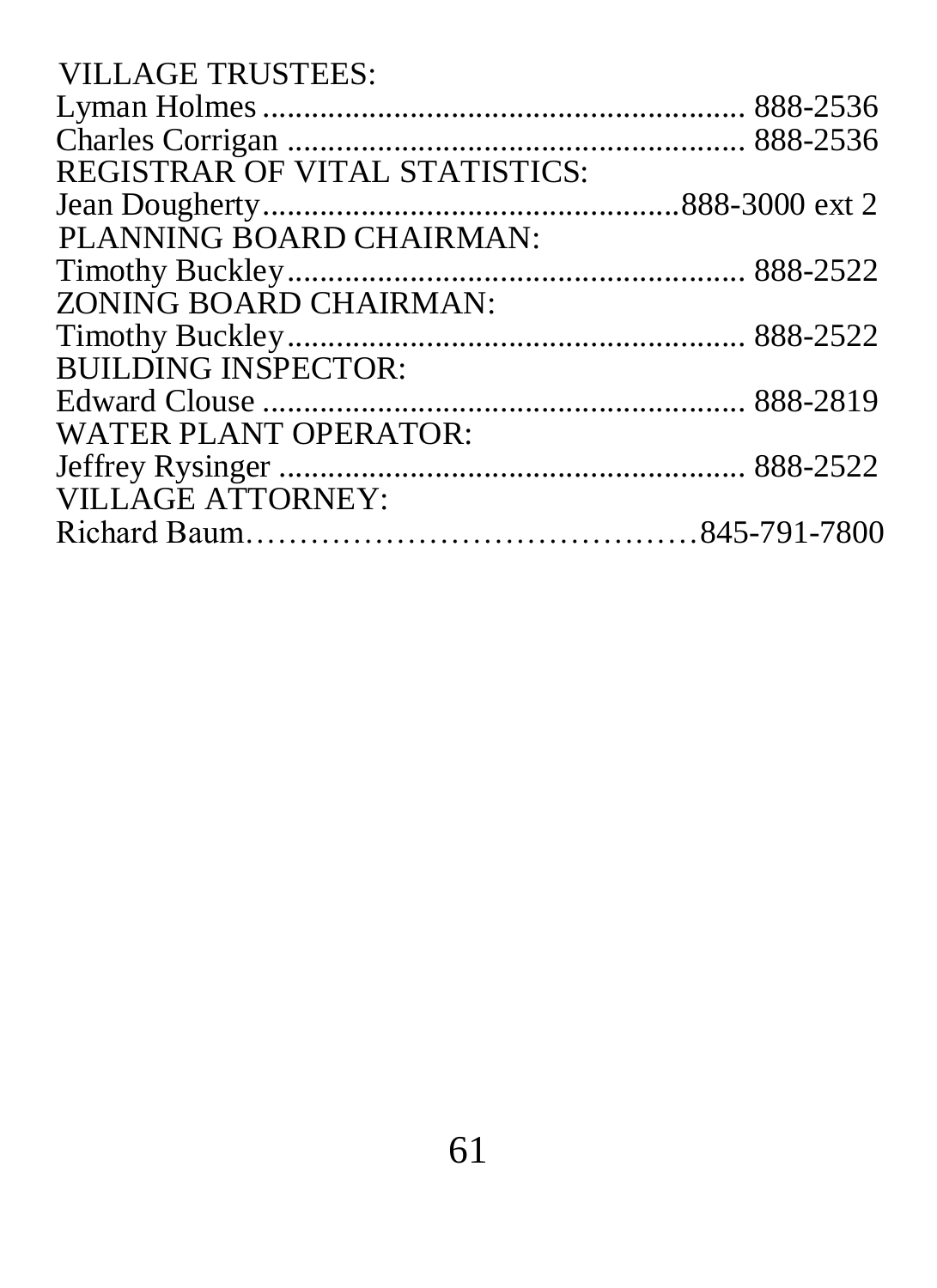# **INDEX**

| Cancer Services Program, Sullivan County18 |  |
|--------------------------------------------|--|
|                                            |  |
|                                            |  |
|                                            |  |
|                                            |  |
| Chamber of Commerce, Sullivan County22     |  |
|                                            |  |
|                                            |  |
|                                            |  |
|                                            |  |
|                                            |  |
|                                            |  |
|                                            |  |
|                                            |  |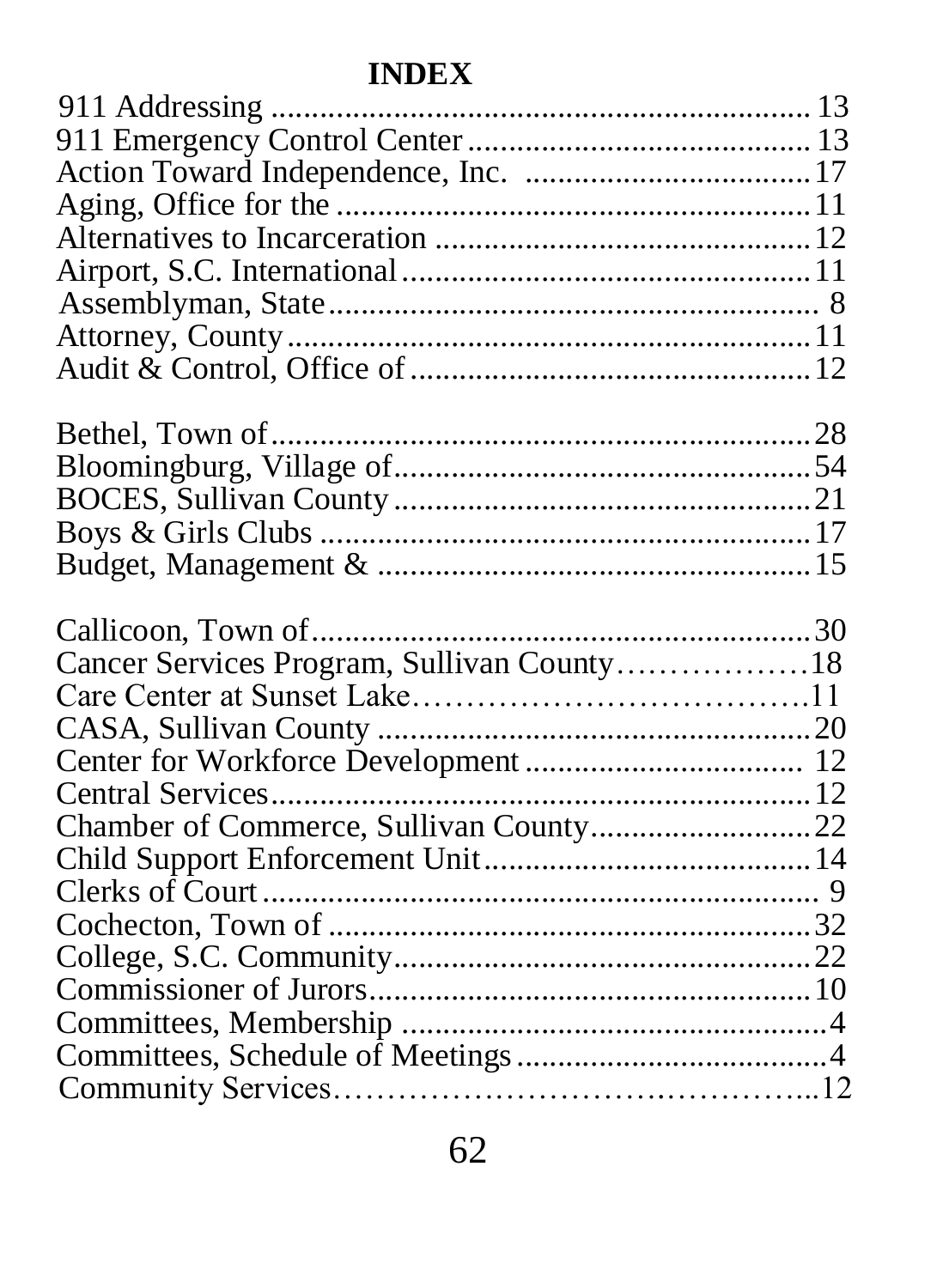| Emergency Management/Homeland Security  13 |  |
|--------------------------------------------|--|
|                                            |  |
| Environmental Management/Planning  15      |  |
|                                            |  |
|                                            |  |
|                                            |  |
|                                            |  |
|                                            |  |
|                                            |  |
|                                            |  |
|                                            |  |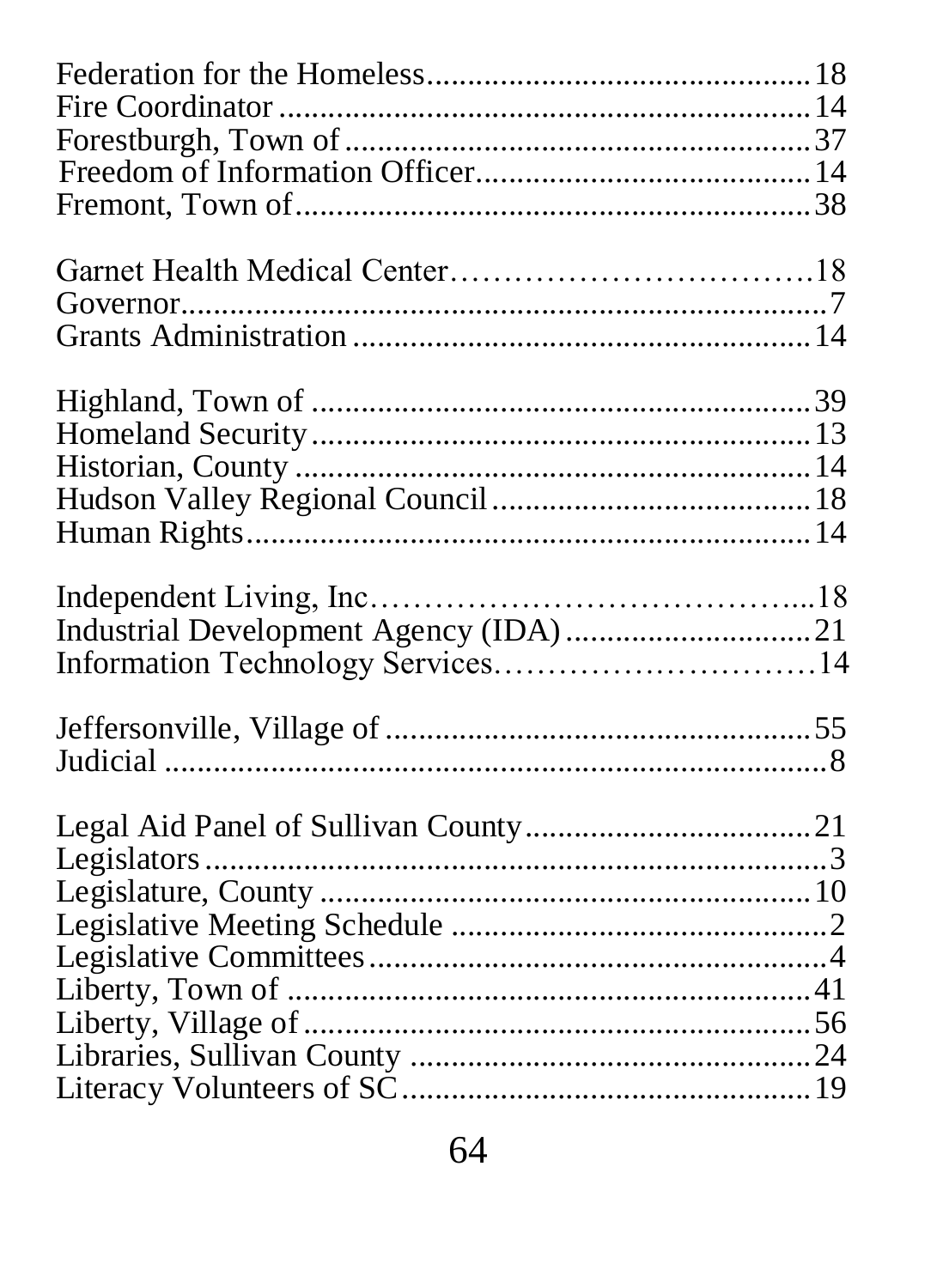| Partnership for Economic Development21     |  |
|--------------------------------------------|--|
| Parks, Recreation & Beautification15       |  |
|                                            |  |
|                                            |  |
| Planning & Environmental Management  15    |  |
| PRASAD Children's Dental Health Program 19 |  |
|                                            |  |
|                                            |  |
|                                            |  |
|                                            |  |
|                                            |  |
|                                            |  |
|                                            |  |
|                                            |  |
|                                            |  |
|                                            |  |
|                                            |  |
|                                            |  |
|                                            |  |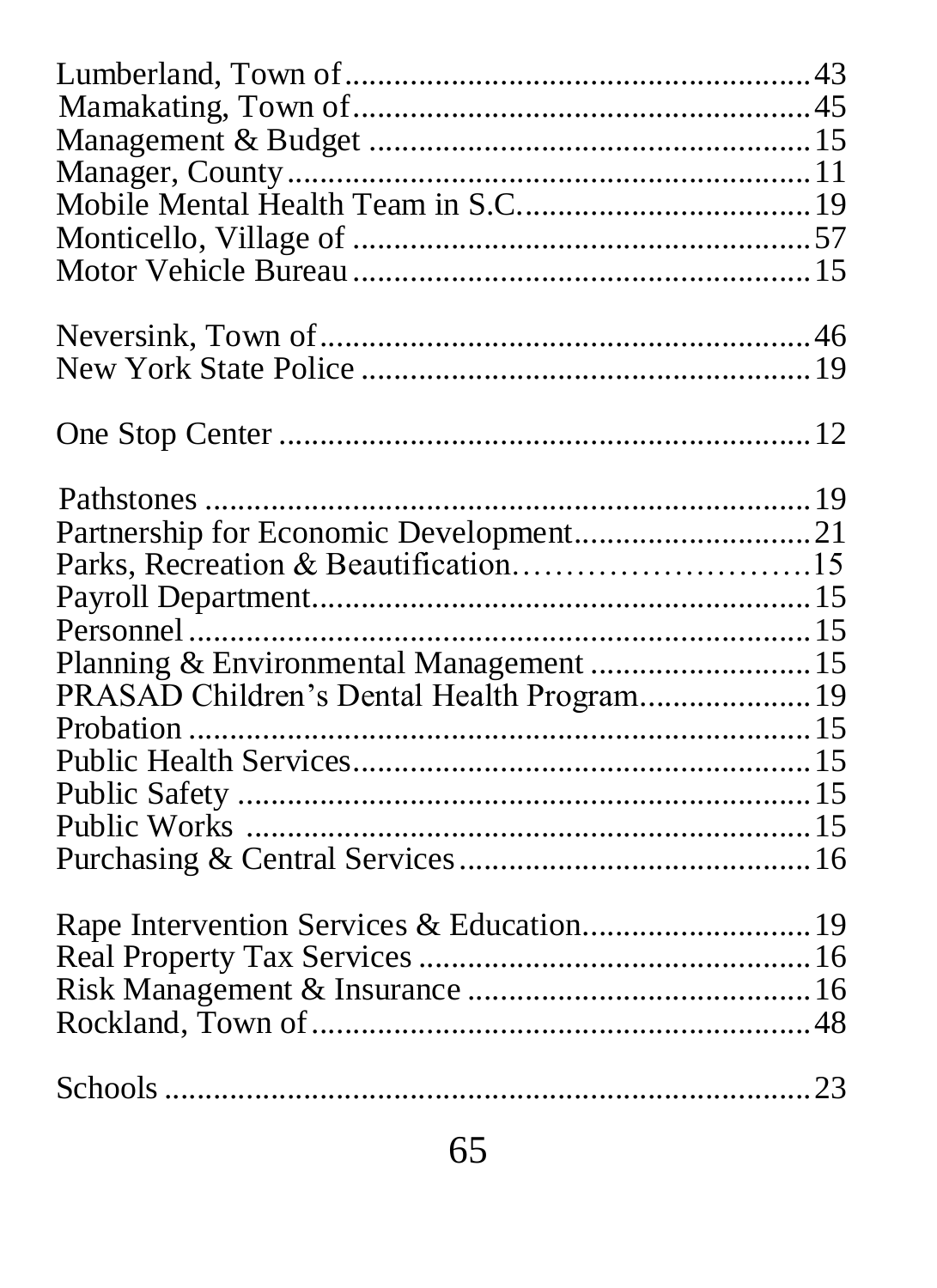| Social Services (See Family Services)  14 |  |
|-------------------------------------------|--|
|                                           |  |
|                                           |  |
|                                           |  |
|                                           |  |
|                                           |  |
|                                           |  |
|                                           |  |
|                                           |  |
|                                           |  |
|                                           |  |
|                                           |  |
|                                           |  |
|                                           |  |
|                                           |  |
|                                           |  |
|                                           |  |
|                                           |  |
|                                           |  |
|                                           |  |
|                                           |  |
|                                           |  |
|                                           |  |
|                                           |  |
|                                           |  |